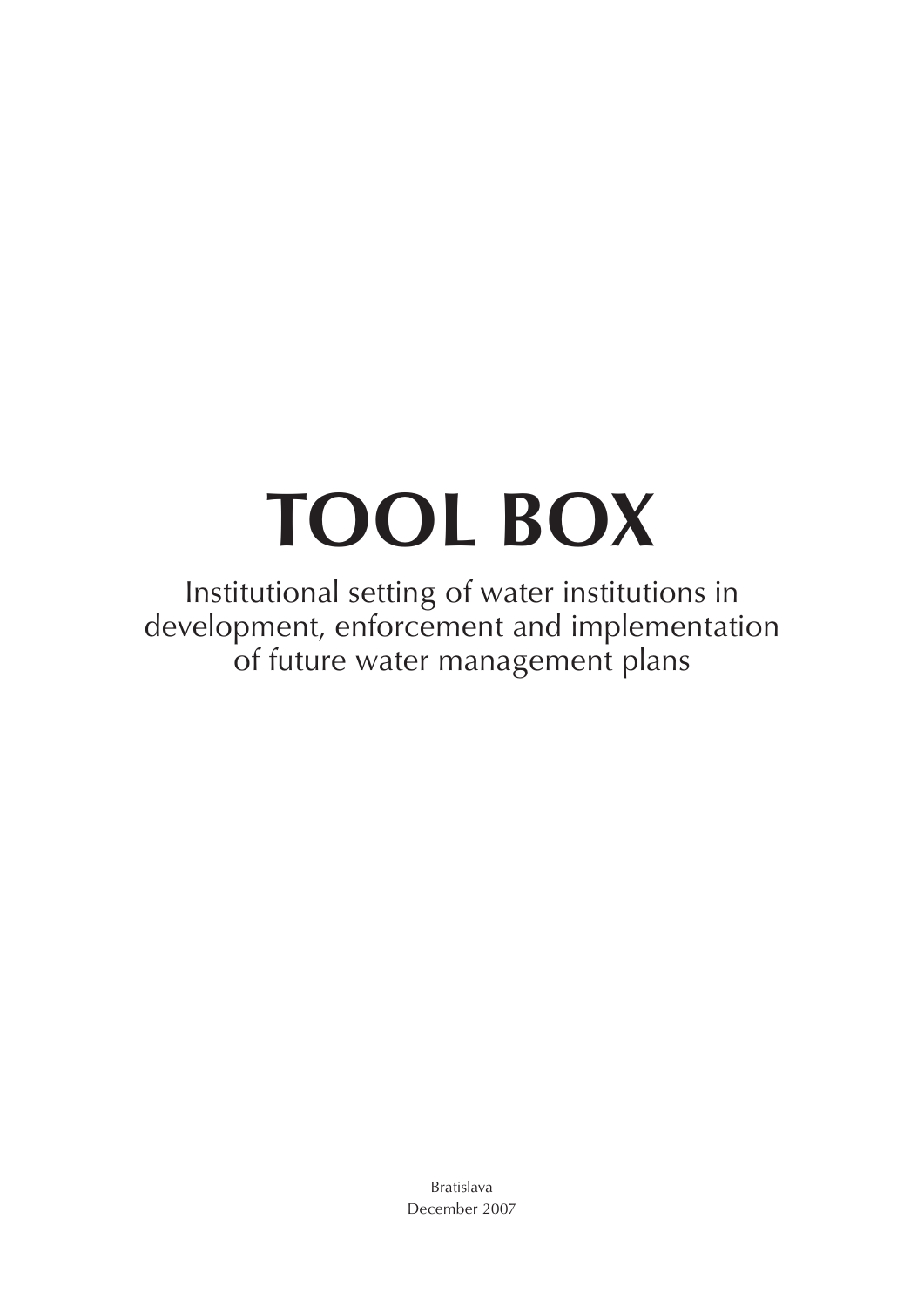# Danka Thalmeinerova – coordinator

| Vadim Sokolov, Uzbekistan                   |
|---------------------------------------------|
| Mammad Asadov, Azerbaijan                   |
| Abdybay Shakirbaevich Jayloboev, Kyrgyzstan |
| James Lenahan, GWP Secretariat, Sweden      |
|                                             |

© AEPress, s. r. o. 2007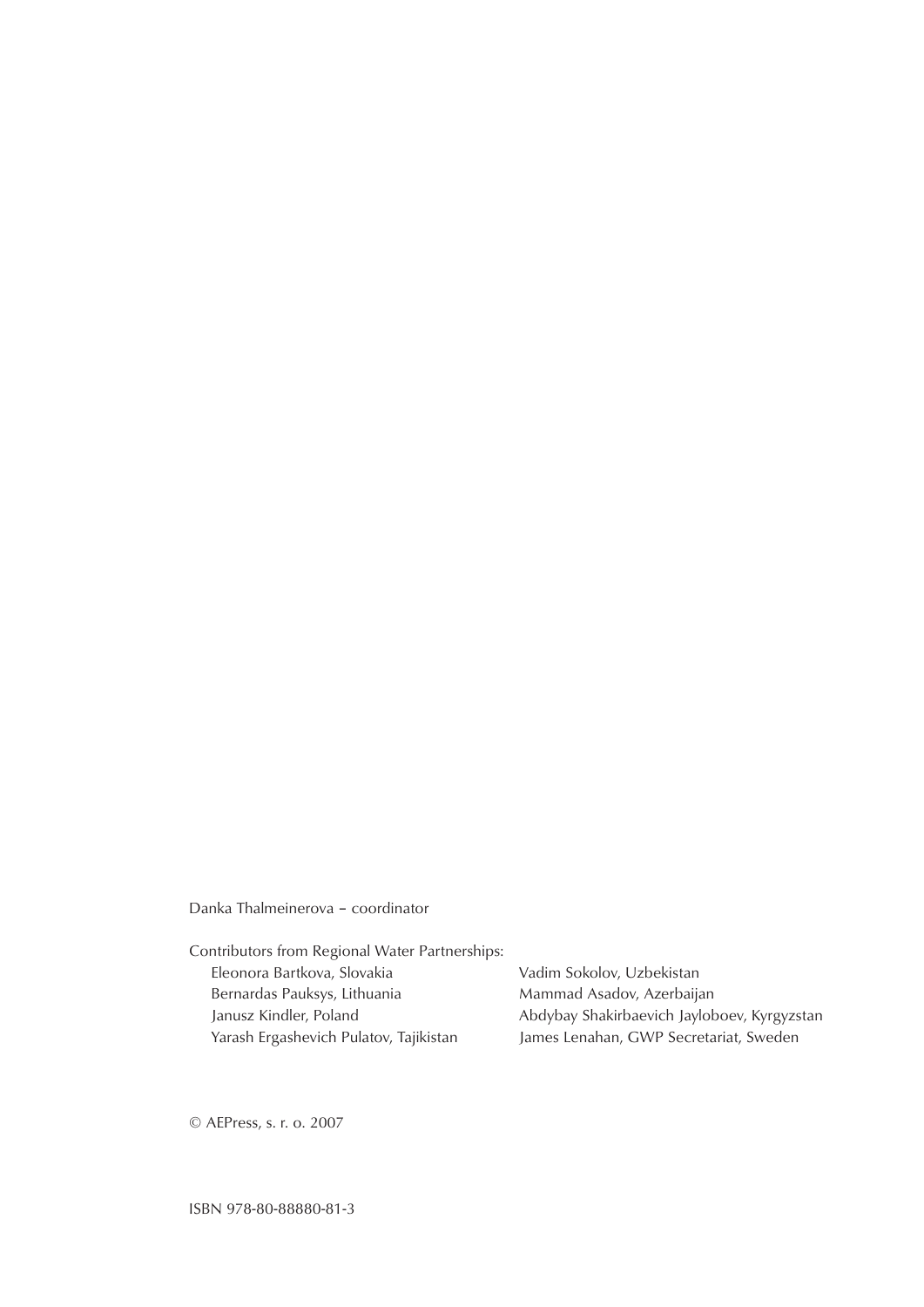# **Contents**

|                |                                                                                       | $\overline{7}$ |
|----------------|---------------------------------------------------------------------------------------|----------------|
| 1              |                                                                                       | 9              |
| $\overline{2}$ |                                                                                       | 11             |
| 3              |                                                                                       | 13             |
|                |                                                                                       | 13             |
|                |                                                                                       | 15             |
|                |                                                                                       | 16             |
|                |                                                                                       | 17             |
|                |                                                                                       | 17             |
|                |                                                                                       | 19             |
|                |                                                                                       | 20             |
| $\overline{4}$ |                                                                                       | 23             |
|                | Institutional arrangements required according to the Water Framework Directive<br>4.1 | 23             |
|                | 4.2 Case study: The Convention for the Protection and Sustainable Use                 |                |
|                |                                                                                       | 30             |
|                | 4.3 Case study: Regional Cooperation on Water Management in Central Asia              | 37             |
|                |                                                                                       | 43             |
|                | 4.5 Case study: Institutional development of river basin organizations to implement   |                |
|                |                                                                                       | 47             |
|                | 4.6 Case study: Institutional development of river basin organizations to implement   |                |
|                |                                                                                       | 53             |
|                | 4.7 Case Study: Azerbaijan: Institutional Development of Water Management             |                |
|                |                                                                                       | 56             |
|                | 4.8 Case study: The Kyrgyz Republic: Reforming National Water Institutions            | 59             |
|                | 4.9 Case study: Republic of Tajikistan: Reforming National Water Institutions         | 65             |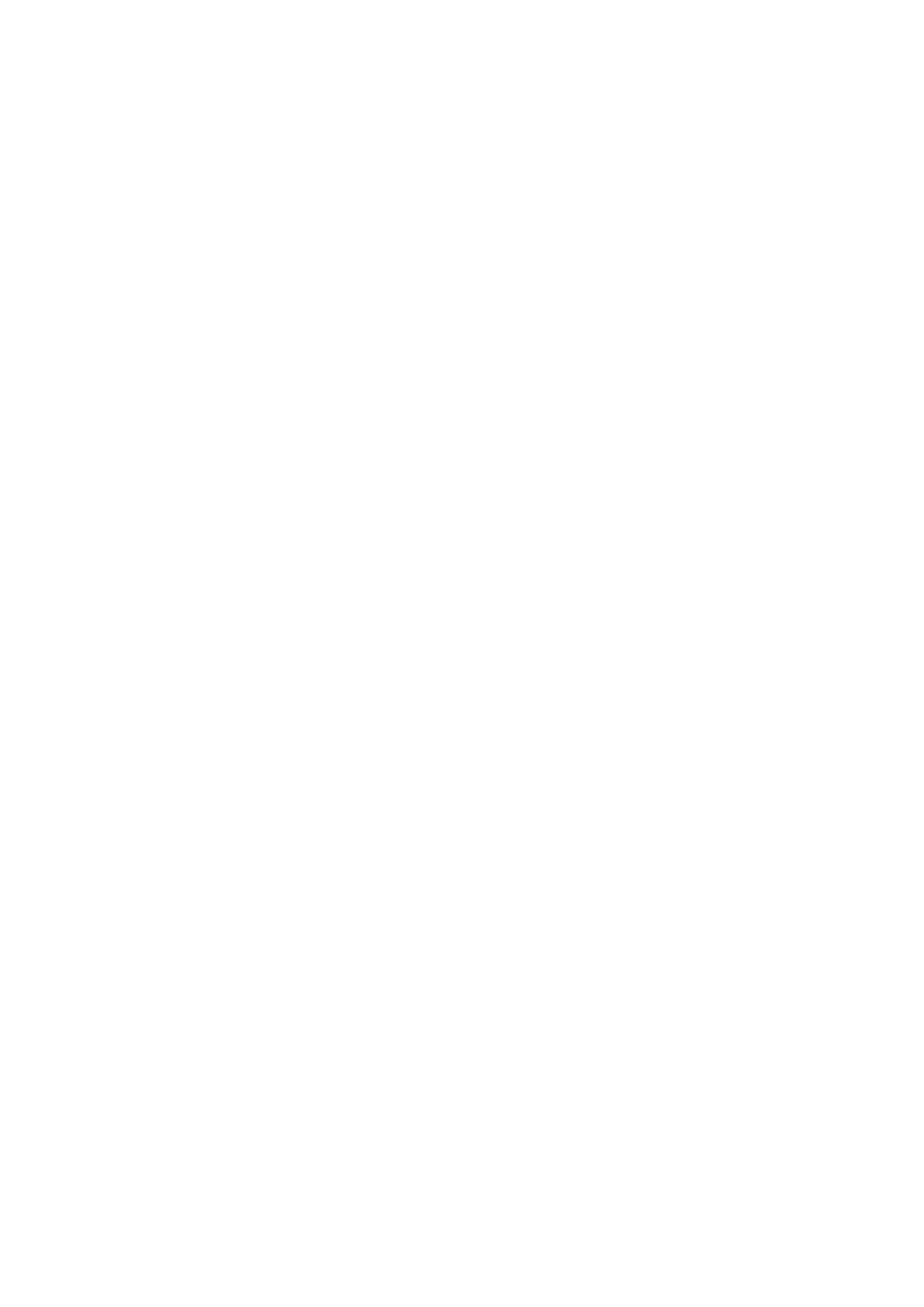# Foreword

As countries begin adopting Integrated Water Resources Management (IWRM), second-order tasks become increasingly important. The repertoire of tools and techniques for planning and executing these tasks however, is not nearly so well developed or comprehensive as those used by more traditional practitioners in the water sector. This constitutes a major resource gap – one which GWP has been helping to fill since it launched its IWRM ToolBox several years ago. As the GWP's rationale for the ToolBox states: "IWRM places novel demands on the policymaker, operator and water user, but offers more comprehensive, efficient and powerful approaches than those tried hitherto."

Key second-order tasks under IWRM include service and infrastructure planning, system and resource modeling, institutional development and/or reform, financing, policy and law making, conflict resolution, stakeholder relations, public awareness, capacity building and knowledge sharing.

The IWRM ToolBox is already a well known instrument to support capacity building and to increase the capabilities of water professionals in approaching different aspects of water planning.

During the first phase of its existence, between 2000–2003, the ToolBox was used in the GWP Central and Eastern Europe (CEE) region in education and training activities tailored to address the IWRM planning processes. Driven by GWP Central Asia and Caucasus (CACENA) representative initiatives, ToolBox activities were then introduced into CACENA at the end of 2003. Based on the four-years of experience gained in CEE and CACENA, these activities included a series of training courses and seminars.

All the ToolBox training courses and seminars aimed to promote the application of IWRM practices. In addition, the CACENA water experts were interested in sharing CEE experience and lessons learned in implementing the new EU water legislation. The courses provided an extensive review of IWRM approaches including:

- water planning and water management
- translation of water policy into legislation
- integrating economics into water planning and policy
- public participation, negotiation of conflicts, awareness raising.

The first document arising from the ToolBox training activities, published in 2004, was devoted to IWRM in the context of the EU policy. This second publication summarizes the proceedings from the training course held in Batumi, Georgia in summer 2007, and deals with institutional arrangements, reforms of water and environmental institutions. The first part of the publication summarizes the presentations based on the Toolbox instruments. The second part deals with concrete examples of institutional arrangements and organization reforms over recent years in the CEE and CACENA regions.

I am sure the experience and lessons learned that are documented in this publication will support further initiatives to adopt and implement IWRM approaches to more sustainable water resources, development and use in the region.

> James LENAHAN *GWP secretariat*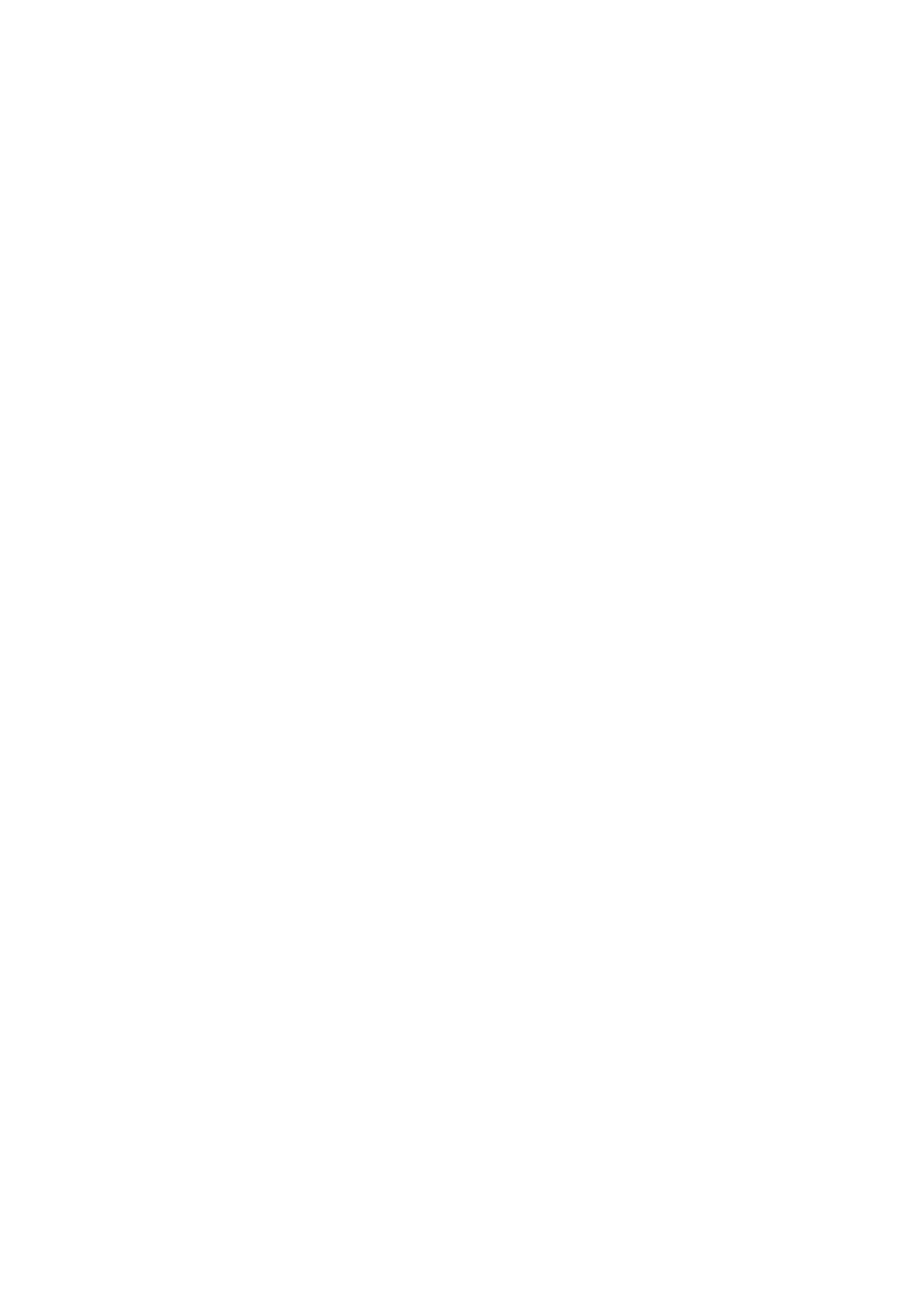# 1 Introduction

Achieving sustainable water resources management and effective delivery of water services depends on the broader governance system within a country. Governance in a broader context relates to the social, economic, administrative and political system, which determines to a large extent the ability to put IWRM into practice. Water governance refers to the political, administrative, economic and social systems that exist to manage water resources and services and is essential in order to manage water resources sustainably and provide access to water services for domestic or productive purposes.

Governance models must fit the prevailing social, economic and cultural particularities of a country, but certain basic principles or attributes are essential. The governance system should be accountable, efficient and responsive. The governance system should allow the participation of all stakeholders: government, civil society, and the private sector.

The principal water management problems that the basin stakeholders are confronted vary substantially. These challenges include pollution, urban development, scarcity, floods, intersectoral conflicts and many others.

IWRM at the basin level could involve a range of responsibilities and activities where several authorities and organizations have a stake. Also, integrated water resources management calls for a multidisciplinary approach and actions at different levels.

The types and functions of institutions involved in the water management issues are described in chapters 2 and 3. The experience gathered at the ToolBox workshop held in Georgia in summer 2007 is presented in chapter 4.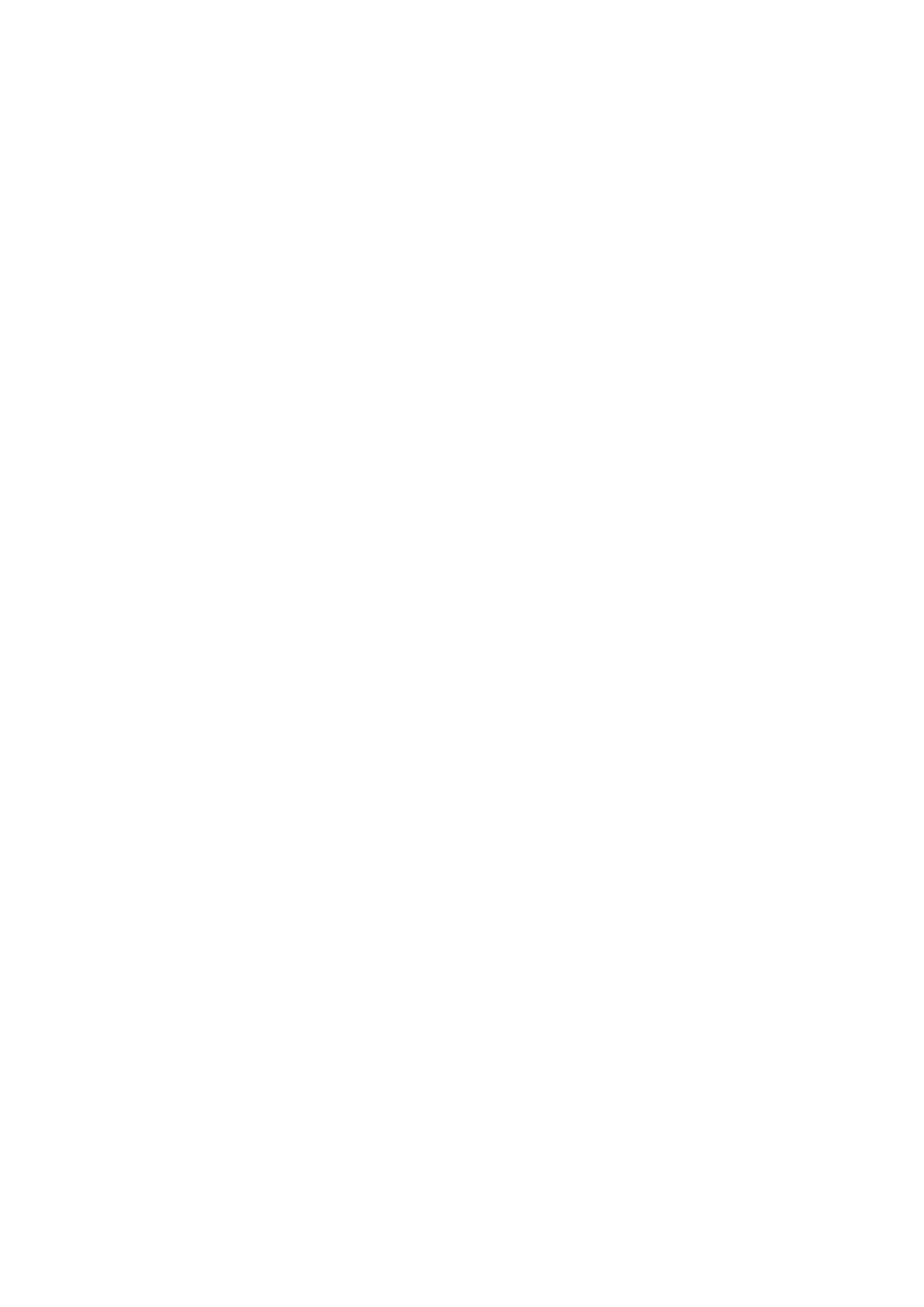# 2 Characteristics of water management institutions

The nature of water management with its myriad of potential uses and users raises complex management issues. Traditionally countries have divided responsibilities for water management often based on a division of quality issues and those related to quantity. Quality issues are often assigned to ministries of environment and quantity issues to more economic oriented ministries such as agriculture or natural resources. However, global acceptance of the sustainable development principle means that the management of water must involve a broader number of variables in a more integrated manner than was previously the case.

Water organizational structures usually cope with general government structures, although there are many examples of basin scale rather than administrative set up.

Basin – scale organizations might differ in structure and type. They could be state companies, where the government agencies operate within nationally defined basin boundaries, others are variations as quasi-governmental commissions or non-governmental basin councils.

There are cases that water authorities allocate water to users, and others do not. Many but not all are responsible for water quality. Some operate dams, reservoirs and other physical facilities. The only function performed commonly by all is planning and coordination.

In reforming institutions for better governance, an assessment of existing institutional systems should be carried out first to understand who does what for whom, and to whom they are accountable. An institutional assessment should identify, for example, conflicting laws, duplication or lack of clarity of mandates for different organizations and jurisdiction of different tiers of authority – local, sub- -regional, national and, increasingly, international. Determining what to reform and the sequence that reforms should take are critical to the success of the reform process. A key element is an access to information. Frequently, information is only available to a selected group of experts or officials.

Reform in institutions usually takes place in a general process of decentralization. The main objective is to improve efficiency in governance and increasing equity at local levels. However, common challenges to many forms of decentralization include:

- inadequate financing,
- paucity in skills, particularly with respect to management and supervision,
- resistance from those who benefit from the centralized structure,
- how to sustain interest in the participatory process for the long term.

# *ToolBox lessons learned*

- Reforms should be done in a coherent and integrative way and suit the broader social and political policies of the country.
- Not all necessary reforms can be done at the same time it is important to decide on priorities and a sequence of actions to suit those priorities.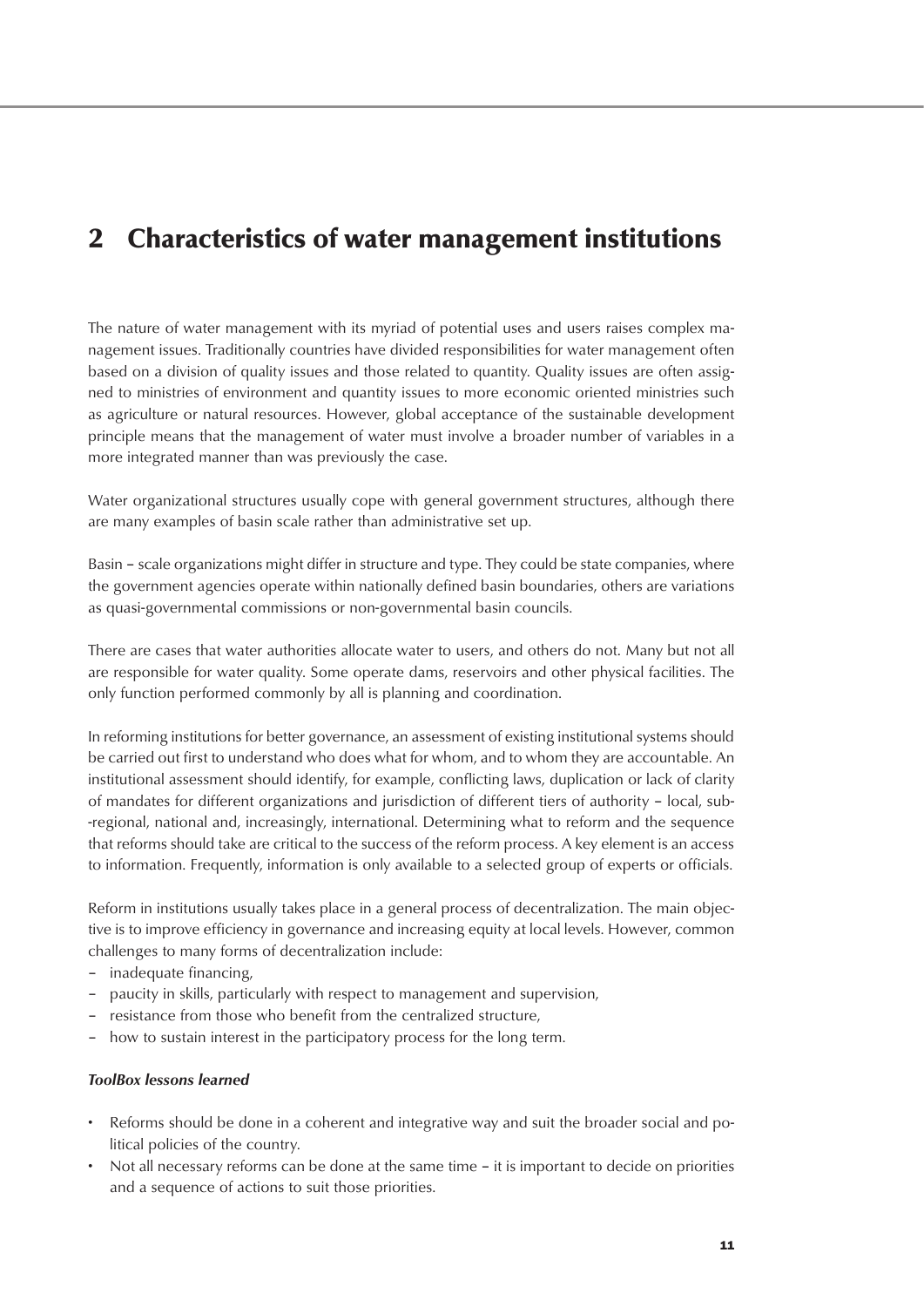- Reform is a dynamic, iterative process and the only certainty is change itself.
- Vested interests and special interest groups should be included in debates but decision-makers should avoid being 'captured' by special interest groups.
- In any reform, regulation of service providers, both public and private, is a key element and regulators must be independent and strong.
- Reforms should avoid confusing the roles of resource management (government responsibility) and service provision (public or privately operated utilities).
- Governance for water must take account of all sectors dependent on or key providers of water and not just on drinking water supply.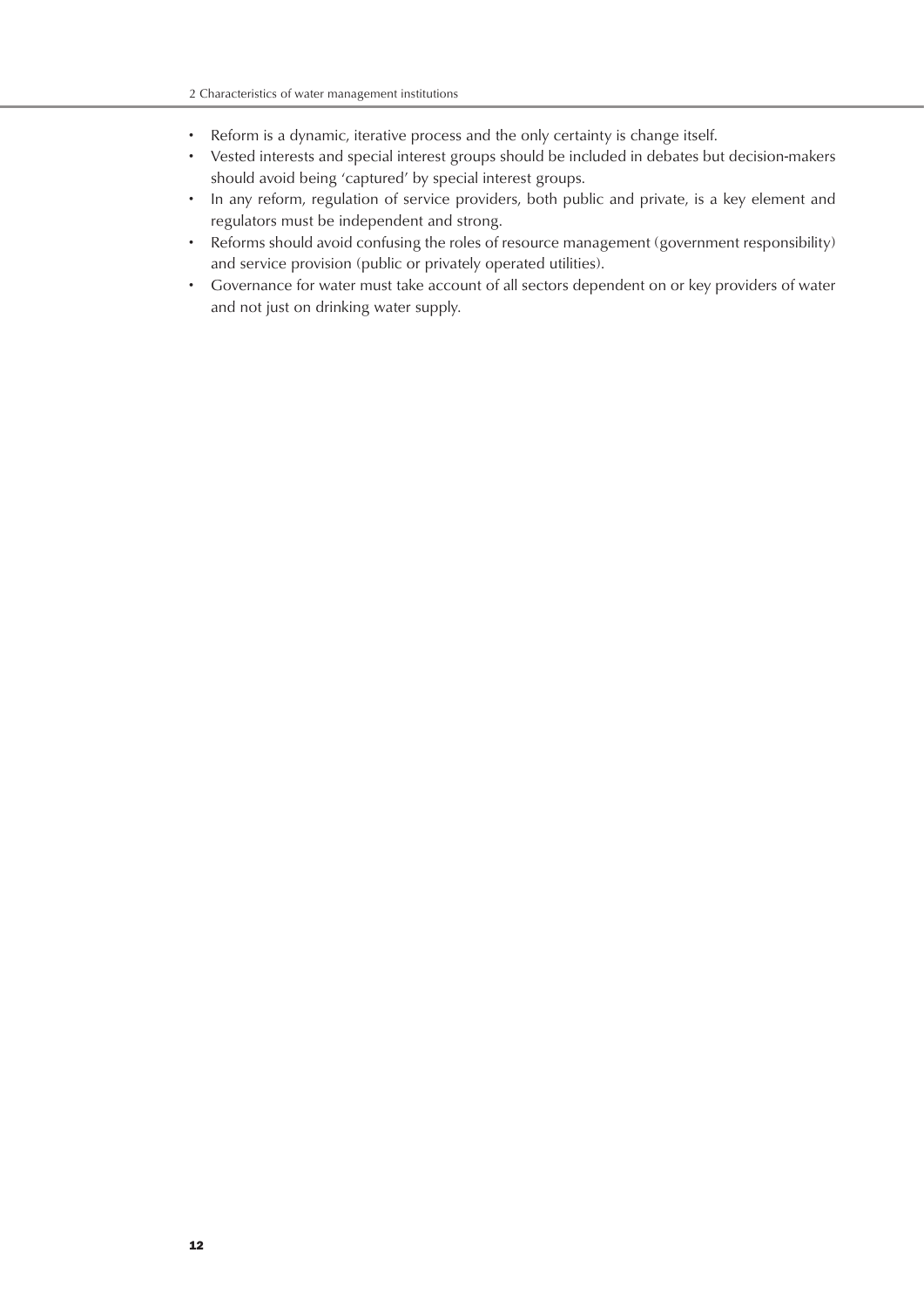# 3 Types of institutions involved in water resources management

# 3.1 Transboundary organizations for water resource management

Transboundary organizations provide a framework for managing water resources across international boundaries, where there are issues about the management of common (cross-jurisdiction) property resources.

Such organizations are often based on voluntary agreements between sovereign states, but may include international and intra-national water authorities and commissions. Traditionally, international organizations have been set up to address a given problem – navigation, flooding; but their remit can be and often has been expanded to tackle wider water problems in the basin. The type of agreement underlying these organizations varies greatly around the world, from ad hoc arrangements, memoranda of understanding, to formal international treaties and agreements.

It is clear that the effective functioning of transboundary organizations requires a secure funding base, the political will of governments, and the commitment of the partners who create them.

To develop the essential confidence to enable transboundary water resource management and collaboration, parties need to build and accept common data sets and knowledge about the water resource issues, and share visions about the future of the resource.

There are several options to organizing inter-ministerial bodies. The following key parameters must be considered:

- legal foundation,
- role,
- mandate,
- membership,
- source of funding.

The legal foundation addresses the issue of whether or not the organization has been established by law or policy. The role of the inter-ministerial organization may be either advisory or decision making. The mandate may be broadly based, for example, addressing issues related to sustainable development, or focused on a particular issue (i.e. in case of Danube basin it is the implementation of the EU Water Framework Directive). Membership addresses the issue of whether members are government officials, individuals from outside of government or a combination of those from inside and outside government. The source of funding for the inter-ministerial organization is also important and can differ depending mainly on legal foundation. While the factors may be analyzed independently they are in fact interrelated. For example, if the organization is to be a decision making body then the membership will be restricted to the decision making bodies within government.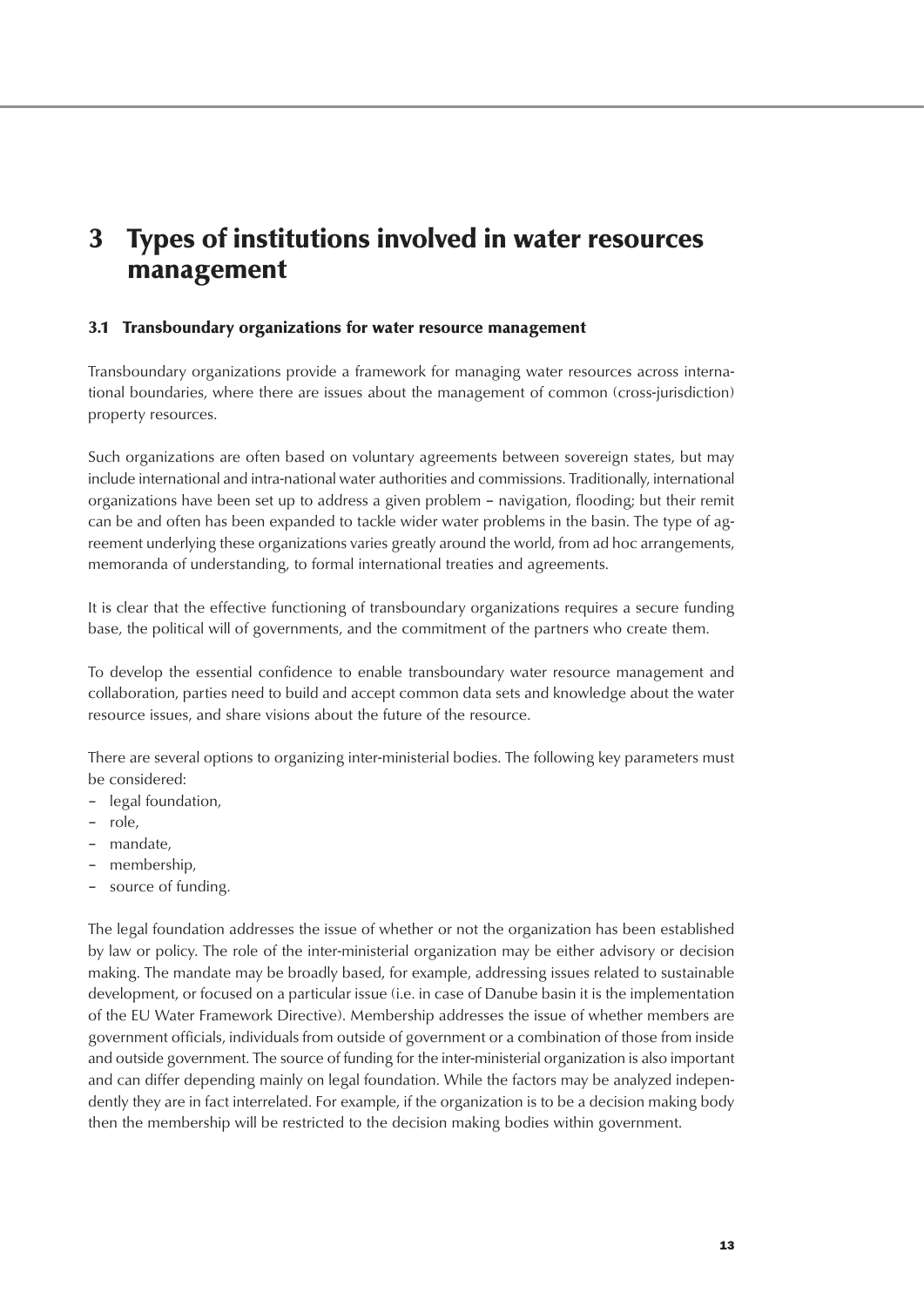# *ToolBox lessons learned*

- Once established, transboundary organizations and water agreements are remarkably robust.
- Once established, transboundary water management needs to move beyond visions, and develop specific regulatory mechanisms, data and information sharing protocols and financing mechanisms to put transboundary water management firmly on the ground. Experience shows that technical secretariats are essential in this respect.
- The use of a respected external party or organization to act as broker is useful (multilateral agencies such as the UNDP and World Bank have both fulfilled these roles).
- Establishing the conditions for agreement can be time consuming and costly. Donor support can be helpful.
- National water policy needs to support inter-agency coordination for the transboundary organization and may need to be modified to align with the other parties to the agreement

Some 150 international – bilateral or multilateral – agreements exist in Europe and North America on the protection and use of transboundary waters<sup>1</sup>. However not all of Europe's transboundary waters are covered, and some of the agreements are outdated. Lessons can be learnt from the drawing-up and implementation of these agreements and arrangements as shown in the boxes bellow.

| <b>BOX 1:</b>       | Senegal - Establishing a transboundary organization for IWRM in the Senegal River basin                                                                                                                                                                                                                                                                                                                                                                                                                                                                                                                                                                                                                                                              |
|---------------------|------------------------------------------------------------------------------------------------------------------------------------------------------------------------------------------------------------------------------------------------------------------------------------------------------------------------------------------------------------------------------------------------------------------------------------------------------------------------------------------------------------------------------------------------------------------------------------------------------------------------------------------------------------------------------------------------------------------------------------------------------|
| <b>ToolBox case</b> |                                                                                                                                                                                                                                                                                                                                                                                                                                                                                                                                                                                                                                                                                                                                                      |
| study $#45$         | To address the problems and to realize the potential of the basin, the Senegal River Development Organi-<br>zation (OMVS) was established by the three of the four riparian states in 1972. The aims were to jointly:- (i)<br>promote inter-country co-operation; (ii) co-ordinate technical, economic studies and other activities related<br>to the Senegal river development such as navigation, irrigation, hydropower generation, environmental pro-<br>tection and conservation. (iii) regulate river flow for irrigation, navigation, flood control, power generation,<br>domestic and industrial water supply and other purposes.                                                                                                            |
|                     | The Secretariat is financed jointly by the three countries following an agreed formula. Also the loans for<br>the two dams are being repaid on a formula based on the proportion of benefits of the project to the three<br>countries. Presently power is being generated. It is being supplied to Mali and it is about to reach Mauri-<br>tania and Senegal. The irrigation is in the hands of local communities who are organized and assisted with<br>finance and other facilities to carry out their farming activities.                                                                                                                                                                                                                         |
|                     |                                                                                                                                                                                                                                                                                                                                                                                                                                                                                                                                                                                                                                                                                                                                                      |
| <b>BOX 2:</b>       | Danube: The Danube River Basin: A need for a cohesive international work in the region                                                                                                                                                                                                                                                                                                                                                                                                                                                                                                                                                                                                                                                               |
| <b>ToolBox case</b> | - Joint Danube Survey                                                                                                                                                                                                                                                                                                                                                                                                                                                                                                                                                                                                                                                                                                                                |
| study $#306$        | Under auspices of this convention, the Joint Danube Survey (JDS) was launched. The JDS includes a series<br>of scientific expeditions designed to explore a wide spectrum of multiple types of pollution in the whole<br>reach of the Danube. The goal of this survey is to make a thorough analysis of water, sediments, river flora<br>and fauna, as well as to check for as many polluting substances as possible. Collecting such a homogenous<br>data set is helping to identify and confirm specific pollution sources and their pathways. Joint participation<br>of all countries sharing the Danube River is also providing an excellent opportunity to exchange experiences<br>and to harmonize the different monitoring procedures in use. |
|                     | The Survey was made possible by the financial support of the German government and a large contribu-<br>tion from the Austrian government. In-kind contributions came from other Danube Basin countries, and                                                                                                                                                                                                                                                                                                                                                                                                                                                                                                                                         |

all riparian states contributed their scientific, logistical, managerial and other necessary expertise to make JDS a truly joint enterprise.

*<sup>1</sup> Senior Advisers to ECE Governments on Environmental and Water Problems, EEC for Europe, Bilateral and Multilateral Agreements and Other Arrangements in Europe and North America on the Protection and Use of Transboundary Waters (1993).*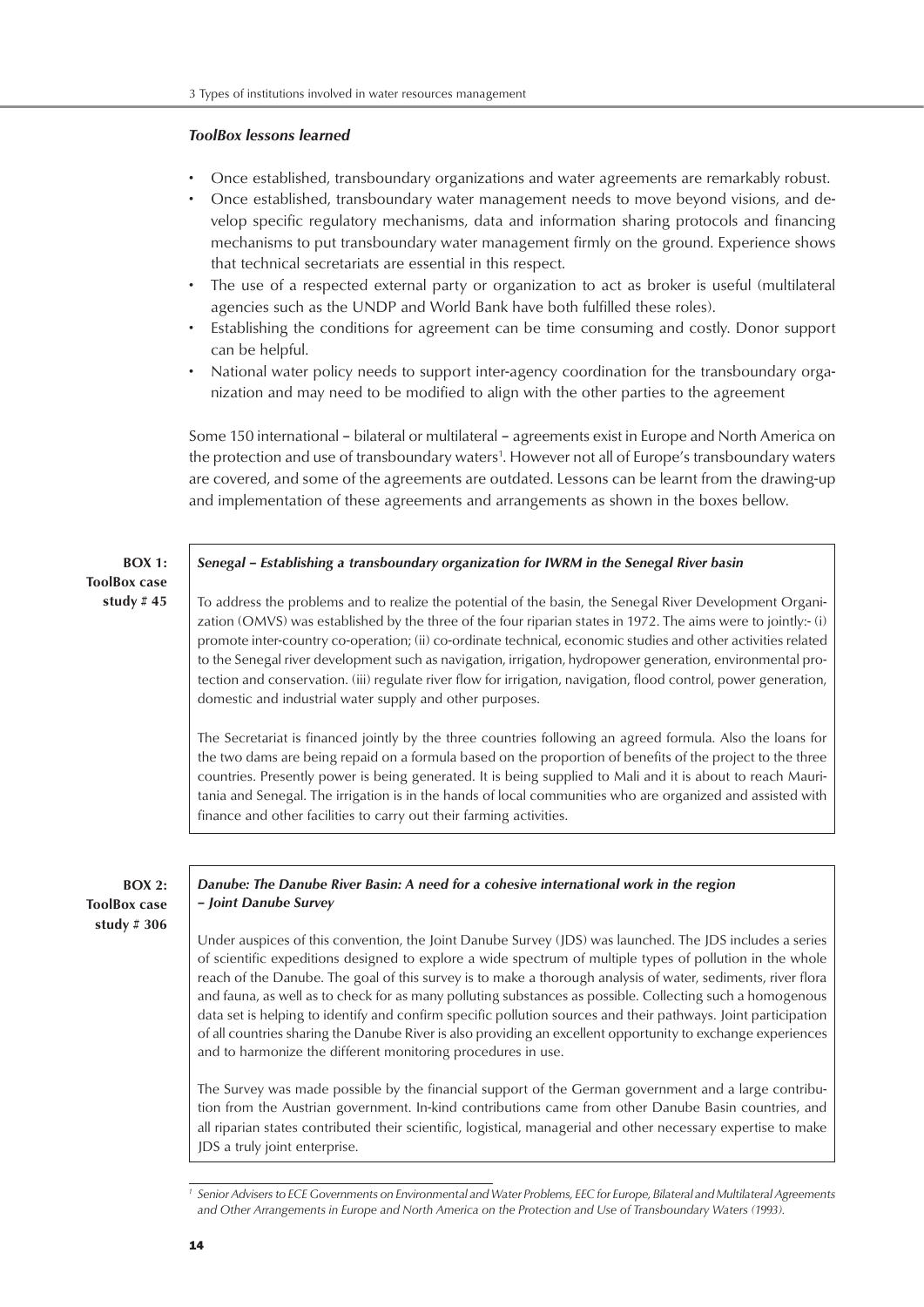# 3.2 National apex bodies

Apex bodies consist of a range of entities such as high level steering groups within national governments, inter-agency task forces (for specific purposes e.g. water pollution control), and international consortia for the management of water resources. The aim of such bodies is to provide structures for co-ordination between different organizations involved in water resource management. In some cases water policy and management is centered in a specific body of government but in many situations responsibility for water is shared between a number of bodies (e.g. ministries for irrigation, environment and public works) that may not be able to operate easily together. Here an apex body may provide a useful coordinating function. The role of an apex body depends on the economic, social and encompassing political issues, even more than on the technical IWRM issues.

# *ToolBox lessons learned*

- Establishment of a successful apex or coordinating body can be a slow process, since it takes time for a new body to achieve legitimacy.
- The effectiveness of an apex body is linked to the specific political and historical context.
- For an apex body to function effectively, all the stakeholders who are involved in the functions under its jurisdiction need to develop commitment to it and ensure it has appropriate powers. Conflict management and awareness raising techniques are important here.

#### *Brazil: The establishment of the Brazilian National Water Agency – ANA*

In Brazil, each level of government (the Union, the States, the Federal District and the Municipalities) has the right to individually create its own legislation on nature conservation, soil and natural resources management, environmental protection and pollution control. This right enabled each of the 1989 State Constitutions and their supporting laws to establish policies and operating criteria for the management of water systems within each state, under the federal rules on environment and water resources.

This existence of a "double" administrative domain (Union and Federal) for Brazil's water basins is seen as the main difficulty faced by the country as it seeks to implement its National Water Resources Policy, and the National Water Resources Management System (NWRMS). These require coordinated and complementary water management actions be taken by both Union and federal states. The need for such coordination poses a considerable challenge in the current national political context.

As a remedy to this situation, the National Water Agency of Brazil (ANA) was established in June 2000. ANA has taken on a number of management and coordination roles which make it an executive-regulatory agency. On the one hand it implements the NWRP and coordinates the NWRMS, while on the other, it grants and provides funds, and controls the use of water bodies in the federal domain, and arbitrates conflicts among their users. Among the most significant work of the Agency has been addressing Brazil's major water resource problems; strategic river basin management planning; and the introduction of Integration Agreements for coordinated management.

ANA's creation has brought about a general improvement of water resources management in Brazil, as the federal government now has an organization with a modern managerial structure, real authority and the wherewithal to implement the NWRP, coordinate the NWRMS, and manage the Union's water uses.

The States have begun to count on more support from the federal government as they develop their water management structures; this new relationship has deepened their participation in the overall NWRMS. The signing of the new integration and cooperation agreements shows that a new paradigm has been created in managing water basins that fall within both State and federal domains.

# **BOX 3: ToolBox case study #158**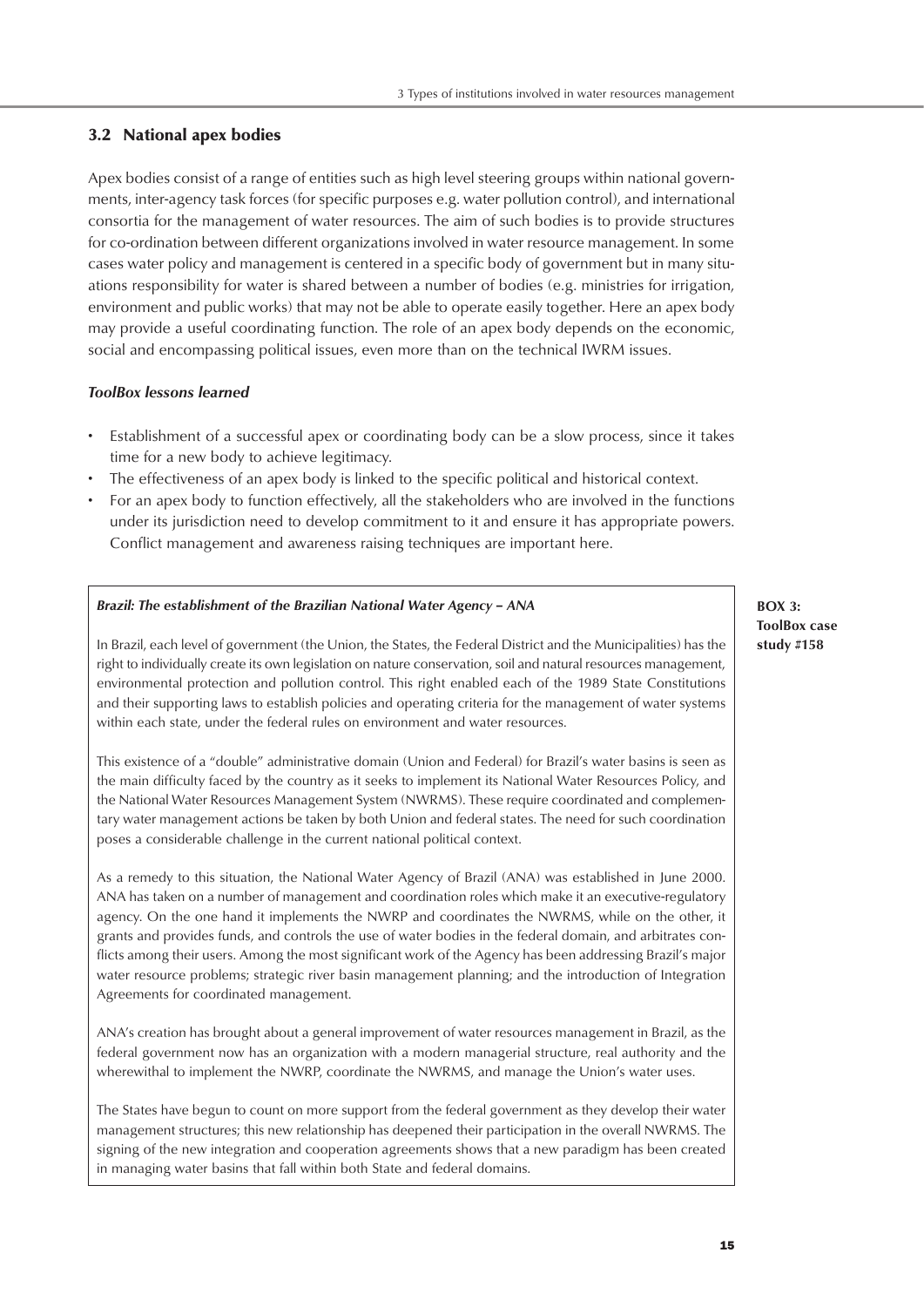# 3.3 River basin organizations

River basin organizations (RBOs) are specialized organizations dealing with the water resource management issues in a river basin, a lake basin, or across an important aquifer. These organizations are domestic, not transcending state boundaries. RBOs provide a mechanism for ensuring that land use and needs are reflected in water management – and vice versa. Experience has varied dramatically in the ability of these organizations to achieve IWRM. Their functions vary from water allocation, resource management and planning, to education of basin communities, to developing natural resources management strategies and programs of remediation of degraded lands and waterways. They may also play a role in consensus building, facilitation and conflict management.

Recent innovation has focused on IWRM approach rather than single sector approaches.

The form and role of a river basin organization is closely linked to its historical and social context. Varying opinions exist about the most effective scale of application: the success of a river basin organization may depend on such things as, the level of human and institutional capacity of the civil society, the degree to which water resources are developed, and climatic variability (arid versus temperate river basins, for example). The policy and legislative framework will govern the purpose and effectiveness of the RBO.

# *ToolBox lessons learned*

Successful RBOs are supported by:

- an ability to establish trusted technical competencies;
- a focus on serious recurrent problems such as flooding or drought or supply shortages, and the provision of solutions acceptable to all stakeholders;
- a broad stakeholder involvement, catering for grassroots participation at a basin-wide level (e.g. through water forums);
- an ability to generate some form of sustaining revenue;
- the capacity to collect fees, and attract grants and/or loans;
- clear jurisdictional boundaries and appropriate powers.

**BOX 4: ToolBox case study # 186**

# *Thailand – Decentralization and the Development of River Basin Committees*

During Thailand's economic development, water management sector became increasingly centralized, creating conflicts between existing water uses and users. In an attempt to resolve these conflicts and better management their water resources, Thailand has sought to develop a much more inclusive management process. This has resulted in the creation of River Basin Committees (RBC) that possess a wide ranging membership of water stakeholders. The RBC has a wide ranging membership including government employees, academics, and various water users, and is planned to be the institution that will be responsible for water resource management coordination and regulation of the river basin, and it is comprised of a broad range of membership ranging from government employees, academics, and various water users.

The actual decentralization and increased participatory approach has entailed a lengthy process. Through a series of consultative workshops beginning in 1999, stakeholder participation is now more strongly developed.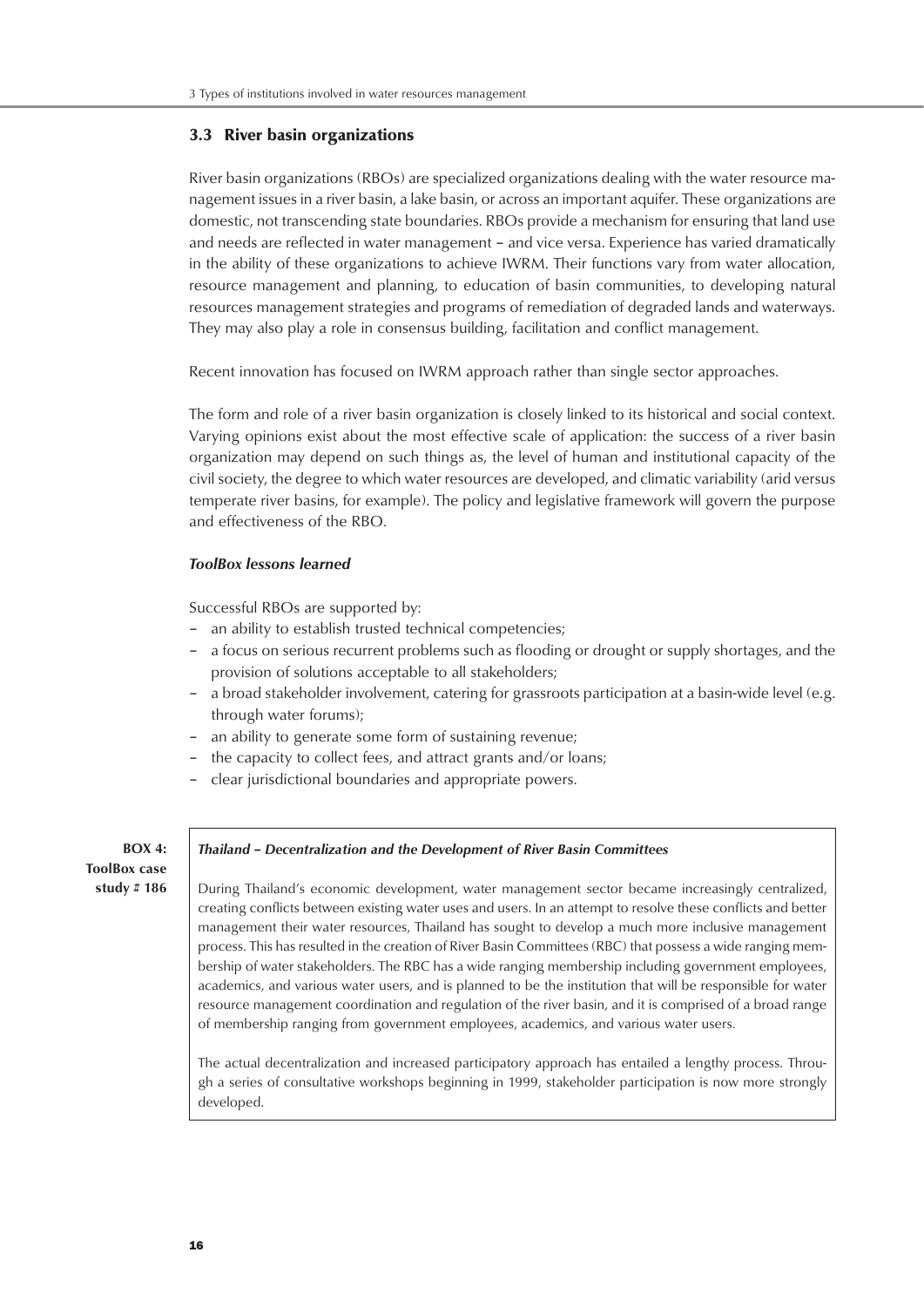# 3.4 Regulatory bodies and enforcement agencies

Regulatory and enforcement bodies have an extremely important role in establishing and ensuring the effective application of tools for building IWRM. Their functions range from the allocation of water rights, environmental management related to water use, water quality, land use planning and financial management of water resources management by the state. Regulatory bodies also have a function in setting prices and performance standards for service providers (economic regulation). The actual function of regulatory and enforcement bodies should be set out in a clear legal framework reflecting water policies. In some cases the same body undertakes regulation and enforcement; in others there is a separation. Regulatory and enforcement agencies normally have a range of tools for enforcement – fines, taxes, penalties, withdrawal of permits and licenses etc.

Regulatory bodies and enforcement agencies may be financed through central government funds, or by user fees (e.g. pollution charges) or fines for non-compliance.

Their specific functions are determined by government policy on water resources management. They are usually in the government sector but may subcontract specific activities (e.g. monitoring and testing of samples) to non-governmental organizations including private companies. It is important that they can act without day-to-day political interference.

Effective capacity in regulation and enforcement is essential and this applies whether traditional regulatory instruments or innovative pricing and economic instruments are used. However, capacity in regulatory and enforcement bodies varies widely from region to region and stress on capacity building and support is essential. The legitimacy of the regulatory body is critical in ensuring compliance.

# *ToolBox lessons learned*

Important priorities for enforcement and regulatory agencies include:

- Sufficient staff of adequate capability to enforce regulations (enforcement agencies) and make appropriate assessments about water management needs (regulatory bodies).
- Statutes which are practical, enforceable and are based on accurate knowledge of resource management and environmental impacts.
- Staff who are knowledgeable about good management practices and have appropriate scientific knowledge in water resources management.
- A sense of ownership on the part of stakeholders so that they accept the monitoring, enforcement and regulation procedures; ownership can by built through use of awareness raising techniques and participatory management.
- Adequate financial resources to support the staff and operations, and transparency in financial management, to minimise regulatory capture.
- Selecting meaningful indicators for technical, economic and social issues and appropriate benchmarks .
- A programme of legal education and awareness building for the regulating parties and public at large – goes a long way towards putting legal instruments into practice and ensuring that the use of regulatory instruments is not limited to specialists.

# 3.5 Local authorities

Local authorities can play an important role in overseeing the implementation of IWRM activities both within their boundaries and within the local and regional watersheds. They act both as regulators and as service providers and have a role in raising finance. Despite varying levels of jurisdiction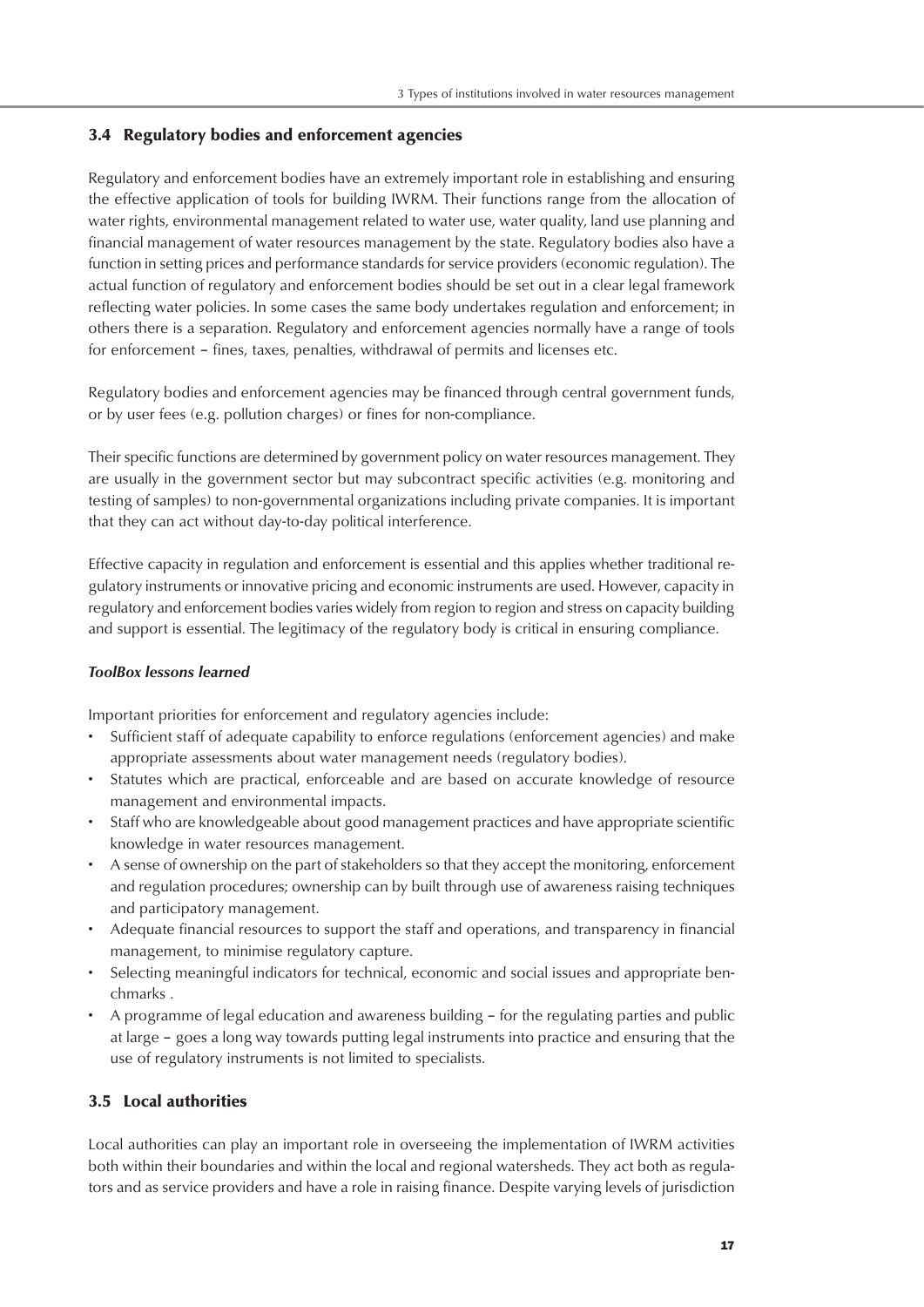over water services, local governments have both direct and indirect responsibility for the water security of their communities and their industrial base.

In the context of IWRM, local authorities affect the aquatic ecosystems through their energy supplies, land uses (including zoning and impermeable areas), point and non-point pollution, construction practices, public education, solid waste and urban drainage practices, among other areas. Improved integration of the efforts of all the relevant actors toward commonly accepted goals for their water resources is necessary to improve the quality of water bodies and the security of the watersheds and aquifers on which they depend.

The role of local authorities and governments in supporting IWRM is particularly strong where there are moves towards decentralization of planning and resource management. Local governments offer a strong forum for local participation, particularly through internationally recognized programs, such as Local Agenda 21 planning, and can be instrumental in providing information and supporting dialogue among stakeholders and policy makers .

Local governments have a variety of economic instruments available to them to influence the behavior of their citizens. These include rate structures and charges, fees for permits and other governmental services, special taxes and surcharges, incentives (such as bonuses and rebates) as well as fines and penalties. These economic instruments are complemented by a variety of regulatory instruments, such as by-laws, that local governments can use to influence the implementation of IWRM practices within their boundaries.

# *ToolBox lessons learned*

- The influence of local governments is limited by their political remit and their financial resources – i.e. they can only be effective given an appropriate enabling environment for them.
- Local leadership is needed to initiate sustainable processes in communities.
- Public access to baseline information about the quality of local water resources and issues related to the long term water security of communities is essential for the public to be responsibly involved.
- Long-term planning initiatives need to be supplemented by concrete actions to retain stakeholders' interest. For example, local visions for improved stream corridors should be tied to local recognition and reward systems, volunteer water quality monitoring programs, tree planting and community river festivals. In a short term, such events allow provide proactive community members and industries with positive reinforcement from the community and their peers, increasing their longer-term commitment to the program.
- Changes to municipal policies are most effective when linked to concrete changes in official staff roles and responsibilities (such as through an environmental management system process).

| $BOX$ 5:            |
|---------------------|
| <b>ToolBox case</b> |
| study $\#275$       |

#### *Ruzinov Strkovec Lake – municipal revitalization initiative*

The case describes how the partnership between the NGO and municipality resulted in a successful revitalisation of the local lake. Ten years ago, the lake was contaminated by illegal sewage pipes making it a source of annoying smell and putrescent products. In summer period, when the water level decreased, the polluted banks of the lake became a harbour for rats and mice and the lake surface was covered by algae. The lake was considered to be dying and dangerous for any use. The situation was regarded as critical, as the lake is located in the vicinity of human settlements and urban infrastructure facilities, such as hotels, schools, kinder gardens, and hospital.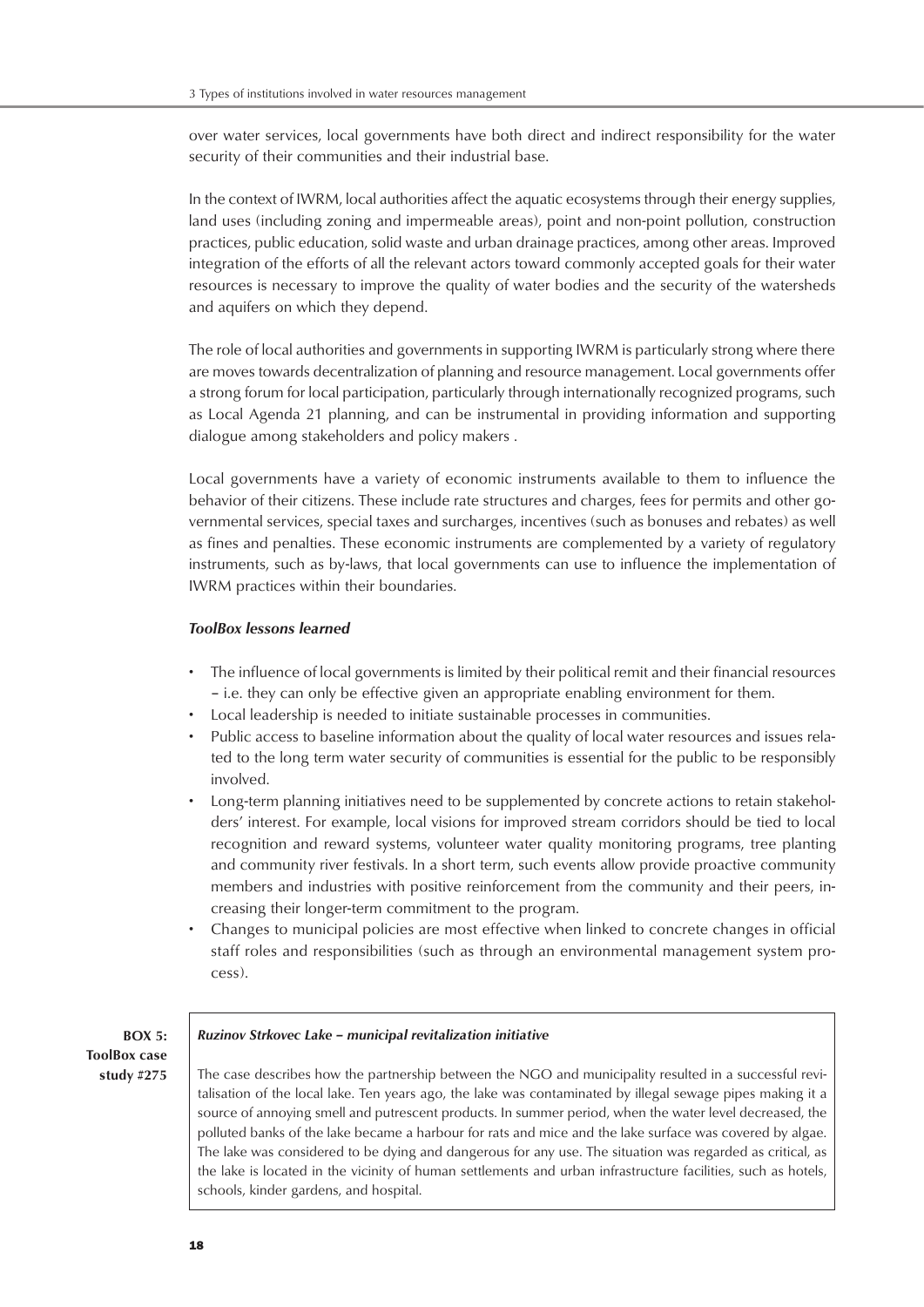Local municipality did not have the required knowledge base and capacity. The annual cleaning the lake did not bring sustainable results. It was beyond its capacity and expertise to revitalize the lake for benefit of both nature and the local population.

The NGO Association of Industry and Nature Protection (APOP) initiated and organised a project to both revitalise the lake and draw the attention of local people to its flora and fauna. Educational notice boards were installed describing the lake's life with its inhabitants: birds, water flowers, fish, cane grass, and phytoplankton. The result is the improved environmental quality of the lake, which has become an area used as a recreational area for people interested in activities such as fishing, boating, swimming, skating and relaxing. The lake has also become a haven for wildlife including scarce and protected birdlife. Regular monitoring of lake quality is conducted by the municipal authorities.

# 3.6 Service providers and IWRM

Service providers range from government departments and municipalities, public corporations, and private sector companies to community-based organizations, and farmers' groups. They are the providers of water to rural and urban communities for irrigation and water supply including drinking, industrial uses, etc. They may also provide sanitation, treatment, and pollution control services. In some case, service providers may be natural resource management agencies which provide nature conservation or agencies providing reduction of vulnerability to natural hazards such as floods. Service providers may also be required to preserve hydrological balances and ensure resource sustainability.

The legal framework for service providers is set out in water legislation, which covers issues such as responsibilities and requirements. Less formal service suppliers (water vendors, farmers with water from private wells) may lie outside the formal legislative framework but can be essential for meeting local needs.

National IWRM policies determine the roles and responsibilities of the various levels of service provision and the way in which they can be used to develop an integrated cross-sectoral approach and such policies will be enforced through the appropriate regulatory bodies. Water users and providers should comply with agreed national and state standards of water use, conservation and health.

Organizations with water supply, sewerage, treatment and reuse functions are increasingly driven by the need to make efficiency gains: to do more with less water, to eliminate subsidies, incorporate externalities and minimize impacts, to recover costs of operation, maintenance and replacement of water and wastewater systems, and to transfer the cost of supply and treatment from the provider (usually government) to the consumer (citizens, private companies other government organizations and users).

# *ToolBox lessons learned*

- The structure of service providers is linked to the social economic and political structures of the society.
- Efficient and equitable service delivery is more straightforward in a system of well defined property rights and obligations for water for all uses.
- Technical tools for ensuring good service provision include:
	- Systems of water pricing related to volume and timing, for all applications;
	- Periodic audits of the activities of the private and public sector regarding water resources management;
	- Transparent use of economic instruments;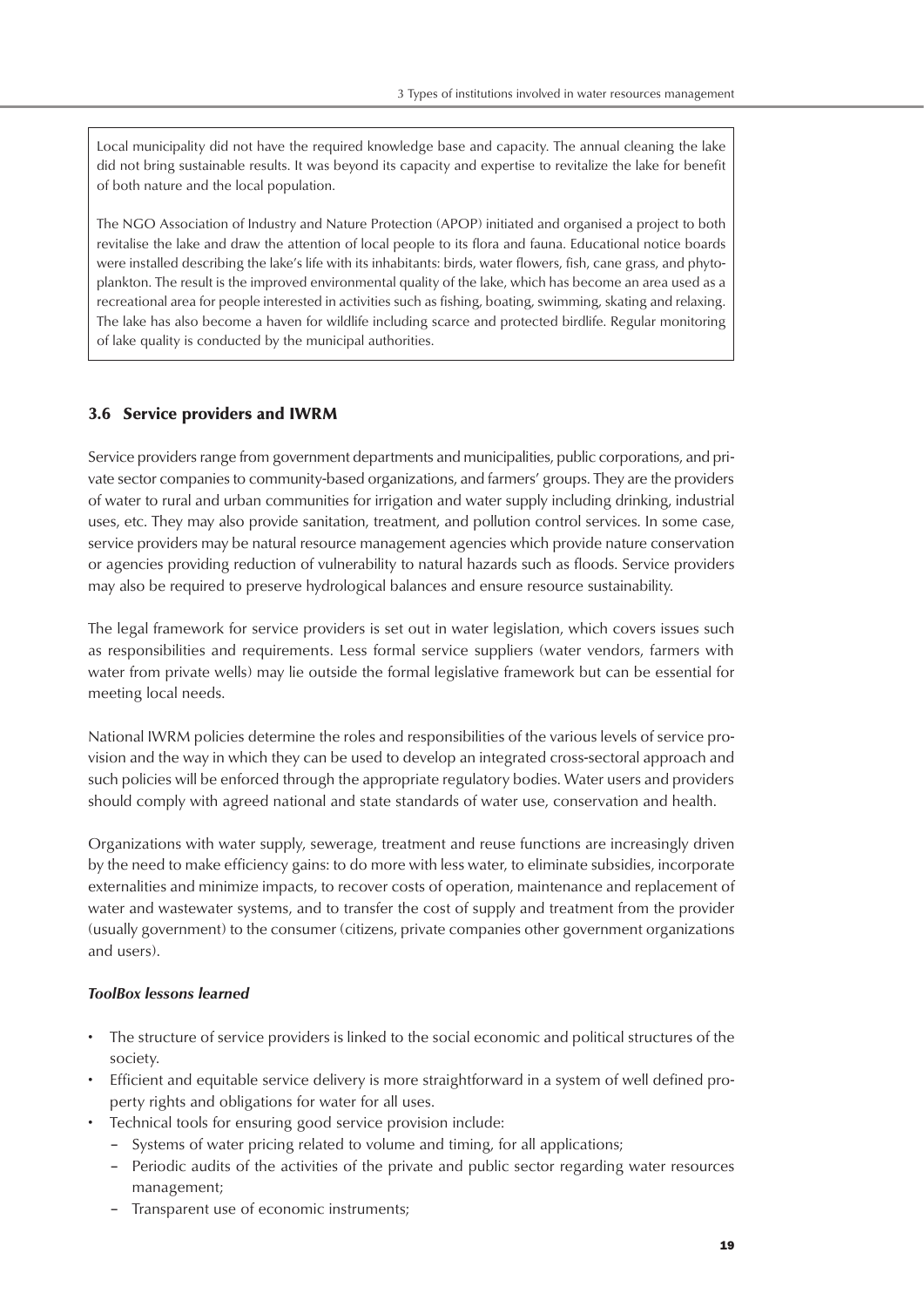- Management systems which secure best practice use and reuse of water resources while minimising off-site, groundwater, and downstream impacts on freshwater ecosystem services;
- Technical innovations can include increased efficiency in storage, conveyance and distribution of water and techniques for waste minimisation;
- Effective regulation and clear government policies.

**BOX 6: Toolbox case study #110**

#### *Egypt: The role of water users' associations in reforming irrigation*

Increasing the capacity of users, operators and managers require intensive training. Now in Egypt the new generation has accepted the concept of users' participation in the management and the MWRI has legalized the formation of water users` association. Of key importance, Water Users' Associations playing a major role in decision-making and the operation and maintenance of the pumps and mesqas by themselves, with minimal assistance from the Irrigation Advisory Service (IAS) staff. The fundamental change introduced by the irrigation improvement is to replace individual farmer pumping at multiple points along the mesqa (irrigation ditches) by collective single point pumping.

The case shows clearly the importance of building appropriate institutional structures in parallel to the introduction of technical changes, and sets the irrigation reforms in a broader policy context – eg general agricultural and economic liberalisation. It also illustrates the importance of testing and piloting programmes over several years as a basis for strong institutional structures.

# 3.7 Civil society institutions and community based organizations

Civil Society Institutions (CSIs), Non-governmental Organisations (NGOs) and Community-Based Organizations (CBOs) can play an important role in developing and communicating integrated water resource management policies.

There is a large variety of players under this banner – from local informal to more formalized community based organizations and NGOs. These organizations complement government activities and are involved in local level development, advocacy, and social mobilisation. They are important players and apart from their development work often provide a voice for the poor and marginal groups. However, there has been a proliferation of civil society and non-governmental organizations that, however well-meaning, are often non-accountable and may operate from a narrow self interest with no responsibility for the consequences of their actions. They are not and should not be taken as a substitute for government and government should not abdicate its responsibility.

Still, within this spectrum CBOs can play an important role in the management of local water resources, for example in the establishment of rainwater harvesting programmes, local water supply and sanitation or the management of fishery resources. They have shown considerable ability to advocate on behalf of nature and environmental protection. Also, they support an increase of awareness of the need for sustainable water management and mobilize local communities to get involved.

#### *ToolBox lessons learned*

- Collaboration between service providers and CBOs can strengthen community ownership' and build water management capacity at local level.
- Similarly, working linkages between CBOs and local government provide a strong structure, allowing local water management issues to be scaled up and it strengthening local regulatory capacity.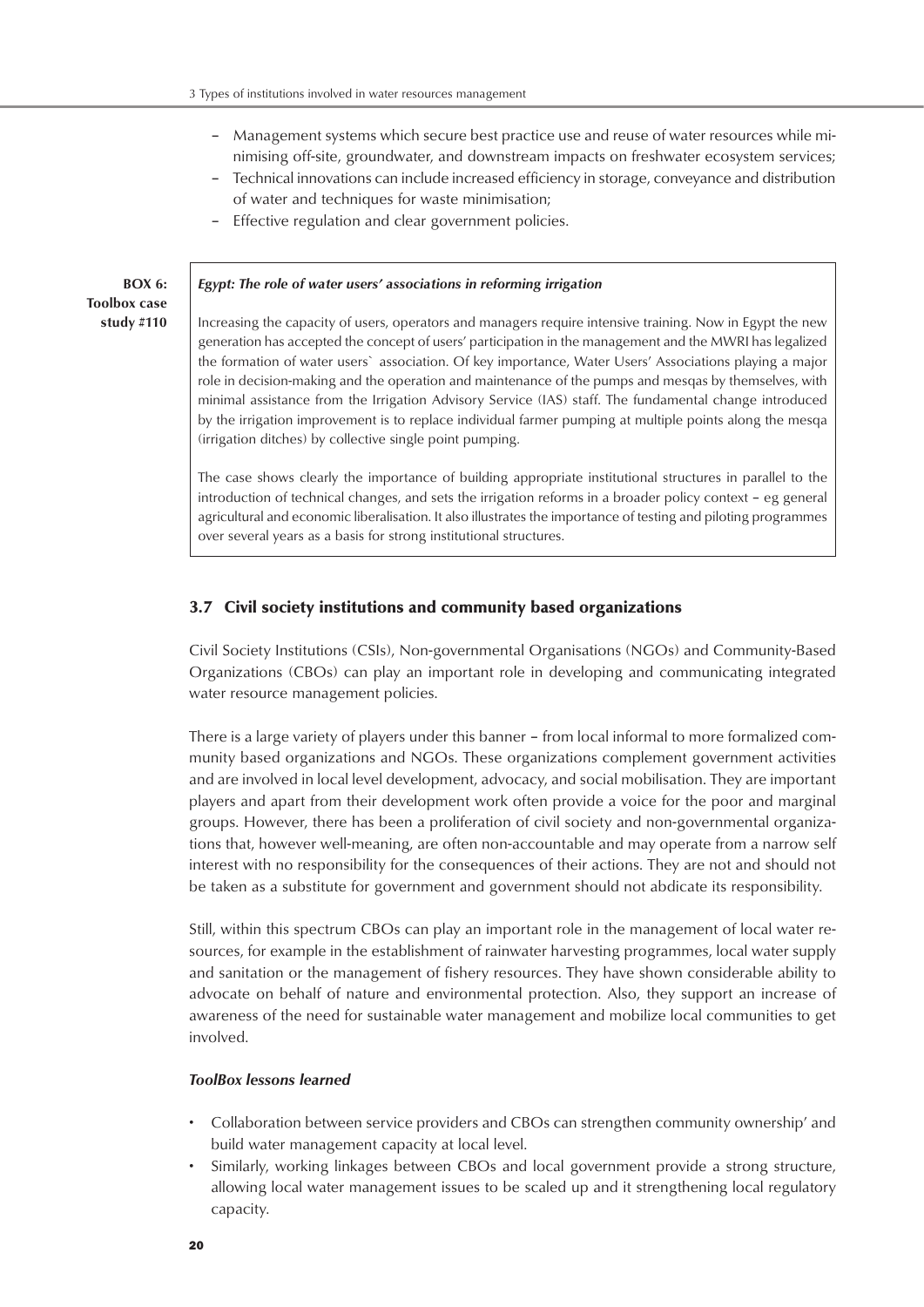- It is important to think through which level is most workable and will create a portfolio of activities that justifies the existence of a permanent local organization. Micro-planning and resource mapping are useful instruments at CBO level.
- Civil society organizations representing either professional categories or interest groups are most effective in societies where there is a commitment to participation and consultation.
- There is a danger that unless CBOs are well structured they may be taken over by narrow and stronger interest groups.

#### *Slovenia: Awareness raising through school programmes*

In 1997, the Institute for Integral Development and Environment, a local NGO, initiated a vision for establishment of a green buffer zone along the river, which would provide recreational as well as ecological facilitates for the community. The municipalities in the river basin have supported this proposal. Several round tables and workshops were organized to discuss the problems and possible solutions, which were well covered by local press. To increase the discussion on the problems educational activities for young children (from kindergartens and junior schools) with large public events were designed. Surprisingly, the activities with children became very effective tools in raising awareness about river related problems among the general public.

The case is a good example of how some of the concepts in IWRM can be used as key ideas for educational awareness raising campaigns that eventually increase the overall understanding of those concepts in a particular region.

**BOX 7: ToolBox case study # 4**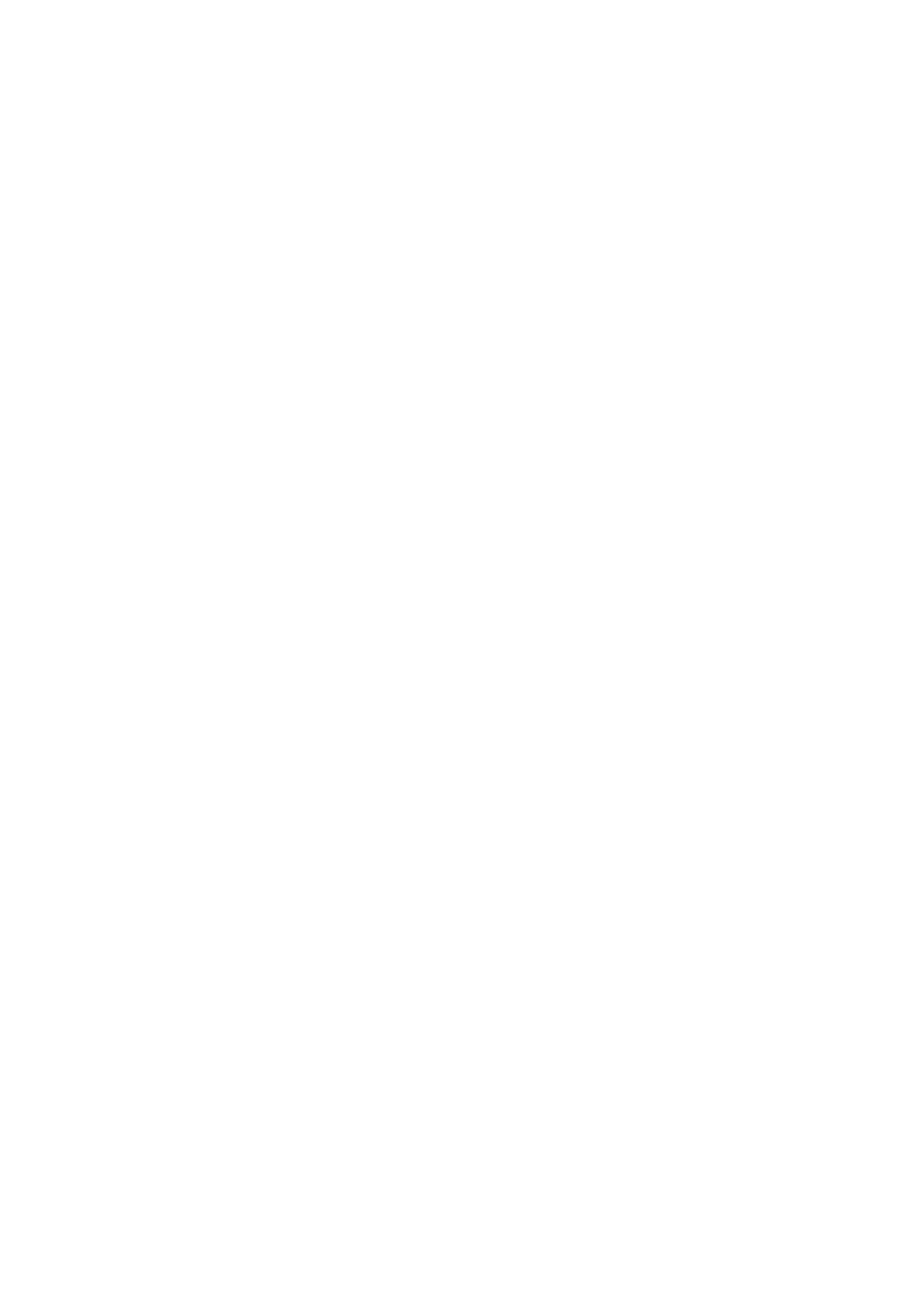# 4 Case studies

# 4.1 Institutional arrangements required according to the Water Framework Directive

Identification of River Basin Districts (RBDs) is an important issue in the Water Framework Directive (WFD) and the first one Member States had to resolve. This task has been difficult or, at least understood in different ways, because there are certain key issues that specially need some type of guidance. The most important of these are basically as follows:

- Definition of RBDs,
- Assignment of ground waters shared by different RBDs,
- Assignment of coastal waters "to the nearest and most appropriate RBD",
- Definition of international and cross-border river basin districts, and
- Identification of competent authorities in water management and planning.

The best model for a single system of water management is management by river basin – the natural geographical and hydrological unit – instead by administrative or political boundaries. Initiatives taken forward by the countries sharing the river basins Maas, Schelde or the Rhine have served as positive examples of this approach, with their cooperation and joint objective-setting across Member State borders, or in the case of the Rhine even beyond the EU territory.

While several Member States of the EU have already taken a river basin approach, this is at present not the case everywhere. For each river basin district – some of which will traverse national frontiers – a "river basin management plan" will need to be established and updated every six years.

The EU Member States, Norway and the EC have jointly developed a common strategy for supporting the implementation of the Water Framework Directive 2000/60/EC. The main aim of this strategy has been to allow a coherent and harmonious implementation. Focus is on methodological questions related to a common understanding of the technical and scientific implications of the Water Framework Directive. In order to help member states, the Guidance on the Identification of River Basin Districts has been published.

Identification of River Basin Districts in the EU Member States has been setup in provisions of the WFD – Article 3: "Member States shall identify the individual river basins lying within their national territory and [ ... ] shall assign them to individual river basin districts. Small river basins may be combined with larger river basins or joined with neighbouring small basins to form individual river basin districts where appropriate."

The purpose for setting up the administrative arrangements (River Basin Districts) is to "ensure that the requirements of the Directive for the achievement of the environmental objectives established under Article 4, and in particular all programmes of measures are coordinated for the whole of the river basin district" (Article 3, paragraph 4).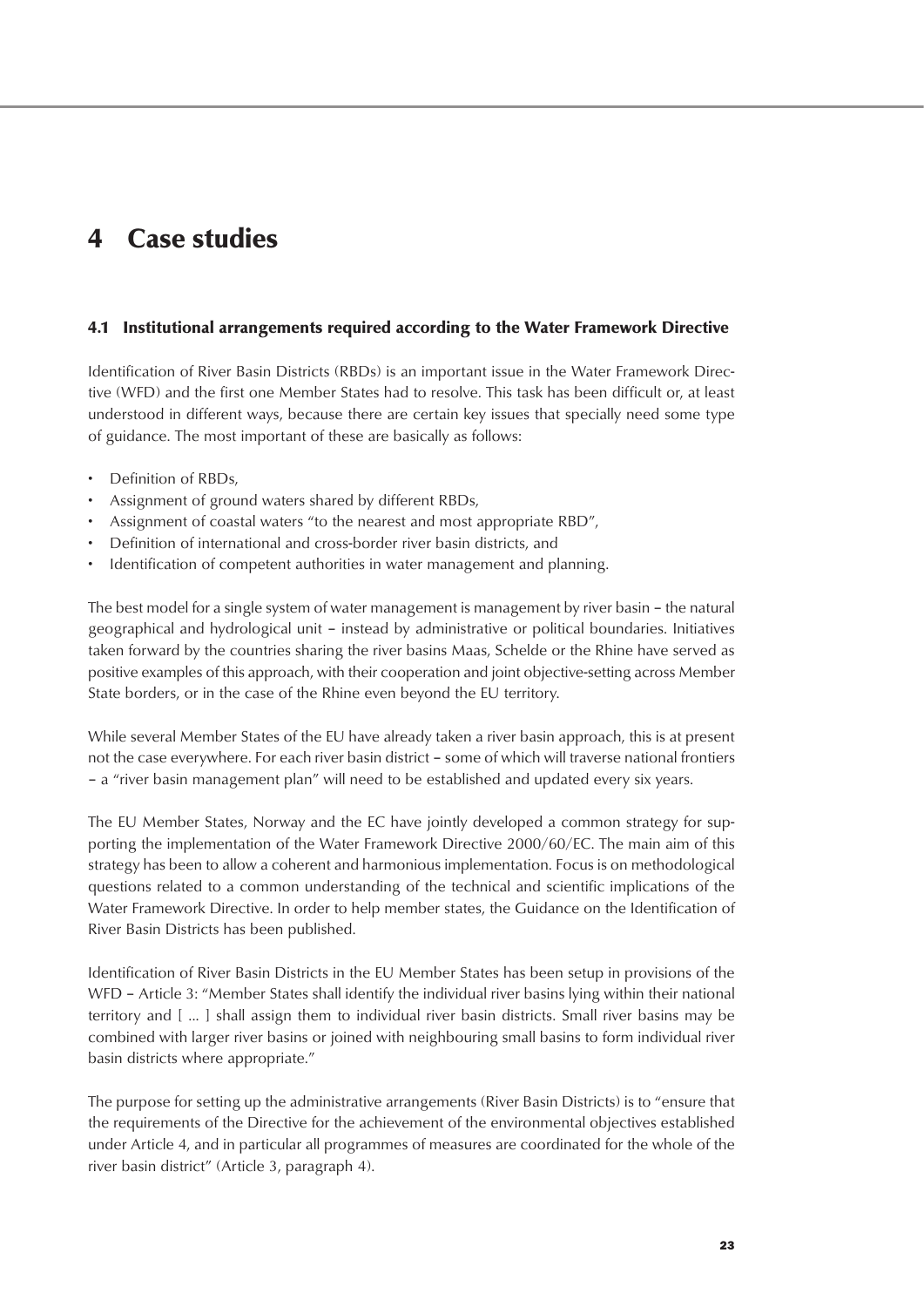To this end, Article 3 provides for a number of concrete actions, in particular:

- the identification of river basin districts within the national territory (paragraph 1);
- the assignment of ground waters and coastal waters to the nearest or most appropriate river basin district (paragraph 1);
- the establishment of the appropriate administrative arrangements including the identification of an appropriate competent authority (paragraph 2). If more than one competent authority is designated for a river basin district, one competent authority shall be designated as a coordinating body in order to ensure coordination with all other authorities (Annex I, point (v)). Member States are able to make use of existing national or international bodies as competent authorities (paragraph 6);
- the establishment of international river basin district between Member States (paragraph 3) and an endeavor to establish an international river basin district where the hydrographical boundaries extend beyond the territory of the European Community (paragraph 5);

Thus, the EU Member States were required to identify the individual river basins lying within their national territory and, for the purposes of this Directive, shall assign them to individual River Basin Districts (the deadline was December 2003). Small river basins may be combined with larger river basins or joined with neighboring small basins to form individual River Basin Districts where appropriate. Where ground waters do not fully follow a particular river basin, they shall be identified and assigned to the nearest or most appropriate River Basin District. Coastal waters shall be identified and assigned to the nearest or most appropriate River Basin District or Districts.

Member States shall ensure the appropriate administrative arrangements, including the identification of the appropriate competent authority, for the application of the rules of this Directive within each River Basin District lying within their territory.

Member States shall ensure that a river basin covering the territory of more than one Member State is assigned to an international River Basin District. At the request of the Member States involved, the Commission shall act to facilitate the assigning to such international River Basin Districts.

Where a River Basin District extends beyond the territory of the Community, the Member State or Member States concerned shall endeavour to establish appropriate coordination with the relevant non-Member States, with the aim of achieving the objectives of this Directive throughout the River Basin District. Member States shall ensure the application of the rules of this Directive within their territory. Member States may identify an existing national or international body as competent authority for the purposes of this Directive.

Identification of river basins requires the fulfillment of different tasks that can be approached in a step by step process:

#### *First step: Preliminary delimitation. Definition of boundaries of main elements*

Preliminary identification has to be refined joining small basins in order to create water resources management units at an appropriate scale, defining ground waters coastal waters and assigning them and main aquifers to the most appropriate River Basin District.

First task in the definition of River Basin districts should deal with the limits of river basins (except coastal waters) and main aquifers. The hydrographical concept of a river basin depends only on topographical conditions: "the area of land from which all surface run-off flows through a sequence of streams and, possibly, lakes into the sea at a single river mouth, estuary or delta".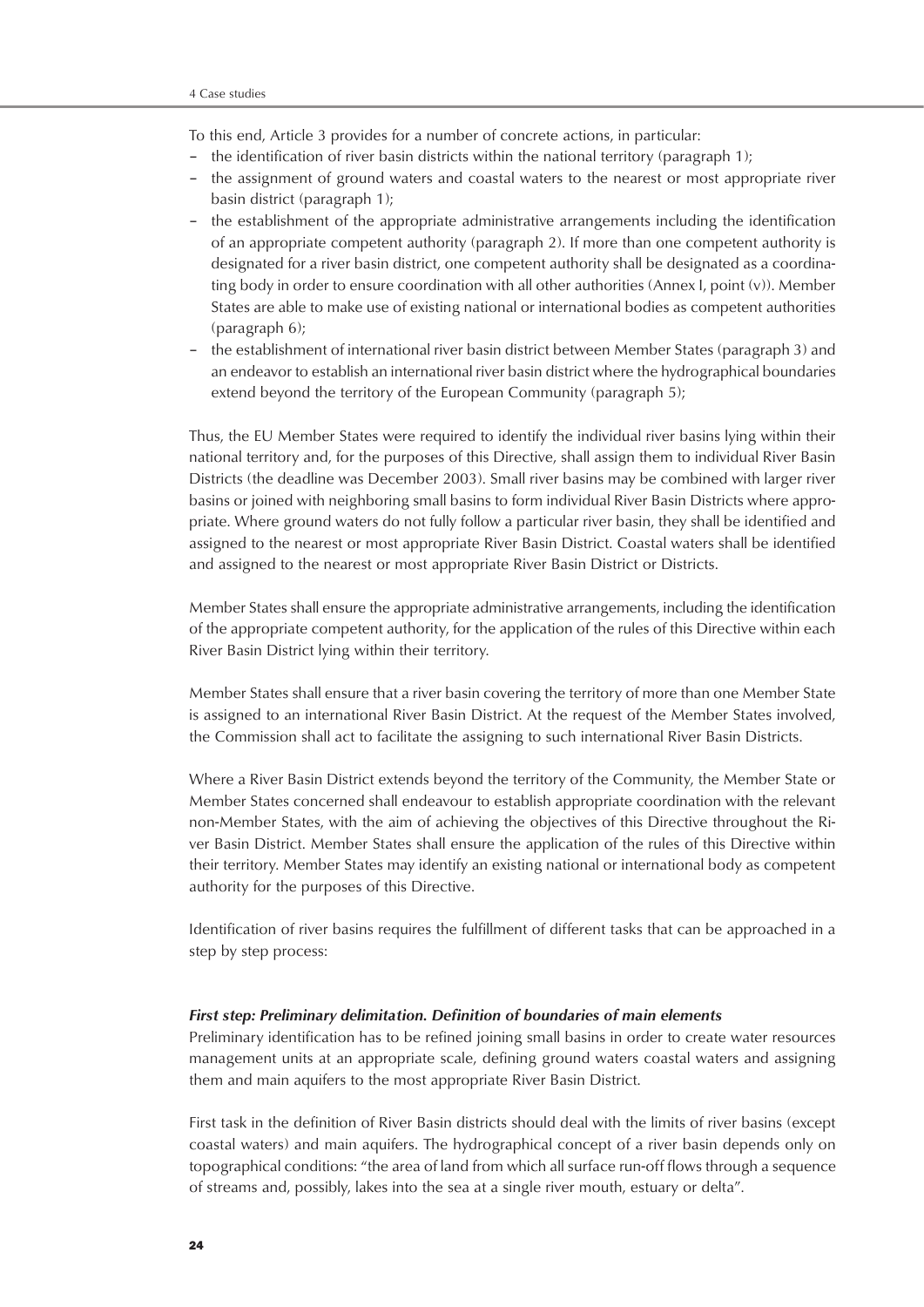The problem of identifying river catchment boundaries and the actual extent of drainage networks from digital elevation data is only a technical problem that has been studied for many years and nowadays there are feasible and consistent approaches, mainly based in the use of Geographical Information System Tools.

Natural groundwater resources are stock in aquifers, which are permeable rock formations or unconsolidated deposits, mainly gravels, sands and silts. The limits of this formation are not always clear, but can be obtained from geological maps and field tests. Specific local studies are needed in all cases.

In any case, it is necessary to note that the definition of the aquifers is a real minimum requirement in order to define RBDs that has been faced in very few cases by Member States. Even though precise topological criteria are difficult, clear boundaries should be established in a similar way to those of the surface basins, i.e. using polygonal lines defined by co-ordinates and so on.

There is sufficient technical knowledge to obtain river basin limits from Digital Terrain Models using GIS tools. On the other hand main aquifers in Europe are not well known.

Clear aquifer boundaries should be established in a similar way to surface basins, i.e. using polygonal lines defined by co-ordinates and so on.

# *Second step: Rationalizing the topographic and geological delimitation and consideration of other than only physical information*

# *Joining of small basins*

If a river basin is sufficiently large and adjacent to other similarly large river basins, it is likely to be designated as a stand-alone, individual river basin district, even when there may exist different physical conditions within its own catchment area. The principles of natural unity of the hydrologic cycle and integrated water management do justify this approach. In case of small river basins, adjacent to larger ones, or of several neighbouring small basins, it will be advisable to combine or join them, respectively, to form river basin districts provided that their geographical size and functional characteristics do not hinder the development of an efficient water management.

This combination could be made joining similar basins, mainly considering the following criteria:

- Climatic: degree of humidity, evapotranspiration, sunshine hours, temperature, etc.
- Environmental: Bio-geographical regions, limits of faunistical populations, geological conditions, etc.
- Socio-economic: Population density, pre-eminence of the primary, secondary o tertiary economic sectors, linguistic differences, cultural differences, etc.
- Administrative: Regional, provincial or local boundaries, established and consolidated structures, etc.

In any case, it has to be noted that the aim is to combine river basins to form river basin districts in order to obtain some synergies and therefore advantages in the water resources management. In some cases, these can be considered only as a minor issue for achieving the objectives of the WFD and, in consequence, an excessive refinement in the consideration of criteria could not be worth while.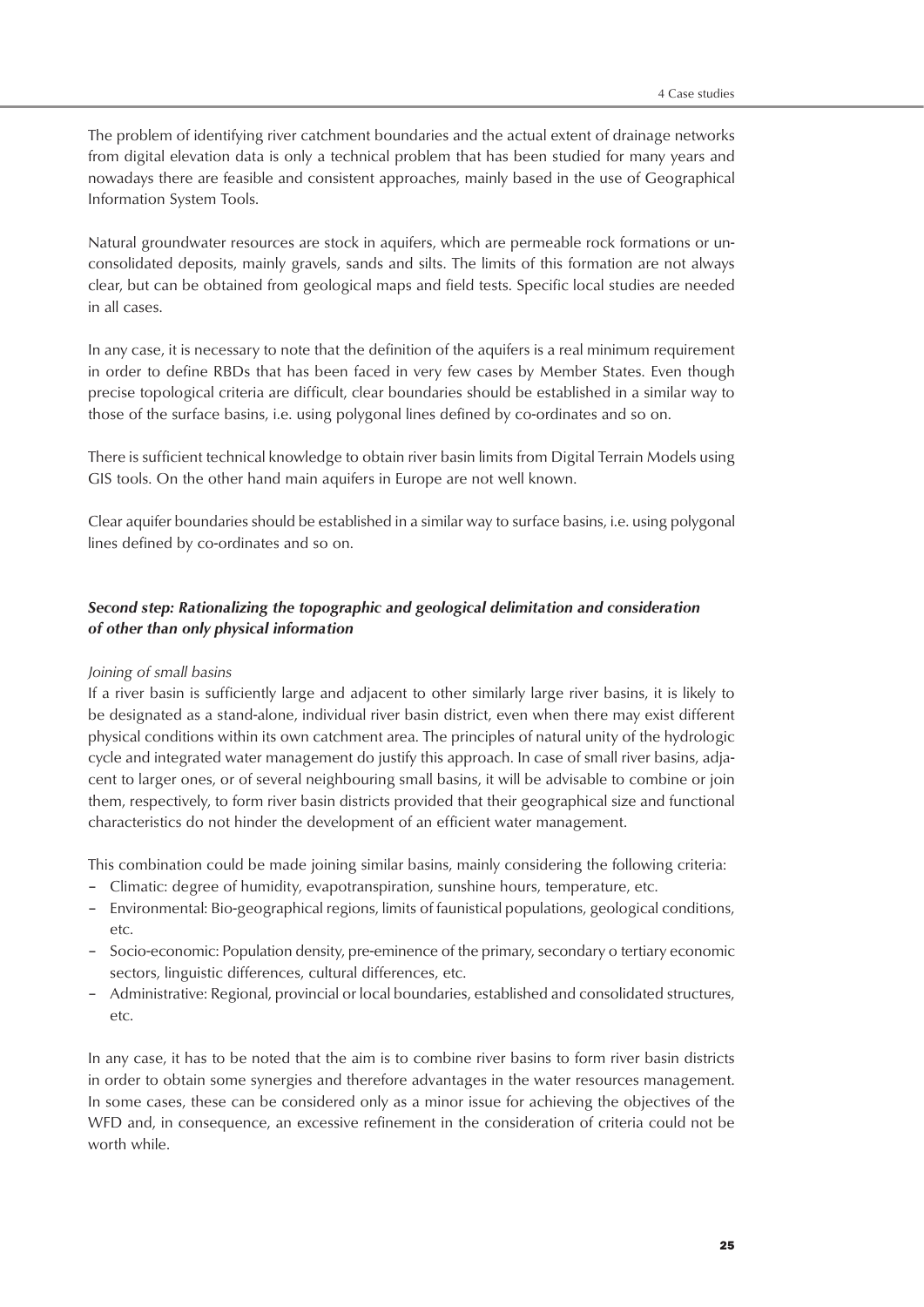#### *Assignment of shared ground waters between RBDs*

Article 3.1 of WFD says that …Where ground waters do not fully follow a particular river basin, they shall be identified and assigned to the nearest or most appropriate river basin district. According to this definition, shared ground waters must be assigned only to one RBD. This is an outstanding difference with respect to coastal waters, where WFD allows assigning them to more than one RBD.

The assignment of ground waters to a RBD will likely pose problems mainly in case of relatively important aquifers shared by two or more RBDs.

Different criteria can be used to assign a shared aquifer to one of the RBD involved could be:

- environmental aspects, as the existence of wetland connected to aquifers, etc
- pressures and impacts in each portion of aquifer (water use, groundwater quality, etc);
- water resources (recharge and discharge areas);
- surface area of the aquifer in each portion of RBDs.

Again it will be advisable to combine the different criteria in accordance with local circumstances. The assignment would be the result of the weighted combination of the different criteria.

Some difficulties of different types could be found to assign a shared groundwater to only one RBD. In those cases the management of shared aquifers could be carried out in its respective portion of territory by the different RBD authorities involved but establishing the appropriate co-ordination between them in order to reach an adequate groundwater management.

#### *Delimitation of coastal waters*

Article 3 of WFD requires that coastal waters shall be identified and assigned to the nearest or most appropriate river basin district or districts.

Once coastal waters have been identified, there is no doubt that the inclusion of them to a specific RBD is mainly the consequence of the effect of river discharges on the coastal aquatic environment. WFD states that coastal waters are assigned to the nearest or most appropriate district or districts. With this definition, it is taken into account that the plumes of pollution produced by river discharges can be driven by the coastal currents and/or the wind and they can affect to RBD different from the nearest one.

#### **Designation of International RBDs**

According to WFD Article 3 (3), Member States have to ensure that river basins covering the territory of more than one of them will be assigned to one international river basin district. Most Member States consider that the national parts of the international basins (e.g. Danube, Elbe, Meuse, Odra, Rhine, Scheldt, etc.) are parts of international river basin districts to be established and, in several countries, the national parts of these RBDs are designated respectively as separate single RBDs (e.g. the French or the German Rhine or Meuse "District"). However, the definition of the boundaries of the river basin districts (including groundwaters and coastal waters) will be a national decision, coordinated with the neighbouring countries, where necessary. At the same time, tiny cross-border portions of larger river basins do not necessarily have to be designated as a separate national RBD, even if this aggregate district must be considered international, according to the WFD, because of the tiny portion of the cross-border river basin (e.g. cross-border river basins in the Pyrenees combined to other RBDs, viz. North and Ebro in Spain).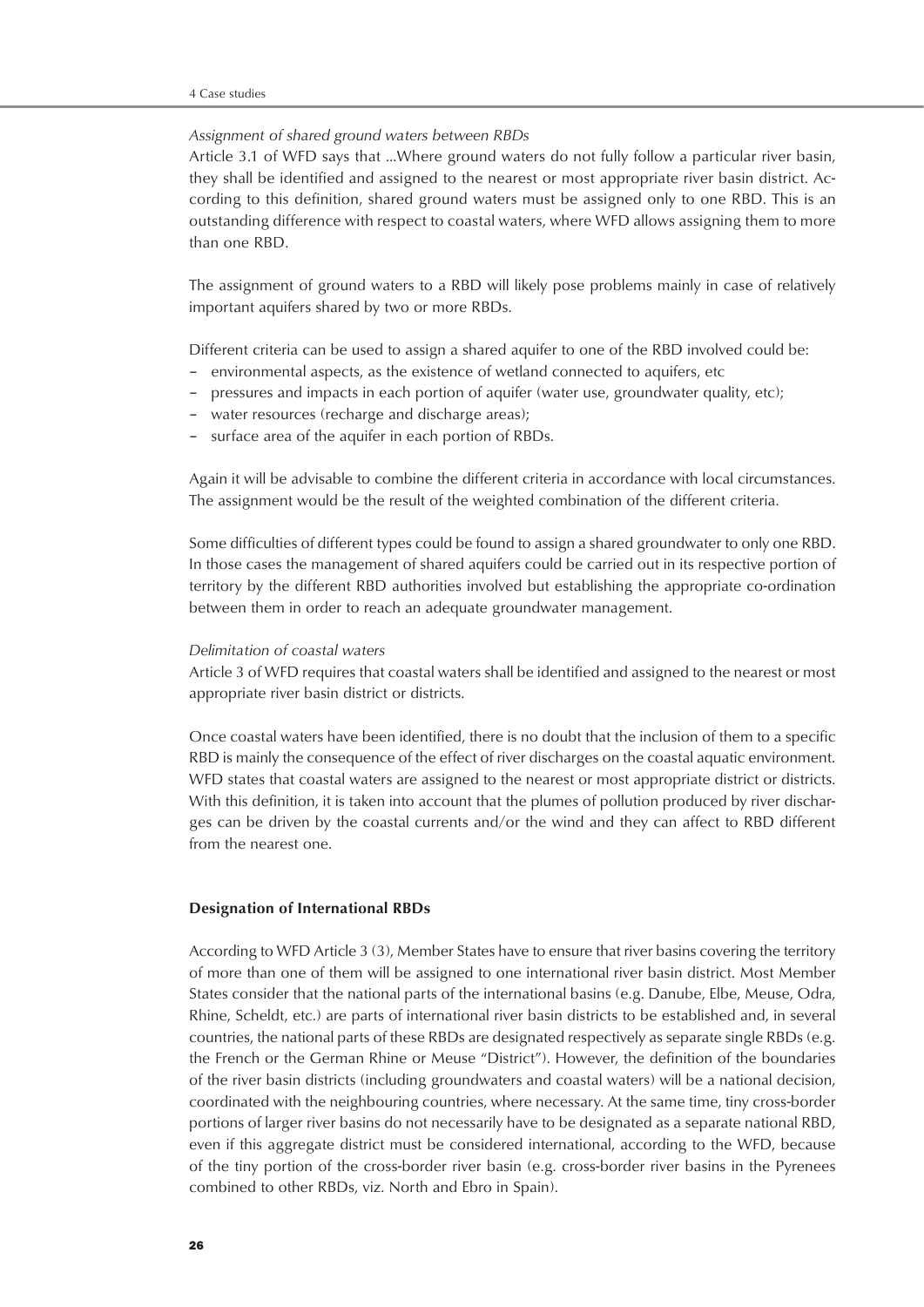Whether or not international RBDs will be formed, there are a great number of co-ordination arrangements, both bilateral and multilateral, in practically all cross-border river basins. These are likely to become the starting point of the future co-ordination arrangements required in the WFD. The large river basin commissions (Danube, Elbe, Oder/Odra, Rhine) include non MS countries (several candidate countries as well as Switzerland and Liechtenstein). There are no formal agreements, on the other hand, for cross-border rivers between GR and Albania, FYROM and Turkey.

#### **Designation of competent authorities**

The designation of competent authorities relies on the principle of subsidiarity. This task has been finished according to the WFD by the end of 2003.

The WFD requires Member States to set up the appropriate administrative arrangements in order to apply effectively the provisions of the Directive and achieve its objectives. However, the WFD provides flexibility for each Member State to decide how to best set up these administrative arrangements according to their own reality and needs. The implementation of WFD Article 3 does not necessarily entail a change in the distribution of competences among administrations within Member States, nor the creation of new river basin district administrative bodies. What in any case is necessary is to create the adequate co-ordination mechanisms in order to effectively deliver the WFD obligations.

Member States could have a single authority per basin with responsibilities for all functions and ecosystems or a decentralized model. If more than one authority is implied, appropriate coordination arrangements between different authorities are needed. The existing structures, in particular those that have proved their effectiveness, should be utilized when possible, in order to take profit of their experience and avoid unnecessary costs. To do this, it is necessary that they cover all the requirements completely on their own or through adequate complementary structures or co-ordination arrangements.

The set up of competent authorities (CA) is very diverse across the EU. All combinations have been found, including:

- one competent authority for one RBD,
- one competent authority for several RBDs and
- several competent authorities for one RBD.

The reasons for the different approaches are the differences in the national legal and institutional framework regarding water management, in using existing administrative structures and in the distribution of competences of water management within the Governments. In some Member States, in particular countries with a federal structure, water management falls at least partly under the competence of sub-national or regional authorities. Some governments shared the competence on water management equally between different ministries.

No Member State has designated an international body as competent authority for the implementation of the Water Framework Directive. However, in most cases, international bodies have been charged with the task of coordinating the implementation of the countries sharing the international RBD and to produce an internationally agreed overview report to complement the national reporting to the European Commission.

The situation with co-operation with non-EU Member State is less developed (with the exception of cooperation with Third countries in the Danube or the Rhine basins).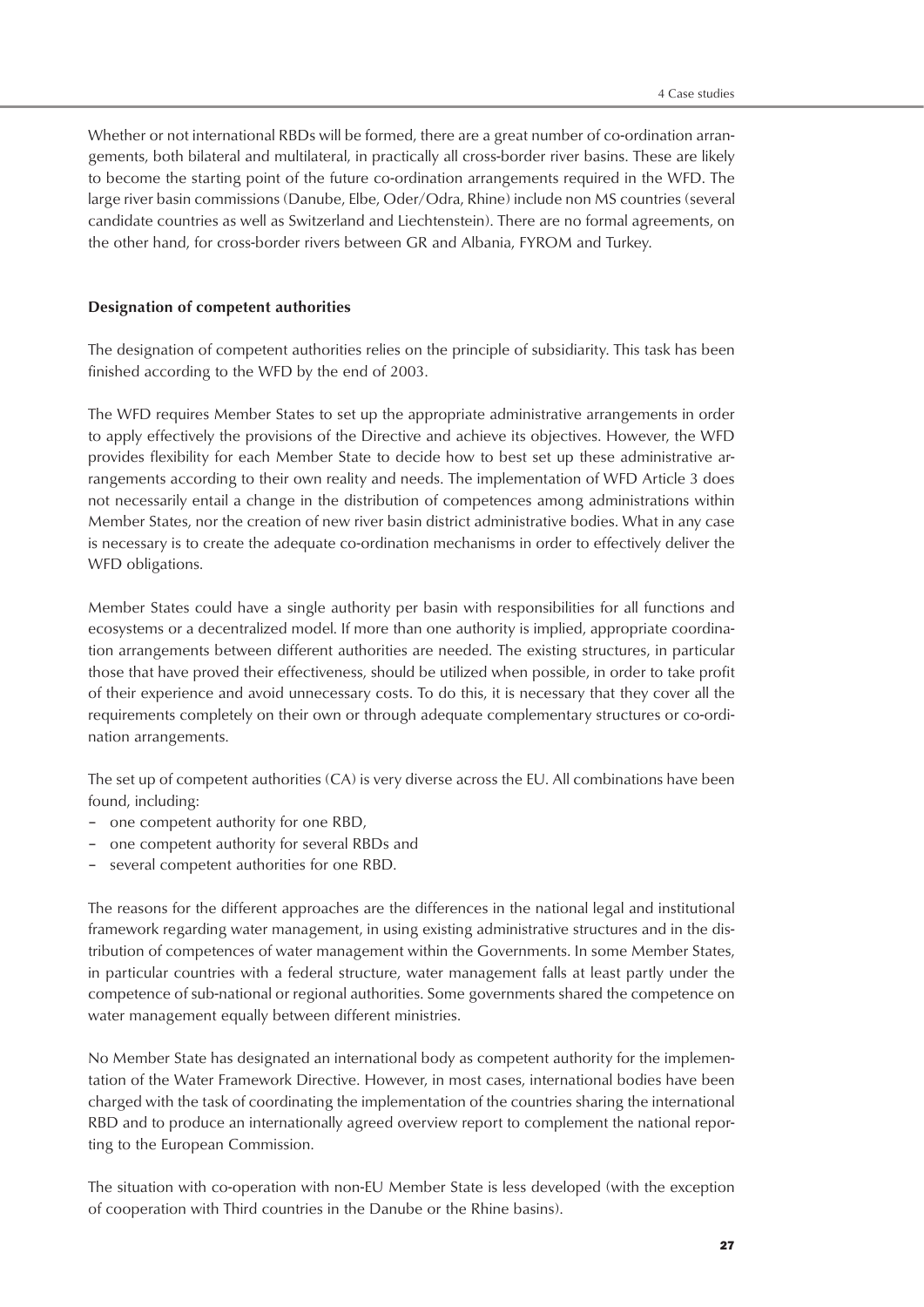#### **Experiences from EU Member States**

According to findings of  $EC^2$  the designation of river basin districts has mostly taken place on the basis of hydrogeographic boundaries. Only some smaller exceptions were found were some Member States have unilaterally decided to attribute smaller (sub-) river basins which drain in international river basin districts to a different national river basin district (e.g. Germany – Oderhaff).

The grouping of smaller river basins into a river basin district has been also applied in a meaningful way in those countries where there are many small catchments that often drain directly into the sea (e.g. in the UK) or where many islands occur (e.g. Greece). Only for Italy, the current grouping of river basins into river basin districts appears to be illogical and not necessarily in line with the WFD intentions. River basins which drain into the Tyrrhenian and Adriatic Seas have been grouped together. This is the case for the northern, central and southern Apennine river basin districts. Furthermore, all small river basins were grouped into large districts, with the exception of the Serchio which is much smaller than the other management units. Another concern is that the Serchio river basin district appears to divide the northern Apennine river basin district into two separate pieces, with the result that the Ligurian river basins are not contiguous with the rest of the northern Apennine RBD. No explanations have been provided for these decisions.

Most Member States have identified their international river basin districts and established some form of international cooperation. In some cases, highlights some RBDs as international which have not been officially notified by the Member States. This was done on the basis of information available to the Commission and is often the case where a very small part of the RBD is crossing the border (e.g. Adour-Garonne and Ebro) or where the neighbouring countries have not coordinated the boundaries of the cross-border river basins (e.g. Tornionjoki-Finland and Bothanian Sweden).

The overall results are satisfactory and all Member States have established the necessary structures and administrative arrangements. However, there is a significant difference between the Member States and some may still have to address some shortcomings to ensure that the administrative structure deliver the results under the WFD. In comparing the EU15 to EU10, it is noticeable that, on the basis of the assessment criteria, the new Member States have implemented the Article 3 in a more appropriate way. This may have to do with the fact that the new Member States had to align themselves with the Community acquis as part of the accession process. They seemed to have taken this opportunity to take the WFD as a guide for reforms. The EU15 Member States were more often struggling to re-direct their national setups which often had been in place for decades to meet the new challenges.

#### **The roles of Competent Authorities according to WFD**

In general, following functions should be assigned to competent authorities in order to be sure that the designated authorities are able to make the WFD work. These functions according to WFD are the following:

- Planning and implementing (Article 13 and related articles)
- Monitoring, (Article 8)
- Ensuring public participation processes (Article 14)
- Reporting (Article 15)
- Penalties (Article 23)

*<sup>2</sup> Commission Staff Working Document* Accompanying document to the *Communication from the Commission to the European Parliament and the Council 'Towards Sustainable Water Management in the European Union' First stage in the implementation of the Water Framework Directive 2000/60/EC [COM(2007) 128 final][SEC(2007) 363].*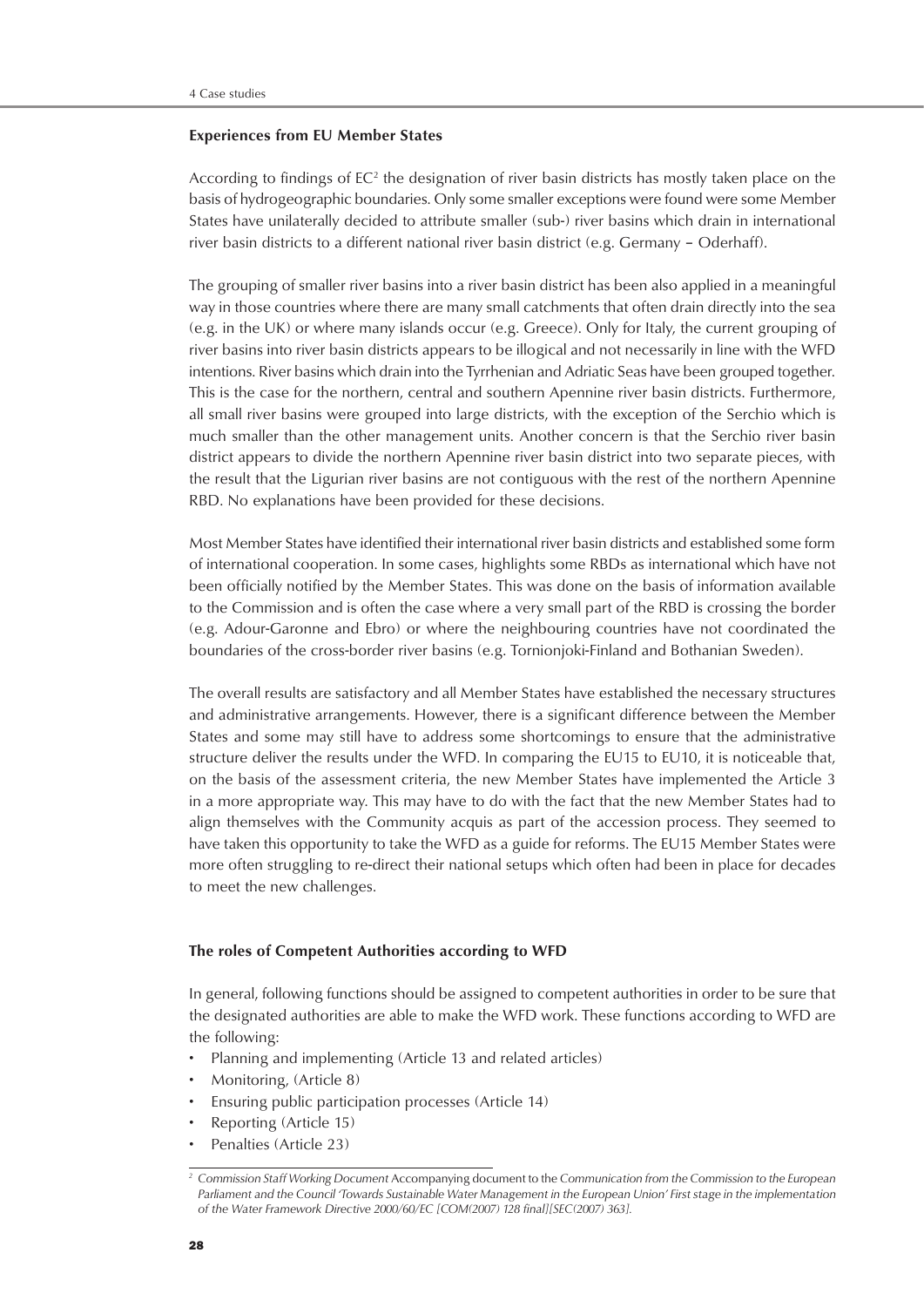Also the authorities must manage all kinds of ecosystems affected by the WFD, (Article 1):

- Aquatic ecosystems (including surface, coastal and ground waters)
- Terrestrial ecosystems directly depending on the aquatic ecosystems
- Wetlands directly depending on the aquatic ecosystems.

#### **Integrated River Basin Management needs coordination**

The nature of water management with its myriad of potential uses and users raises complex management issues. Traditionally countries have divided responsibilities for water management often based on a division of quality issues and those related to quantity. Quality issues are often assigned to ministries of environment and quantity issues to more economic oriented ministries such as agriculture or natural resources. However, global acceptance of the sustainable development principle means that the management of water must involve a broader number of variables in a more integrated manner than was previously the case. This is generally accomplished by implementing the principle of sustainable development as a common principle through the policies and programmes of all ministries involved in water management.

There are several options to organizing inter-ministerial bodies. Five key parameters must be considered:

- legal foundation,
- role,
- mandate,
- membership,
- source of funding.

The legal foundation addresses the issue of whether or not the organization has been established by law or policy. The role of the inter-ministerial organization may be either advisory or decision making. The mandate may be broadly based, for example, addressing issues related to sustainable development, or focused on a particular issue such as the implementation of the EU Water Framework Directive. Membership addresses the issue of whether members are government officials, individuals from outside of government or a combination of those from inside and outside government. The source of funding for the inter-ministerial organization is also important and can differ depending mainly on legal foundation. While the factors may be analyzed independently they are in fact interrelated. For example, if the organization is to be a decision making body then the membership will be restricted to the decision making bodies within government.

There is no one the best way to approach the issue of coordination. It depends upon what the goal of the coordination is, the previous experience with coordination in the country, and the expectations of the participants in the coordinating mechanism. The goal of the coordination will dictate the level of involvement and the number of participants. For example policy coordination requires high level coordination from a few key actors in the policy field. Whereas more concrete results will require the coordination and involvement of a larger number of actors from several ministries and agencies working on specific implementation issues. Generally speaking the higher the level of coordination the less frequent the meetings and often the more difficult it is to track tangible results. This does not mean that high level coordinating mechanisms are either unnecessary or ineffective. It simply means that they tend to give long term policy signals to the rest of the government system. Signals which take time to implement in complex government systems. Many countries had made some attempt at inter-ministerial coordination prior to this project. In most cases this was useful input into the next steps to successful coordination. Interestingly, while many previous attempts were viewed as less than successful, in no case did this lead the project participants that inter-ministerial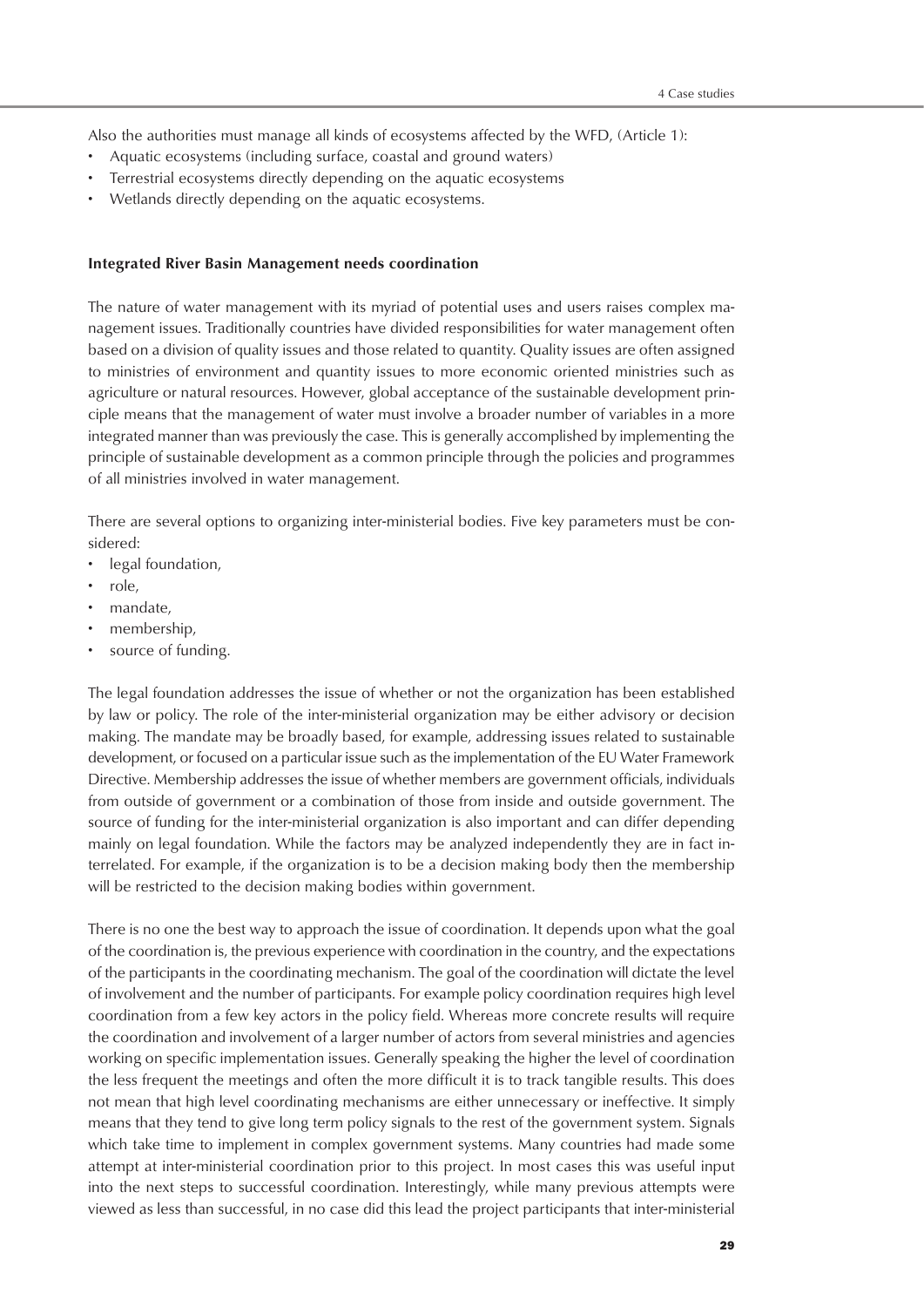coordination could not or should not be implemented. Rather the previous experience provided guidance on what might be a more successful approach.

Secondly, Inter-Ministerial Coordination is an evolving situation. In virtually every country attempts had been made at some point to create a coordinating mechanism with greater or lesser success. The lessons learned from previous attempts are useful input into the development of subsequent more successful organization. Interestingly those which had experience with high level coordination approaches were looking for alternative approaches which would yield more concrete results. Similarly, where lower level approaches had been implemented there was generally a concern that their success would be limited by the lack of senior level support. This suggests that over time the situation will evolve where there is a number of interlocking mutually supportive at various levels of government organization to maximize the benefits of Interministerial coordination.

Thirdly, by emphasizing the importance of several sectors including agriculture, natural resources and industry in addressing environmental issues, involving both government and non-governmental bodies and the general public in the process and advocating holistic solutions including policy, programme and investment components.

Fourthly, in the process of establishing new inter-ministerial mechanisms existing and previous experience in the individual country should weigh heavily in the analysis. Previous experience both positive and negative conditions the responses of potential participants in the new organizational mechanism and therefore must be fully considered. Also, initiatives which fit the existing priorities, problems and structures are more likely to succeed than those which are developed in isolation. Inter-ministerial coordination is an organizational tool to implement key government policies related to sustainable development. It is important that as new programmes and policy initiatives are put in place that the inter-ministerial dimension is fully recognized and designed into implementation. A good example is the current concern over climate change which will require the involvement of a wide variety of ministries including economic development, energy, finance, housing, and transport to name a few.

Finally, careful consideration must be given to the level at which the organization will function within the Government system. Much of the literature advocates high level bodies however, while there are many examples that high level bodies can provide a strong signal of intent the higher the level the less often that it is likely to meet and when deliberations do take place they are to result in concrete actions.

*Case study adapted from the EC reports.*

# 4.2 Case study: The Convention for the Protection and Sustainable Use of the Danube River

The Danube River Basin is the second largest river basin in Europe after the Volga covering 801,463 km<sup>2</sup> and territories of 18 states including EU-Member States, Accession Countries and other states that have not applied for EU Membership. It lies to the west of the Black Sea in Central and South-eastern Europe. To the west and northwest the Danube River Basin borders on the Rhine River Basin, in the north on the Weser, Elbe, Odra and Vistula River Basins, in the north-east on the Dnjestr, and in the south on the catchments of the rivers flowing into the Adriatic Sea and the Aegean See.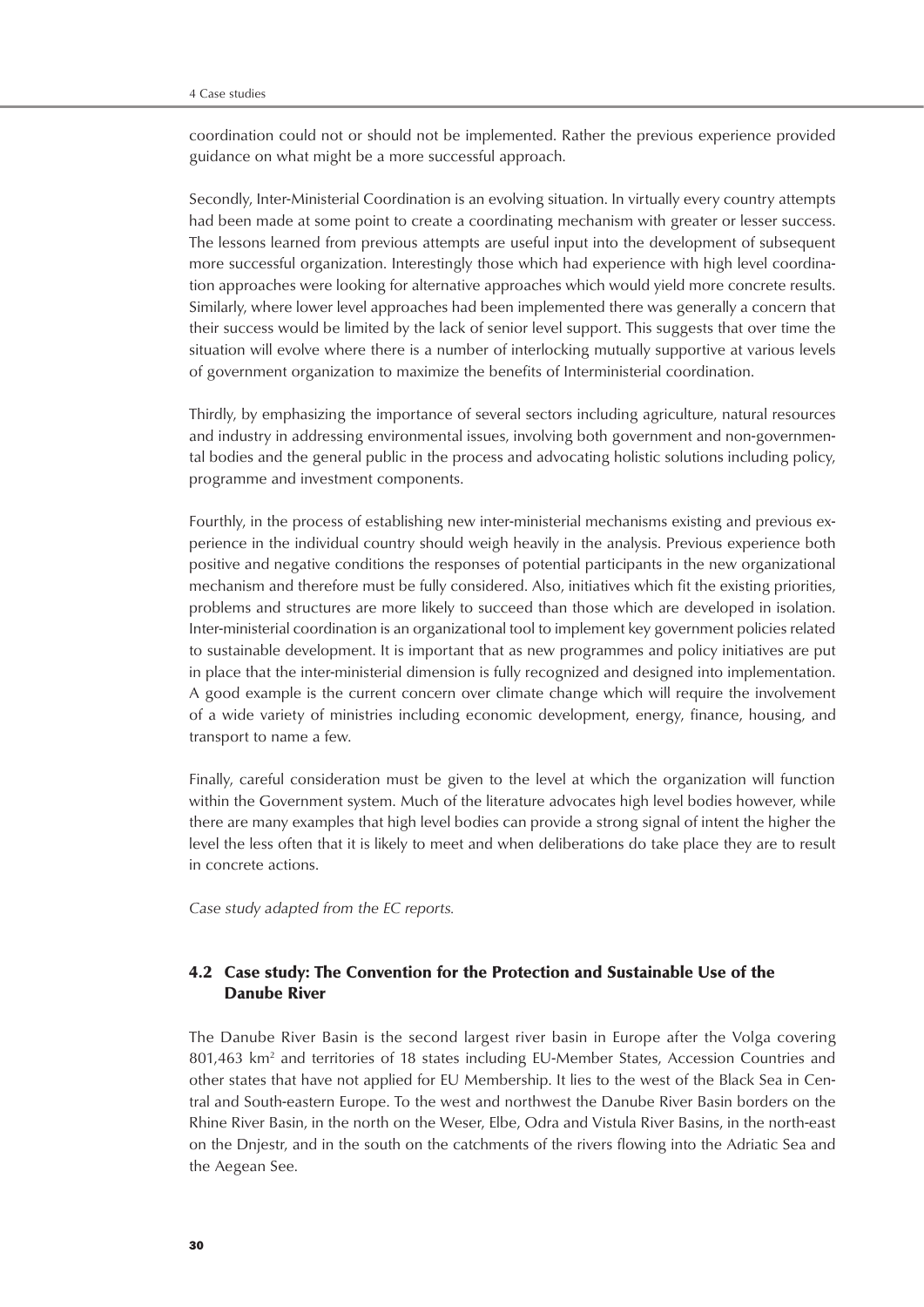The Danube rises in the Black Forest (Schwarzwald) in Germany at a height of about 1,000 m a.s.l. and receives its name at the confluence of Brigach and Breg in Donaueschingen. The Danube flows predominantly to the south-east and reaches the Black Sea after 2,780 km where it divides into 3 main branches, the Chilia, the Sulina, and the Sf. Gheorghe Branch. At its mouth the Danube has an average discharge of about 6,500 m 3.s-1. The Danube Delta lies in Romania and partly in Ukraine and is a unique "World Nature Heritage". The entire protected area covers 675,000 ha including floodplains, and more than 600 natural lakes larger than one hectare, and marine areas. The Danube is the largest tributary into the Black Sea.

The Danube River Basin is characterized by an aquatic ecosystem with numerous important natural areas, including wetlands and floodplains. It is not only of a high environmental but also economic and social value. It supports the drinking water supply, agriculture, industry, fishing, tourism and recreation, power generation, navigation and the end disposal of waste water. A large number of dams, dikes, navigation locks and other hydraulic structures have been built throughout the region.

Like all major rivers of Europe, the Danube has been significantly altered and affected by human activities throughout history. Building large dyke systems for flood protection started in the 16th century in the Austro-Hungarian Monarchy and some old networks of drainage or irrigation systems still exist in all basins. The first major Danube regulation works started in 1830 in Upper Austria; the first hydro dam was built in 1927 at Vilshofen in lower Bavaria.

Today hydropower use and energy production vary substantially from country to country. Hydraulic works in the form of dams and reservoirs are found in all mountainous areas of the Danube basin, while most navigation canals, dykes and irrigation networks concentrate on the lowlands along the central and lower Danube. More than 80% of the length of the Danube is regulated, and over 700 dams and weirs have been built along its main tributaries. There is a chain of 59 dams in the upper Danube between the source and Gabcikovo downstream from Bratislava (on average one dam every 16 km) and there are only three important free-flowing sections of the upper Danube left (Straubing-Vilshofen in Bavaria, the Wachau in Austria and Vienna-Bratislava).

Navigation has long been a traditional activity on the Danube, facilitating the region's economic development. Historically the Danube and some of its main tributaries, such as the Sava, have formed important trade routes across Europe. Ships can navigate the Danube from 2,411 km upstream all the way down to the Delta – for 87% of the river's total length – and can call in at 78 harbours located along the Danube between Kelheim and the Black Sea. The Black Sea itself is almost completely cut off from the world's other seas and ocean, and the Danube and its tributaries play an important role in connecting this area with the rest of the world. Three artificial waterways have been built on the Danube: the Danube-Tisza-Danube Canal in Northern Serbia, the Danube-Black Sea canal in Romania, and the Rhine-Main-Danube Canal. This latter canal system provides a link from the Danube to the North Sea.

Utilizing water resources within the Danube River Basin for important human activities, such as municipal ones, industry and agriculture, has resulted in changes in the hydrological systems of the Danube River and its tributaries. Problems of water quality and quantity have been created, including significant environmental damage and impaired quality of life, such as public health problems. During the period of centralized planning systems, central and eastern European countries failed to develop adequate environmental protection policies and subsequent measures to fully respond to the degradation of the river environment.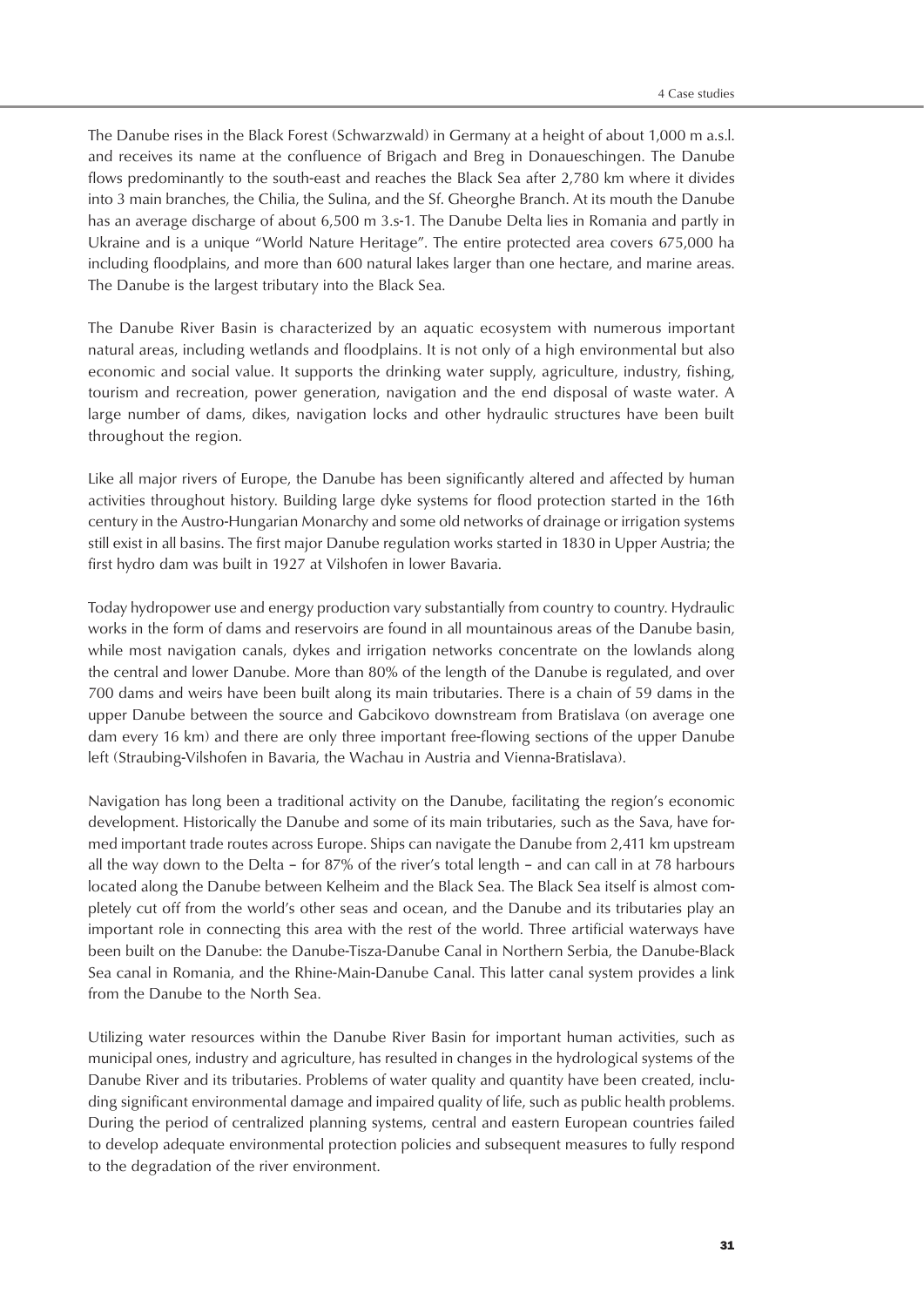#### *Beginning of transboundary cooperation*

On 29 June 1994, in Sofia, Bulgaria, eleven of the Danube Riparian States (Austria, Bulgaria, Croatia, Czech Republic, Germany, Hungary, Moldova, Romania, Slovak Republic, Slovenia, Ukraine) and the European Union signed the Convention on Cooperation for the Protection and Sustainable Use of the River Danube (short title: Danube River Protection Convention-DRPC).

The Convention is aimed at achieving sustainable and equitable water management in the Danube basin. The signatories have agreed on:

- conservation, improvement and the rational use of surface and ground waters in the catchment area
- control of the hazards originating from accidents involving substances hazardous to water, floods and ice-hazards
- to contribute to reducing the pollution loads of the Black Sea from sources in the catchment area.

The signatories agreed to co-operate on fundamental water management issues by taking all appropriate legal, administrative and technical measures to at least maintain and improve the current environment and water quality conditions of the Danube river and of the waters in its catchment area and to prevent and reduce as far as possible adverse impacts and changes occurring or likely to be caused.

On May 1998 the ninth signatory of the DRPC ratified the Convention. According to its Article 27 the Convention could therefore enter into force on October 22, 1998. At the present the DRPC has 18 contracting parties: the EU, Germany, Austria, the Czech Republic, Slovakia, Hungary, Slovenia, Croatia, Serbia and Montenegro, Bulgaria, Romania, Moldova, Ukraine, and Bosnia and Herzegovina.

Cooperation in the Danube River Basin had early precedents in the field of water management. The transboundary cooperation in the Danube River Basin based on the bilateral agreements or treaties has had a long tradition for many years. The cooperation started in the sixtieths years of the last century and has been dealing in generally with specific water management issues of the bilateral transboundary cooperation. The bilateral agreements are still in force and solve the problems and development in field of water management between the neighboring countries.

The Bucharest Declaration of 1985 brought the riparian countries together to take the first steps toward a transboundary water quality network in scope of the whole Danube River Basin, and by 1991 a convention protecting the Danube Basin was under development. Representatives of the Danube River Basin countries met in Sofia of that year, together with international agencies such as the European Commission, United Nations Development Program and the World Bank. Together, they established the Environmental Programme for the Protection of the Danube River Basin (EPDRB). The EU was asked as a neutral party to lead a task force, consisting of Danube country representatives, donors, international financial institutions as well as NGOs. The EU also provided financial and institutional support to the EPDRB.

International financial institutions were important in developing the EPDRB and later actively participated in the Task Force. The World Bank was instrumental in conceiving and planning the components of the programme and remained an active participant in the task force as well as in the early stages of programme implementation. The European Bank for Reconstruction and Development also provided valuable help. Bilateral donors such as USAID also joined the task force, eventually coordinating their own technical assistance in the Danube region. Getting started a Programme Coordination Unit (PCU) opened (in Vienna, 1992) to oversee the programme until the convention entered into force and the results were handed over to the new Secretariat. The PCU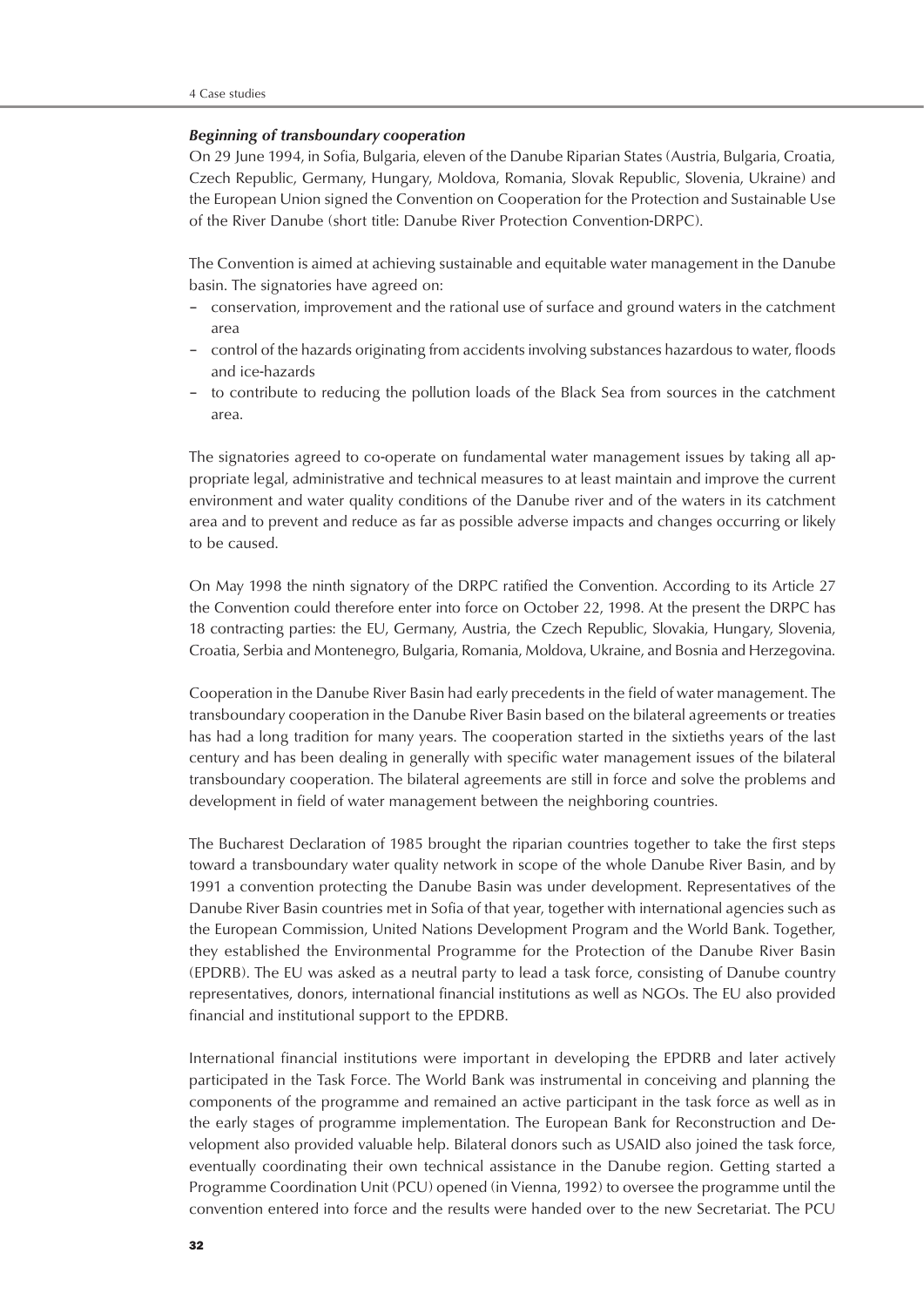was responsible for starting operation of the expert sub-groups in monitoring, emergency warning and data management. Additionally, the PCU organized methods for distributing information on programmes and activities, and established an effective NGO network in the basin. Danube Basin countries readily contributed facilities on a rotating basis. The coordination of their input via focal points was a major success factor of the programme. Country representatives came to regard the PCU as a major catalyst to their own actions to improve their policies, administration and methods to be adopted for initiating environmental improvements.

The cooperation agreement between the EU PHARE programme and UNDP/GEF to coordinate their activities and to jointly manage the PCU for the EPDRB was a successful model for the implementation of other transboundary water projects in the Black Sea, the Dnieper River and the Caspian Sea. A clear agreement to share responsibilities allowed the EU PHARE team members and UNDP/GEF-funded staff to plan the strategic direction and handle the administrative tasks of the PCU. While both groups had the same overall objective of improving the sustainable management of the Danube River Basin, activities were divided according to priorities. PHARE's activities reflected their priorities of promoting social, political and economic stability in the region; preparing non-EU countries for EU accession; establishing the operational and legal structures necessary for ratifying and implementing the Danube River Protection Convention; and filling knowledge gaps with applied research activities. UNDP/GEF's activities concentrated on their priorities of understanding the global and transboundary aspects of environmental problems; building capacity for environmental management; promoting NGOs and civil society as means for developing activities and ensuring transparency; and promoting an ecosystem approach.

The groups worked together on several programme activities, such as:

- wetland rehabilitation,
- sustainable agriculture,
- raising public awareness through Danube Watch and Danube Information System, and
- developing the Strategic Action Plan.

UNDP/GEF project "Pollution Reduction Programme" was a major international response to the degradation of surface and groundwater quality in the Danube River Basin and eutrophication of the Black Sea. To complete the project, a transboundary analysis was accomplished to obtain more complete knowledge of pollution loads and their effects in the Danube River Basin. Basic data was gathered from the National Reviews and from the National Planning Workshops.

# *Implementation of the DRPC*

To provide a framework for regional cooperation under the Convention, an Interim International Commission and its Secretariat were constituted by a Declaration at the 1994 Sofia meeting. The Danube countries agreed to cooperate on the implementation of the Convention before it would formally come into force. The Strategic Action Plan (SAP) was a tool for this cooperation.

The Task Force of the EPDRB, which was established on a temporary basis, was requested to co- -operate with the Interim International Commission and its Secretariat. According to the 1992 Work Plan, the PCU had transferred its data, studies and reports to the permanent Secretariat when it had been become operational. A memorandum for close co-operation between the Task Force of the EPDRB and the ICPDR was signed in 1995.

The members of the Task Force included senior representatives of the riparian countries, international organizations and governments, and non-governmental organizations (NGOs). The Task Force was chaired by the European Commission and meetings held twice a year (13 meetings in the period 1992-1998).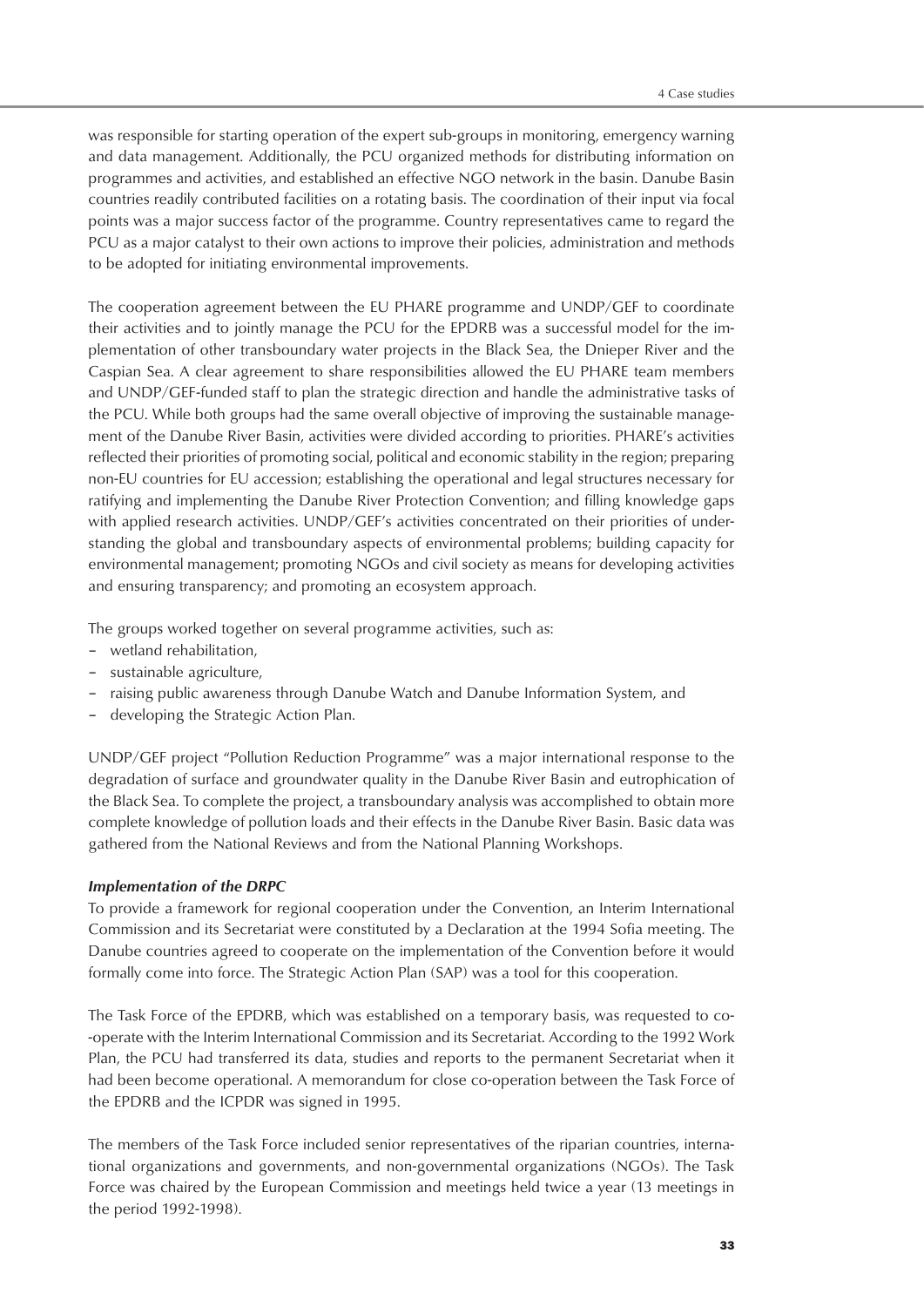Several Sub-Groups were established by the Task Force such as:

- Accident Emergency Warning System (AEWS),
- Monitoring, Laboratory and Information Management Expert Group (MLIM),
- Financing Partners Sub-Group,
- Programme Management Sub-Group, etc.

After the Convention entered into the force the existing sub-groups became expert groups of the DRPC and the Task Force became Programme Management Task Force (PMTF) under the DRPC.

# *Organizational structure the Danube River Protection Convention*

The main bodies established under the Danube River Protection Convention at that time were:

- Conference of the Parties- the highest level body under the Convention (DRPC). The main tasks are to provide the overall policy for the work under the Convention.
- International Commission for the Protection of the Danube River (ICPDR) the main decision making body under the Convention. It meets in the Ordinary Meeting or Standing Group Meeting. A key task for the Ordinary is to approve the annual work programme and budget, while the Standing Group provides the management and co-ordination of activities under the Convention.
- Permanent Secretariat (established in Vienna, Austria) support of the ICPDR and its subsidiary bodies. The Secretariat has served also the focal point for information about the implementation of the Convention.
- Expert Groups the permanent Expert Groups established under the Convention were at the beginning of function of the ICPD:
	- Emission Issues (EMIS/EG),
	- Monitoring, Laboratory and Information Management (MLIM/EG),
	- Accident Emergency Warning System (AEWS/EG),
	- Strategic and Legal Issues (SLI/EG).
	- Temporary ad-hoc Groups which could be established by the ICPDR to undertake specific time-limited tasks.
- The Programme Management Task Force (PMTF) was a special supporting body. The PMTF supports the practical implementation of action programmes, promotes priority environmental investments and helps to secure technical assistance for the Danube countries. Members of the PMTF were representatives of the contracting parties, international financing institutions and donors, and NGOs.

# *Current activities and mandates*

The transboundary cooperation in managing Danube waters has been reinforced when the Water Framework Directive (WFD) was adopted by the European Union in 2000. The EU Member States are obliged to fulfill the WFD, which emphasizes using a river basin approach for managing water resources. However, all countries cooperating under the DRPC expressed their firm political commitment to support the implementation of the WFD in their countries and pledged to cooperate in the framework of the ICPDR to achieve a single; basin wide coordinated Danube River Basin Management Plan. The ICPDR provides the platform for coordination necessary to develop and establish a river basin management plan for the Danube River Basin. The WFD has added strength to the efforts to coordinate actions in support of integrated river basin management and created anew tool for the effective management of water resources.

To achieve good water status in the water bodies of the Danube region by 2015 and to ensure a sufficient supply of clean water for future generations, the Contracting Parties to the DRPC nominated the ICPDR as the coordination body for the development of a comprehensive management plan for the entire Danube river basin using the principles of the EU Water Framework Directive.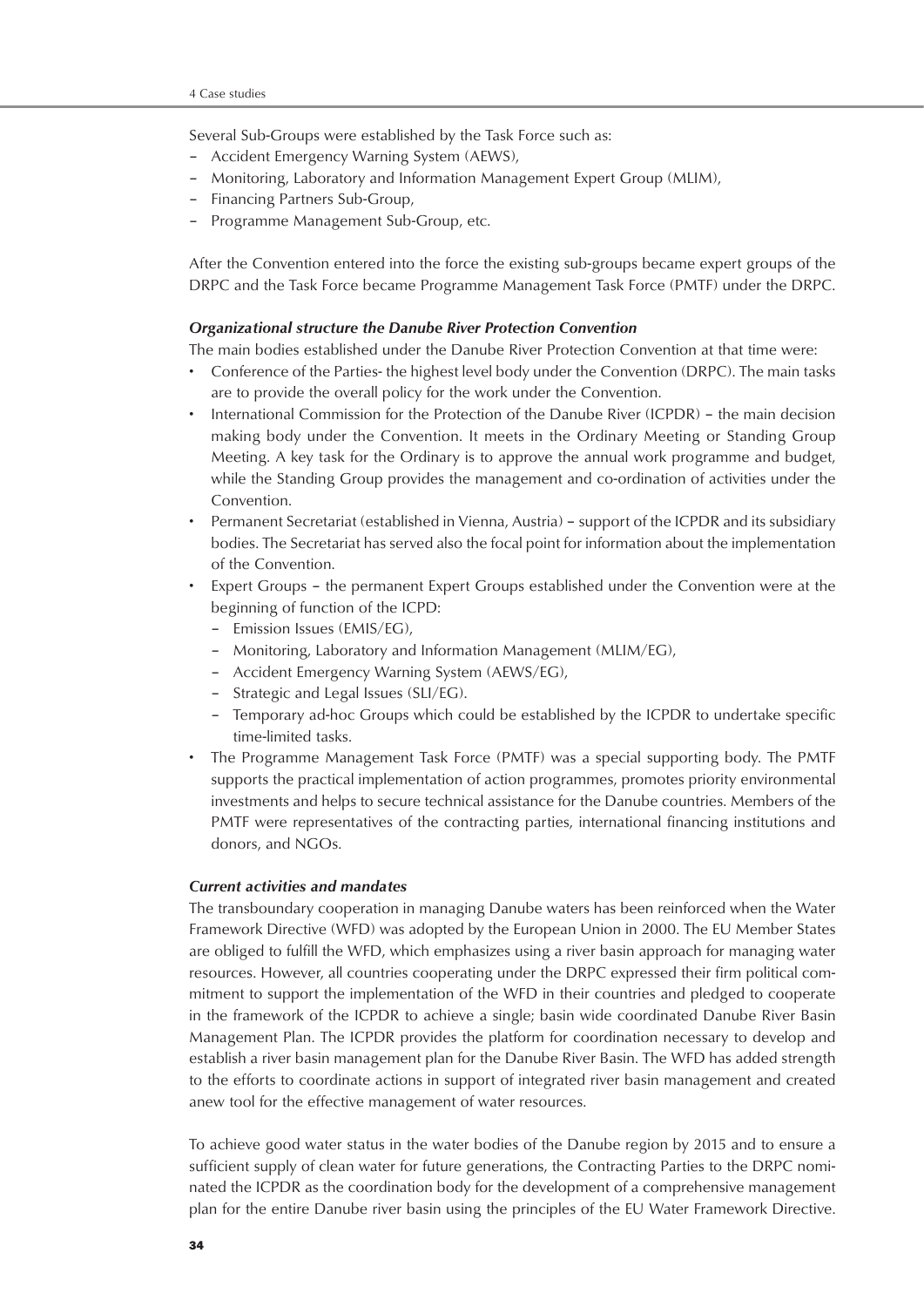This process involves experts from industry and agriculture, and representatives from environmental and consumer organizations as well as the local and national authorities. The Danube river management plan is to be updated every six years according to EU legislation. The Danube River Basin Management Plan follows the ambitious deadlines set out in the EU Water Framework Directive.

The management plan aims to create a programme of measures to ensure that environmental objectives are met on time. The plan includes:

- a general description of the characteristics of the Danube river basin
- a summary of significant pressures and impacts of human activities on the status of surface water and groundwater
- a map of monitoring networks
- a list of environmental objectives
- a summary of the economic analysis of water use
- a summary of the programme of measures
- a summary of the public information and consultation measures taken in the river basin.

The commitments are carried out with regard to the further implementation of the EU WFD:

- the preparation of a coordinated Danube River Basin Management Plan by 2009 entailing agreed joint measures and setting the framework for more detailed plans at the sub-basin or national level;
- the development by 2006 in selected, major tributaries, of a sub basin approach which will complement the comprehensive and integrating efforts at the level of the entire basin;
- to improve by 2008 the characterization and analysis of Danube basin waters to ensure a better and reliable basis for the preparation, in 2009, of the River Basin Management Plan and associated programme of measures;
- to carry out a second Joint Danube Survey in 2007 (possibly including the navigable stretches of major tributaries) and using this survey as part of a Danube intercalibration exercise;
- to transform, by the end of 2006, the TNMN into a network compatible with the EU Water Framework Directive.
- in relation to the implementation of the Action Programme for Sustainable Flood Protection in the Danube River Basin:
- to improve flood forecasting and early warning systems and to develop the interlink ages between national and regional systems;
- to prepare flood action programmes for sub-basins; to create fora for the exchange of expert knowledge and the sharing of experiences;
- to assess flood-prone areas and to evaluate flood risks aiming inter alia at developing flood risk maps – as a tool for planning and communication, based on a recommendation to be elaborated as soon as possible by the ICPCR;
- to develop a checklist for safety requirements for contaminated sites in flood-risk areas.

With accordance these commitments a new organizational structure of ICPDR has been introduced as indicated in the scheme.

# *Expert Groups*

The River Basin Management expert group serves as a coordination and guidance body among others expert groups and is entrusted to carry out the following main tasks:

- Coordination of all tasks related to WFD implementation in the Danube River Basin District at the basin-wide level;
- Preparation of the draft Danube River Basin Management Plan 2009; coordination of and guidance for other ICPDR Expert Groups for all tasks related to the development of the river basin management plan;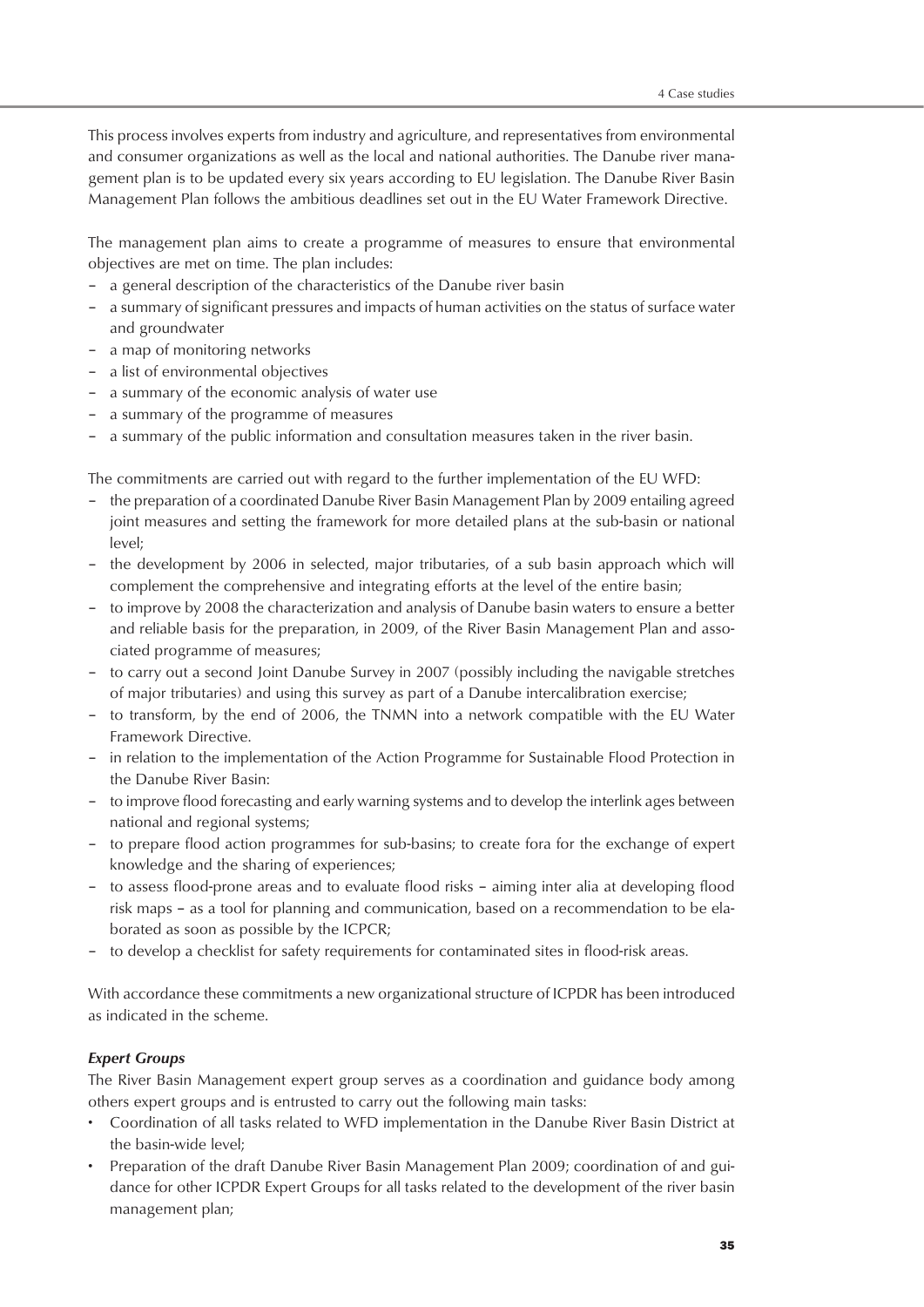- Development of a road map (2006 2009) for the preparation of the Danube River Basin Management Plan 2009;
- Preparation and coordination of the draft Programme of Measures for issues relevant on the basin-wide scale, including an analysis of the cost-effectiveness of measures;
- Ensure development and carrying out of the actions needed under the ICPDR Operational Plan to fulfill the WFD requirements for public information and consultation at the basin-wide scale;
- Coordination of all aspects related to hydro-morphology and developed by other expert groups with the aim of presenting an assessment framework for hydro-morphological pressures and impacts taking account the designation of heavily modified water bodies and a proposal for measures to be included in the Danube River Basin Management Plan;
- Coordination with flood protection expert group on all aspects of integration of "Danube River Basin Management Plan" and "Flood Action Programme;
- Coordination of the reporting requirements under the WFD on the basin-wide scale, thereby taking into account the reporting tool of the EC, the "Water Information System for Europe" (WISE);

The Pressures and Measures expert group is dealing with:

- identification of the causes of pressures and promotes measures to address them;
- harmonization of the work of the ICPDR with the EU directives;
- pollution prevention and precautionary controls, including inventories of potential accident risk spots and old contaminated sites in areas liable to flooding.

The Monitoring and Assessment expert group is responsible for issues concerning surface water monitoring programmes in the Danube River Basin District and their use in fulfilling WFD monitoring requirements. The main task of this expert group comprises of:

- water quality assessment and classification;
- the operation of the Trans-National Monitoring Network and Analytical Quality Control;
- the operation of the Accident and Emergency Warning System;
- the communication of alarm/warning messages in the event of accidents.

The Trans-National Monitoring includes:

- Surveillance monitoring I monitoring of surface water status;
- Surveillance monitoring II- monitoring of specific pressures long term trends;
- Operational monitoring of water bodies at risk.

The Expert Group on Flood Protection has been responsible for developing the Action Programme for Sustainable Flood Protection in the Danube River Basin and is currently overseeing its implementation at the national level.

Information Management and GIS expert group has developed the series of maps of the Danube River Basin and the Strategic Plan for a Danube River Basin GIS and is supporting the EG all activities related to the operation of the information system of the ICPDR.

Strategic Expert Group (ad hoc)- addresses administrative and legal matters arising from the implementation of the DRPC.

The Danube-Black Sea Joint Technical Working Group coordinates the work of the ICPDR and the International Commission for the Protection of the Black Sea, particularly aiming to reduce nutrient inputs into the Black Sea.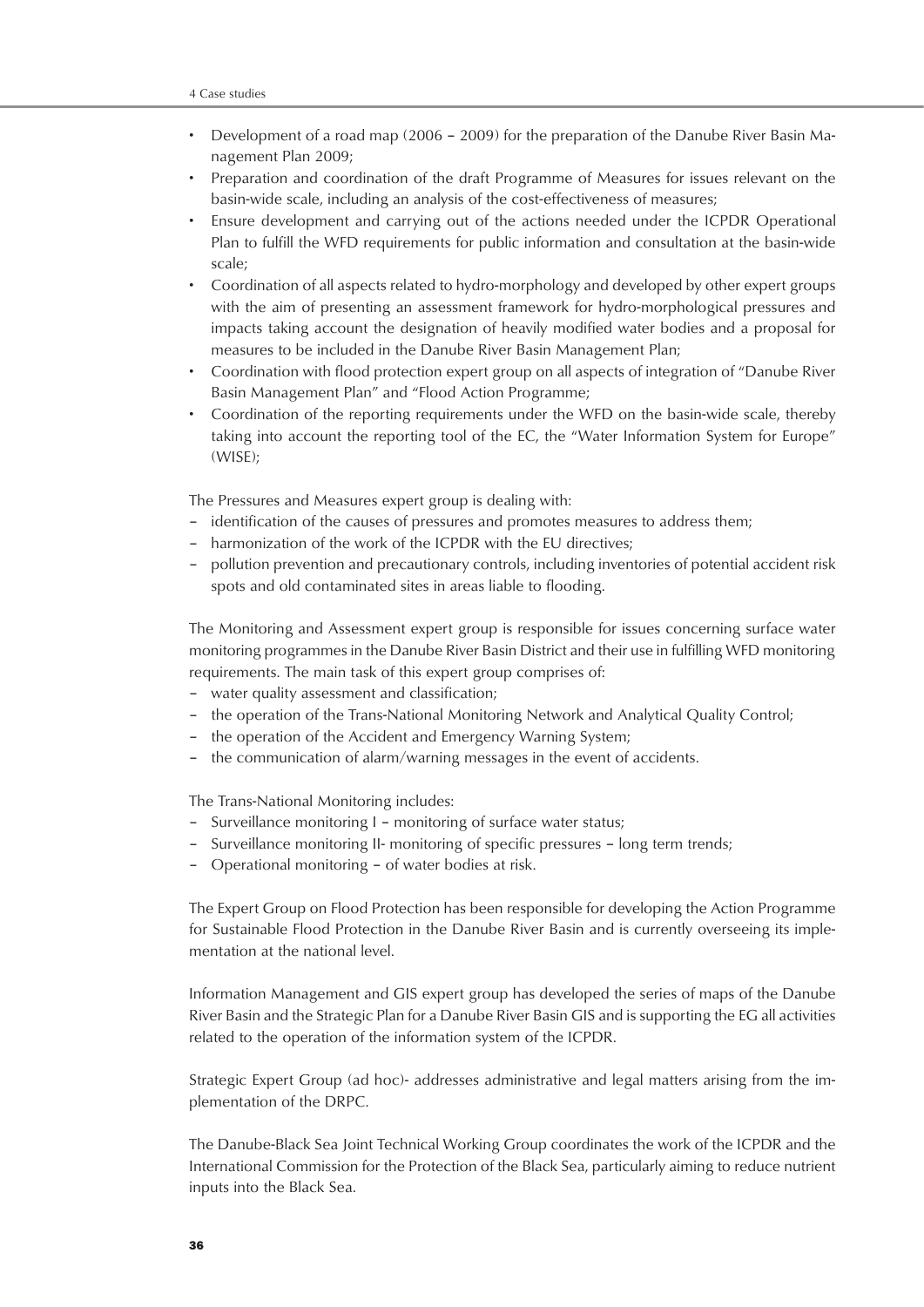# *Lessons learnt*

A few key achievements illustrate the success of ICPDR's work of cooperation in the Danube River Basin:

- Development of a cooperative strategy for setting up the Danube River Basin Management Plan
- Cooperation with stakeholder groups to build a common understanding of the sustainable use of the Danube
- Identification and facilitation of funding for 45 projects investing in waste water treatment plants
- Setting up a network of more than 75 water quality monitoring stations throughout the Danube River Basin
- Development of an Emission Inventory for pollution originating from municipalities, industry and agriculture
- Operation of a basin-wide Accident Emergency Warning System helping to reduce damage from accidental spills
- Assessment and reduction of potential accidental risk hotspots
- Preparation of the basin-wide Danube Flood Action Programme, which aims to reduce flood damage by improving flood forecasts and warnings, restoring natural flood retention features
- Launch of Danube Day on June 29: the inauguration in 2004 included more than 100 events held basin-wide to raise awareness and strengthen "Danube Solidarity".

The first main output of the joint efforts to implement the WFD in the Danube River Basin is the Roof Report 2004. This report presents the comprehensive characterization and analysis for the entire Danube River Basin, in which all 13 Danubian countries cooperating under the DRPC have participated. All countries of the Danube basin have committed themselves to develop jointly a Danube River Basin Management Plan by the end of 2009, and, as a first step, provide the required information for this report.

The ICPDR has carried out the Road Map for the Development of the DRBMP as a tool to identify the different steps toward the river basin management in the DRB. All the Experts Groups are involved in the process to develop the Joint Danube River Bain Management Plan are making afford to fulfill the commitment of the contracting parties.

In spite of these positive achievements the ICPDR is still facing to problems which would be the challenge for the future activities of all the contracting parties:

- Water quality in the Danube River Basin is greatly affected by the activities of over 81 million people
- Excessive nutrients are disturbing the ecological balance in the Danube and the Black Sea
- Cadmium, Lead, Mercury, DDT, Lindane and Atrazine are among the most serious pollutants contaminating the Danube River Basin
- More than 80% of the length of the Danube is regulated, and over 700 dams and weirs have been built along its main tributaries.

*Case study adapted from the ICPDR sources.*

# 4.3 Case study: Regional Cooperation on Water Management in Central Asia

Water in Central Asia is an object of competing interests and thus - by definition - a potential source of conflict. Contrary to predictions of the early 1990s, however, the Central Asian states have not resorted to violence in order to advance their water interests. Instead, they have managed their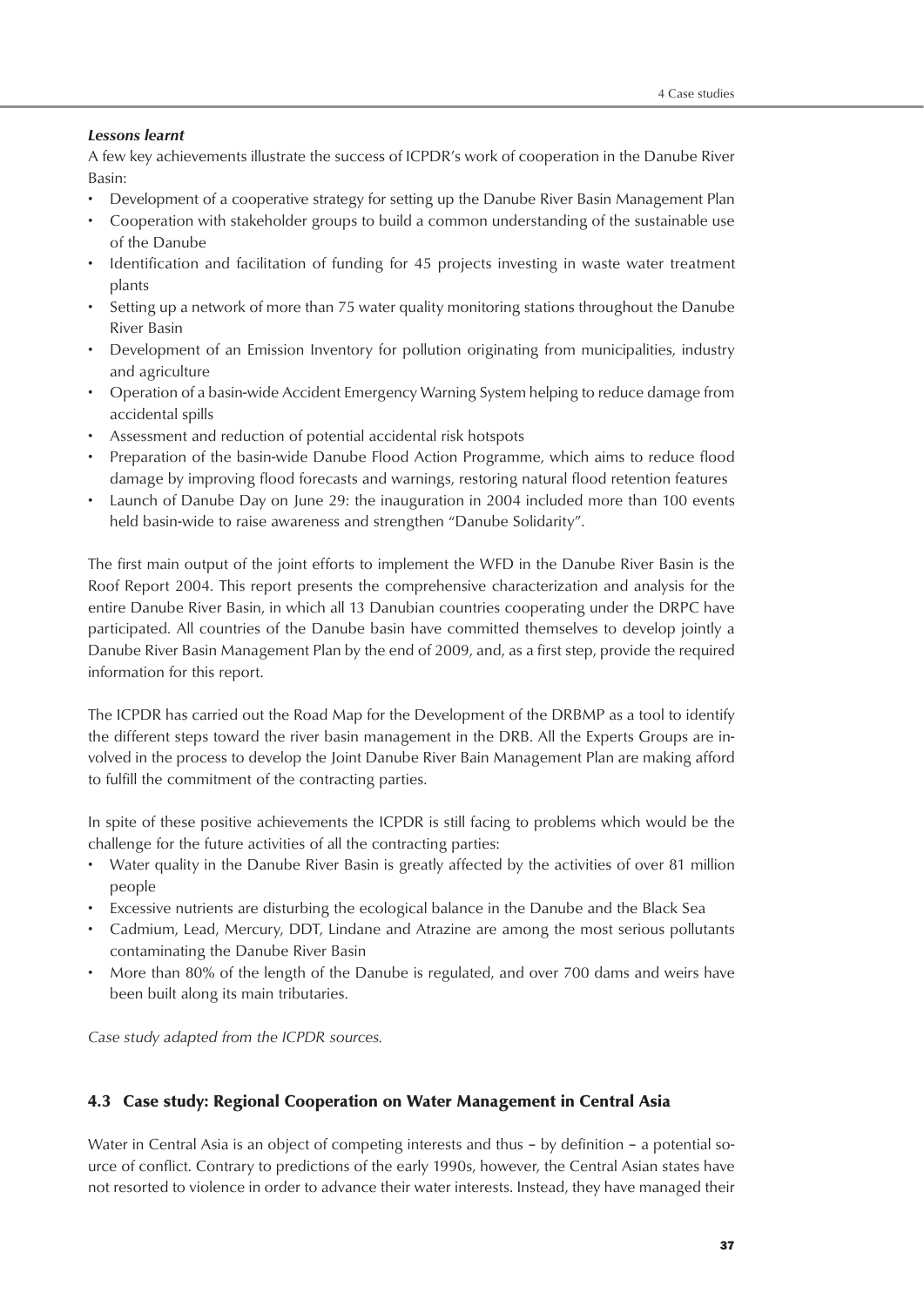differences by engaging one another in negotiations and information exchange; some institutionalized, some ad-hoc, and some last-minute.

In the last decade of Soviet rule, the key water management institutions were the republican water ministries, which managed water allocations and construction projects, and today remain the foundation for interstate water management (with some transformation by status and authority). In 1986-87 for operative water management along two main rivers two basin water organizations (BWOs) Amudarya and Syrdarya were established. The federal Soviet government conducted compensatory schemes to regulate trade-off between republics concerning agriculture, energy and other sectors. Thus, there was not any serious competition for water among the republics.

As the USSR collapsed, the Central Asian republics continued to rely on Soviet water legislation. Yet, their legal obligations were no longer enforceable as water management had become a matter of international, not federal, affairs. With the creation of the five independent states, the big number of former domestic river basins were now transboundary and water had been turned into a source of potential interstate disputes that had not only environmental, but also political and economic implications.

During the Soviet period, the Aral Sea Basin was managed as an integral economic unit. Economic priorities, defined by Moscow, dictated that water was allocated to optimise agricultural production and provision of hydroelectricity was a second priority. With independence this system broke down. Each country began to redefine its own economic priorities. They became acutely aware of their resource inputs and outputs and it became evident that their respective goals conflicted regarding water use (by volume and by schedule). Uzbekistan and Turkmenistan wanted to intensify agricultural production for which they were heavily dependent on water for irrigation. Yet, the majority of the water sources originated outside their borders (SPECA 2003). Kyrgyzstan and Tajikistan, meanwhile, would like to utilize water for electricity production and also expansion of agriculture. The scene was set for intense competition.

The potential conflicts were most pronounced for the populations living furthest downstream, especially Karakalpakstan and Kzyl Orda. Here the water was of very low quality consisting mainly of polluted drainage water that had been returned to the river. These populations had – and still have – little bargaining leverage over upstream users (agriculture users at midstream and hydropower users further upstream) because they lacked any resources needed by the upstream users. Midstream users were in better bargaining positions. Turkmenistan and Uzbekistan (and partially Kazakhstan) primarily needed water for agricultural production. The challenge was to keep water flowing from further upstream. Each of these three countries has large reserves of natural gas.

In sum, the benefits from cooperation were highly asymmetrical and unevenly distributed. It is largely due to the leadership of the water authorities from five countries and the support from the international community that major conflict did not erupt after independence.

Instead of engaging in violent conflict Central Asian states chose a far more cooperative stance. In order to avoid collapse of the agricultural sectors the countries extended the water management principles and quota systems inherited from the Soviet era. In February 1992, the five countries entered into agreement on Cooperation in the Joint Use and Protection of Water Resources of Interstate Significance, affirming the "existing structure and principles of allocation" of transboundary waters. By signing this agreement, the Central Asian states pledged "strictly to observe the coordinated procedures and established rules on use and protection of water resources," while recognising the Aral Sea as of common interest to the five countries. The agreement also formed an Interstate Commission for Water Coordination (ICWC), which subsumed the two existing basin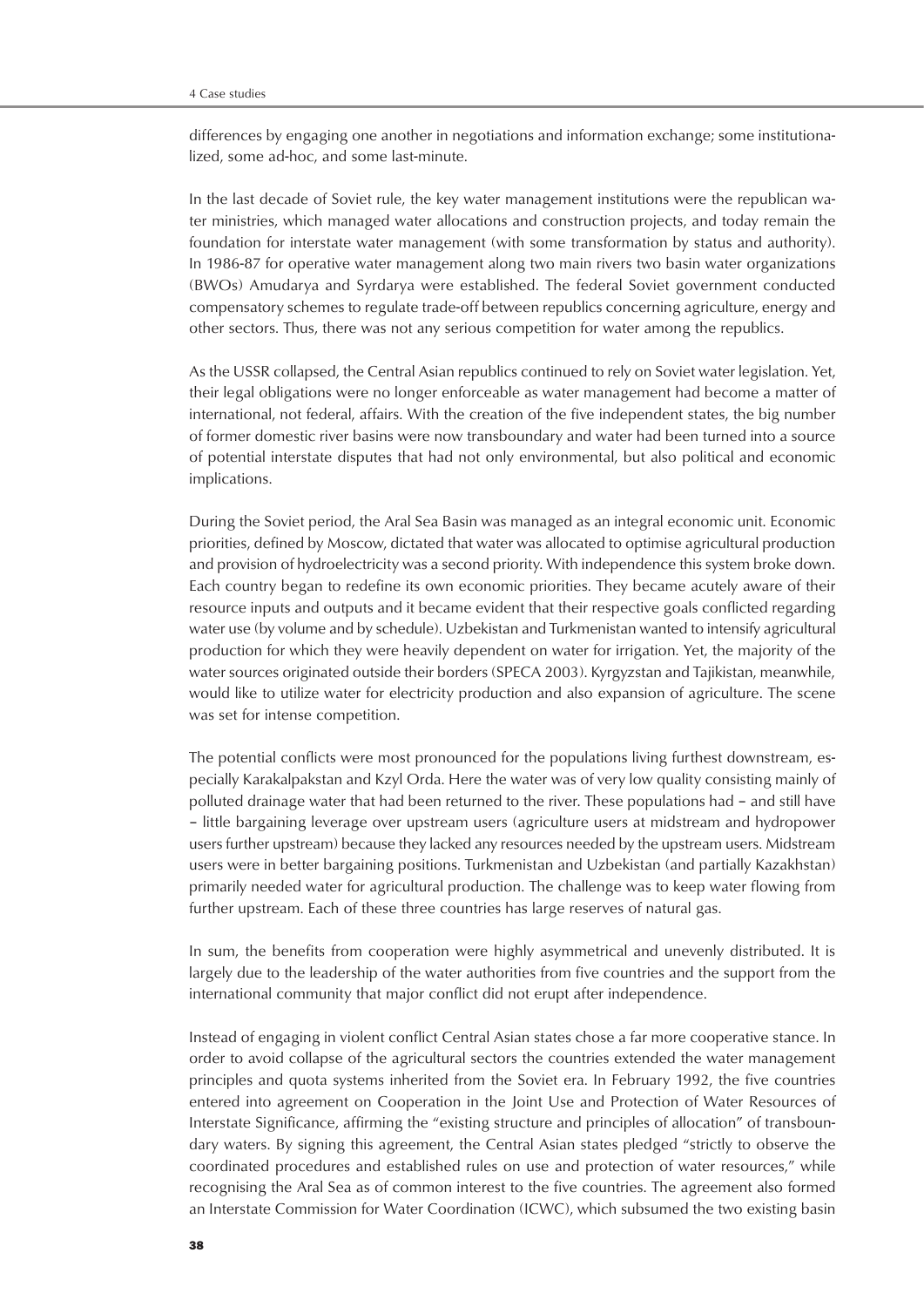water organisations, and was authorised to determine annual water consumption limits in accordance with actual water availability.

The following year the Interstate Council on the Aral Sea (ICAS) and the International Fund for Saving the Aral Sea (IFAS) were formed. Voicing and providing support, the international donor community soon endorsed this emerging institutional framework that comprised ICAS, IFAS, ICWC and associated organisations.

Why did the Central Asian countries choose to continue regional cooperation instead of promoting individual state interests? In short, because international organisations provided incentives for cooperation. International donors saw the Aral Sea crisis as an opportunity to link economic and political reforms with environmental and conflict issues. Fifteen to 20 international organizations have provided technical and financial assistance related to the Aral Sea at any one time since independence.

Initially these incentives were effective because the Central Asian states could no longer rely on Moscow to address the Aral Sea crisis. They needed financial and technical assistance to build new state institutions and join the international community of nation-states. In that regard, the World Bank's requirement for regional cooperation in order to receive aid worked as a critical inducement<sup>3</sup>.

The technical and financial assistance served as side-payments that provided compensation to different domestic constituencies, e.g., water and agriculture ministries, that otherwise could undermine the water sharing agreements. They also targeted the populations that were hardest hit by the Aral Sea crisis, thus ensuring lesser resistance to cooperation agreements.

Cooperation began to falter in the mid-1990s, because the Central Asian countries failed to agree on a comprehensive regional approach. In addition, the early agreements did not take into account new political realities and divergent economic interests. The upstream countries demanded increased water allocations, but the agreement did not allow for that<sup>4</sup>.

A donor community review of the ASBP (Phase 1) conducted in 1996 recommended major changes to the water management institutional framework. It suggested (a) stronger leadership by regional institutions as opposed to donor influence in program formulation and implementation; (b) increased political and financial commitment by Central Asian countries towards regional institutions; (c) clearer priority setting between national and regional tasks and more focus on real implemented activities; and (d) clarification of the roles of the various institutions.

Despite the clear recommendations, however, many of these challenges remain today. In 2002, for example, members of IFAS agreed that they would make a concerted effort to finance the operational costs for the Executive Committee and their joint activities (lack of financing had been a major recurrent problem), and called for the creation of a special UN Commission to co-ordinate the activities of regional organisations and donors for implementation of the agreed ASBP (Phase 2). However, until today no formal discussions have been undertaken among the states or with the UN Secretariat itself on the composition and role of a "special UN commission".

<sup>&</sup>lt;sup>3</sup> The World Bank's Operational Policy 7.50 (OP 7.50) calls on riparian states to come to an agreement over projects that have an *effect on each other. This is intended as an incentive for cooperation, but may also work as an obstacle for project implementation as one party may veto a project that benefits another. World Bank (1994).*

*<sup>4</sup> The quotas for the Syr Darya river basin are: Uzbekistan (50.5 %); Kazakhstan (42 %); Tajikistan (7 %); Kyrgyzstan (0.5 %). The numbers reflect the share of total run-off in the main channel, tributaries not accounted. ICWC Bulletins.*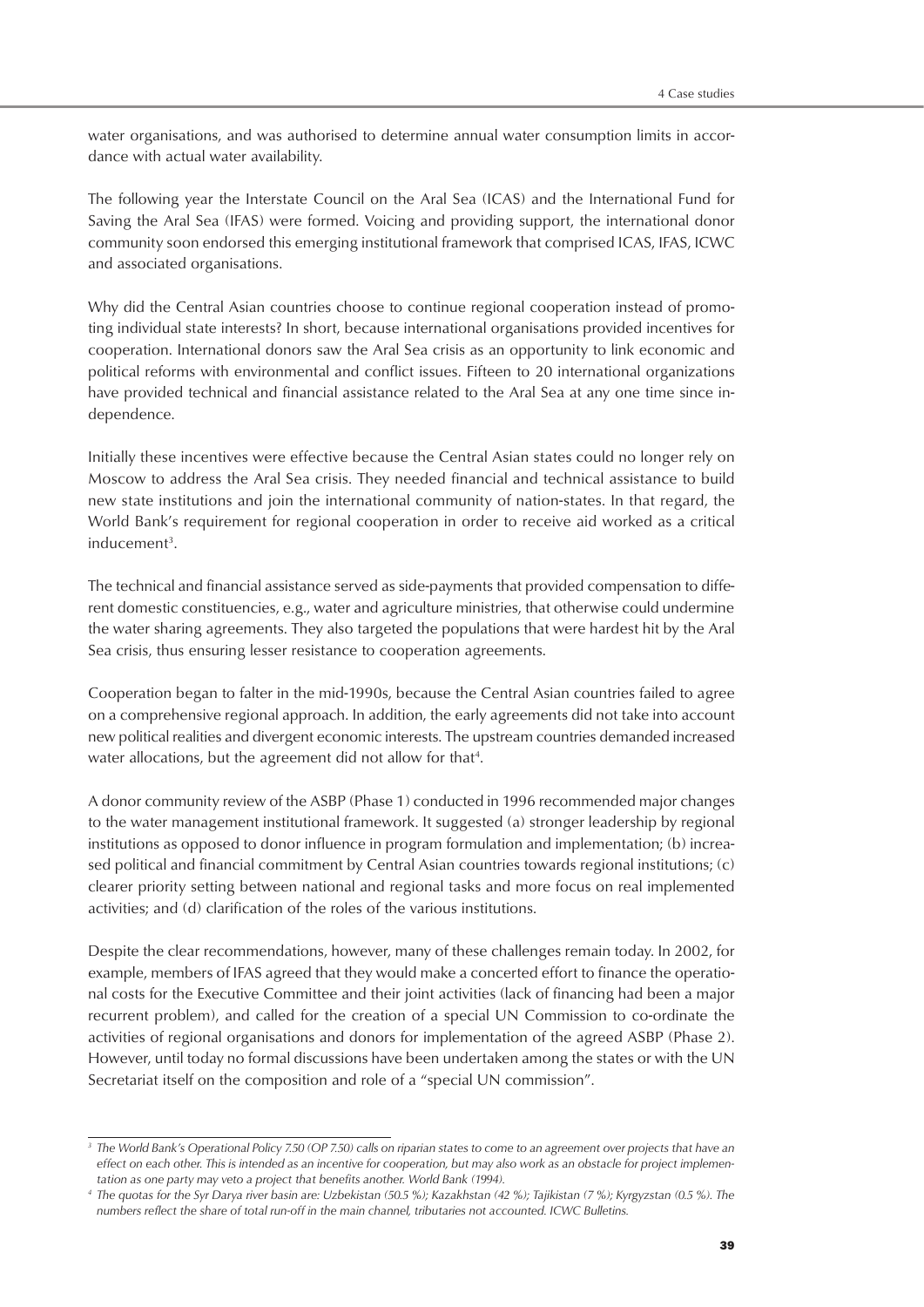The international community and the Central Asian states were late to discover that interdependencies of the Soviet Union could be used to foster mutual cooperation. The Aral Sea crisis was viewed primarily as a water problem, not an opportunity for collaboration and economic development by trading energy for water. The first was the USAID, who managed to point the parties toward mutual gains by using an issue-linkage strategy and by excluding Turkmenistan, which historically has been the most resistant to outside interference in the Aral Sea basin. Central to a 1998 agreement on Syr Darya was the concept of compensation for energy losses from the upstream storage of water during the winter months (World Bank 2004). While there are several outstanding challenges in this barter system, it points to a more integrated and sustainable approach to regional cooperation<sup>5</sup>.

The management of water releases from the Toktogul reservoir on the Naryn River in Kyrgyzstan illustrates the water-energy nexus. Initially, after independence, the Central Asian states upheld the legacy interdependencies whereby Kyrgyzstan supplied both Uzbekistan and Kazakhstan with water during the summer months in return for gas and coal, respectively, during the winter months. This set-up was soon to be challenged. Whereas Toktugul was originally designed to meet irrigation demands downstream, Kyrgyzstan quickly saw the possibility of increased hydropower generation. Instead of storing the water for release during the spring and summer irrigation periods, the water could be released during the winter when the domestic need for electricity peaked.

During the Soviet era, power generation was regulated by pooling all hydro- and fuel-energy resources. Electricity demand and supply did not correspond to state borders. Instead, the hydropower resources of Kyrgyzstan and Tajikistan were used as the peak energy resources for Kazakhstan, Uzbekistan and Turkmenistan. Meanwhile, coal-fired, gas-and-oil-burning heat power plants met the Kyrgyzstan and Tajikistan basic power demands. Thus integrated and centrally designed, it was possible to operate an optimal schedule for energy and water management.

As Central Asia opened to world commodity markets in the mid-1990s, disagreements over the use of Toktogul emerged. Uzbekistan and Kazakhstan started to charge world market prices for gas, oil and coal exports to Kyrgyzstan. In response, as it faced energy shortages during the winter months and was unable to muster the hard currency for carbon imports, Kyrgyzstan began to operate the Toktogul power plant for electricity generation during a season where it traditionally had been storing water. The downstream countries experienced the negative effects of this in two ways. Firstly, there was less water available for irrigation during summer months. Secondly, the water released during the winter did not reach the Aral Sea, but was diverted to a local depression because the lower part of Syr Darya is frozen for much of the season<sup>6</sup>.

Today, Kyrgyzstan wants the downstream countries to contribute to the maintenance of the Toktogul reservoir and related infrastructure because these riparian are the main beneficiaries. Kazakhstan and Kyrgyzstan have agreed to such compensation within the Chu-Talas Commission. There may be room for similar mechanisms between Uzbekistan and Tajikistan with regard to Syr Darya.

As a result of the individual pursuit of self-sufficiency in water and energy, the countries have invested in costly solutions instead of adhering to the mutual interdependence of the water and energy systems<sup>7</sup>. The total sums spent on water infrastructure are not publicly available.

*<sup>5</sup> The 1998 agreement was not exhaustive and, as a consequence, the parties had to continually negotiate the exact volumes of water releases and amount of compensation. During 2003-2005 the parties were not able to conclude annual agreements, likely due to increased precipitation which caused Uzbekistan to be not dependent on water from Kyrgyzstan.*

*<sup>6</sup> Kazakhstan has subsequently resolved the latter problem by implementing a number of technical measures financed by World Bank loans.*

*<sup>7</sup> Examples include construction of new reservoirs in Uzbekistan (Rezaksay and Arnasay) and in Kazakhstan (Koksaray).*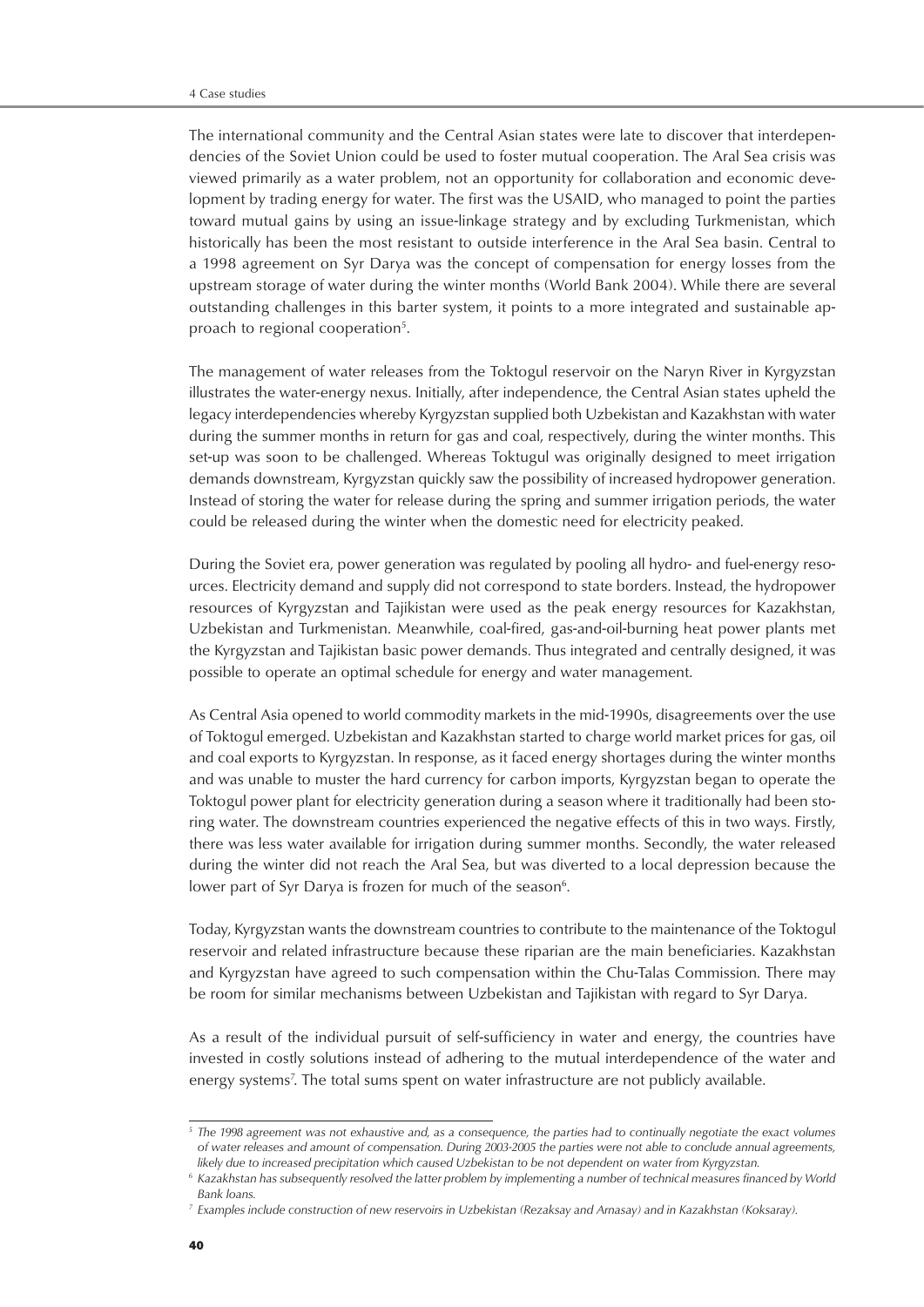The Review Team recommends that future water projects assess the total costs of water management policies striving for water independence versus cooperation, thereby providing documentation and incentive for either policy.

Forecasts indicate that 2008 may be the most critical ever in the Syr Darya basin. The capacity of the Toktogul water reservoir is expected be close to "death level" by April 2008, thereby impacting both power generation and irrigation. This could provide further incentives for effective water and energy management.

As is shown above, the history of water management and disputes in Central Asia is the history of institutions. Some, like BWOs Amudarya and Syrdarya have been established in Soviet times on a river basin principle and still are carrying out operational functions of the water management. Some, like ICWC emerged immediately after the collapse of the union as an attempt to substitute federal water management (policy) authority.

Each country has established its own system of water management and over the years developed its own institutions that should carry out water management in the country and promote national interests in discussions with other countries of the region. Institutional and water governance systems of the other states are more or less similar, though would differ from each other with the names of the institutions, their subordination to the governmental authorities and mandates, level of influence, etc. E.g. WUA that are very well developed in Kyrgyz Republic and have an important role in settlement of local water related disputes are not that strong in Uzbekistan and Tajikistan yet and exist in Turkmenistan and Kazakhstan in different format.

Additionally to the institutions established by the countries themselves (e.g. ICWC), number of regional institutions has been established during last 16 years with support from IFI and international organisations. Furthermore several projects contributed substantially to the institutional landscape and influenced the present state of affairs in the water sector.

Though institution-building has become a trademark for Central Asian water management, most regional institutions are found wanting, however, as they continue to muddle through political and financial obstacles. The following could be mentioned among the main shortcomings:

- The lack of political commitment and agreed by the five countries guiding for the institutions agreements on the key water management issues, among others on water allocation principles and on cross border financial mechanisms for O&M and new investments;
- Level of decision making power and authority of ICWC and IFAS does not correspond to the functions that have to be performed;
- Lack of clear mandates, responsibilities and accountability of IFAS and its sub-bodies (especially in relation to inter-sectoral challenges);
- Failure of the donor community to fully engage EC-IFAS in preparation and implementation of projects;
- Lack of consensus between sub-bodies of IFAS (and national institutions) and donor agencies on Aral Sea Basin Programmes (ASBP);
- Inadequate funding by the states to cover core operational expenses of IFAS and its sub-bodies; No permanent location of EC-IFAS;
- Lack of unified donor stance on institutional issues, regional cooperation and transboundary water issues, national and regional water management and sustainable development policies and practices.
- Lack of proper coordination between water and energy sectors.
- Lack of mutual trust.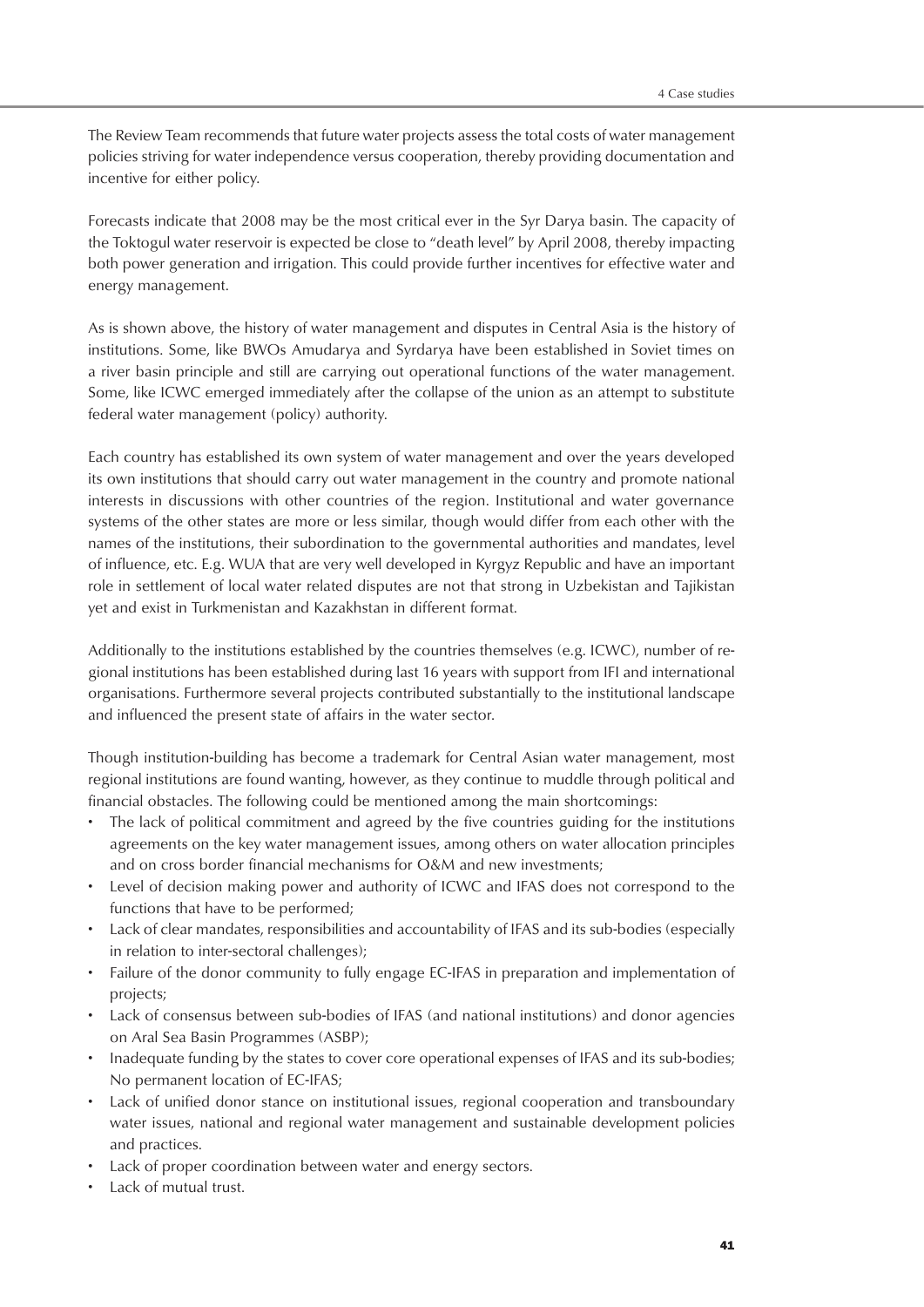Not only each individual institution but also interrelations between them, coordination of their functions and duties would have to be reconsidered to make them capable of urging constructive negotiations on water and energy disputes and promote integration in the region.

Present hierarchy in the relations between main water governance institutions was agreed by the Head of States on 9 April 1999 (in Ashgabat). The agreement set up the following distribution of obligations between the regional organizations, which still is valid:

- Board of the International Fund for the Aral Sea (Board of IFAS), represented by Deputy Prime Ministers of five States – this is the highest political level for decision making and final approval of activities before (if needed) the Head of States;
- Executive Committee of IFAS a permanent body, which is represented by 2 members from each State and carries out all activities for implementing decisions made by the Board of IFAS via the National Branches of IFAS. Also, EC-IFAS, on behalf of the Board could organize the Agencies or PMCU for different projects (international and donors) implementation;
- Interstate Commission for Water Coordination (ICWC) the highest level of transboundary water resources management, water allocation, water monitoring, water use and preliminary proposals assessment for principal improvement and change of organizational, technical, financial, environment approaches and decisions related to water at the interstate level.
- BWOs, SIC ICWC and Secretariat are executing bodies of the ICWC.

Regional cooperation is fostered through the establishment of an institutional framework for water management. In sum, while the institutional framework has allocated water every year, it is not perceived as efficiently managing the regional water resources.

Present interrelations between the key institutions in the fields of water and energy governance, their mandates, functions, obligations and duties are not fully responding to the actual requirements of the present situation. It has been criticised for its lack of clarity with respect to the functions of different organs of the same institution, for confusion between decision-making organs and executive organs, and for the duplication of functions between different institutions (Vinogradov 2002)8 . This was also clearly stated at the OSCE conference in Tashkent on October 30, 2007 by Prof. Dukhovny<sup>9</sup>.

External evaluations of international projects supporting regional institutions generally show a low level of coordination despite many projects being similar. In the field of water, donors have focused on technical rather than political and economic solutions (ICG 2002b). In sum, external actors have been unable to significantly influence the basic attitudes and approaches of individual riparian states.

This lack of progress is due to several reasons: External actors have not maintained clear and consistent objectives; economic and strategic objectives often run counter to policies that encourage collective regional behaviour; Central Asian states are sceptical about foreign involvement in water management, in particular in downstream countries, which fear that new initiatives may strengthen the upstream countries political position.

*Case study developed by Vadim Sokolov (SIC ICWC) and Albina Shuyska, Peter Brorsen (COWI) Contact: vadim@icwc-aral.uz.*

 $^{\rm 8}$  Vinogradov, S. (2002), "Managing Transboundary Water Resources in the Aral Sea Basin: In Search of a Solution", International Journal for Global Environmental Issues*, vol. 1, nos. 3/4, pp. 345-361.*

*<sup>9</sup> Dukhovny V. ICWC: achievements and challenges of the future – water cooperation on the way to sustainable development. SIC ICWC, Tashkent, 2007, 39p.*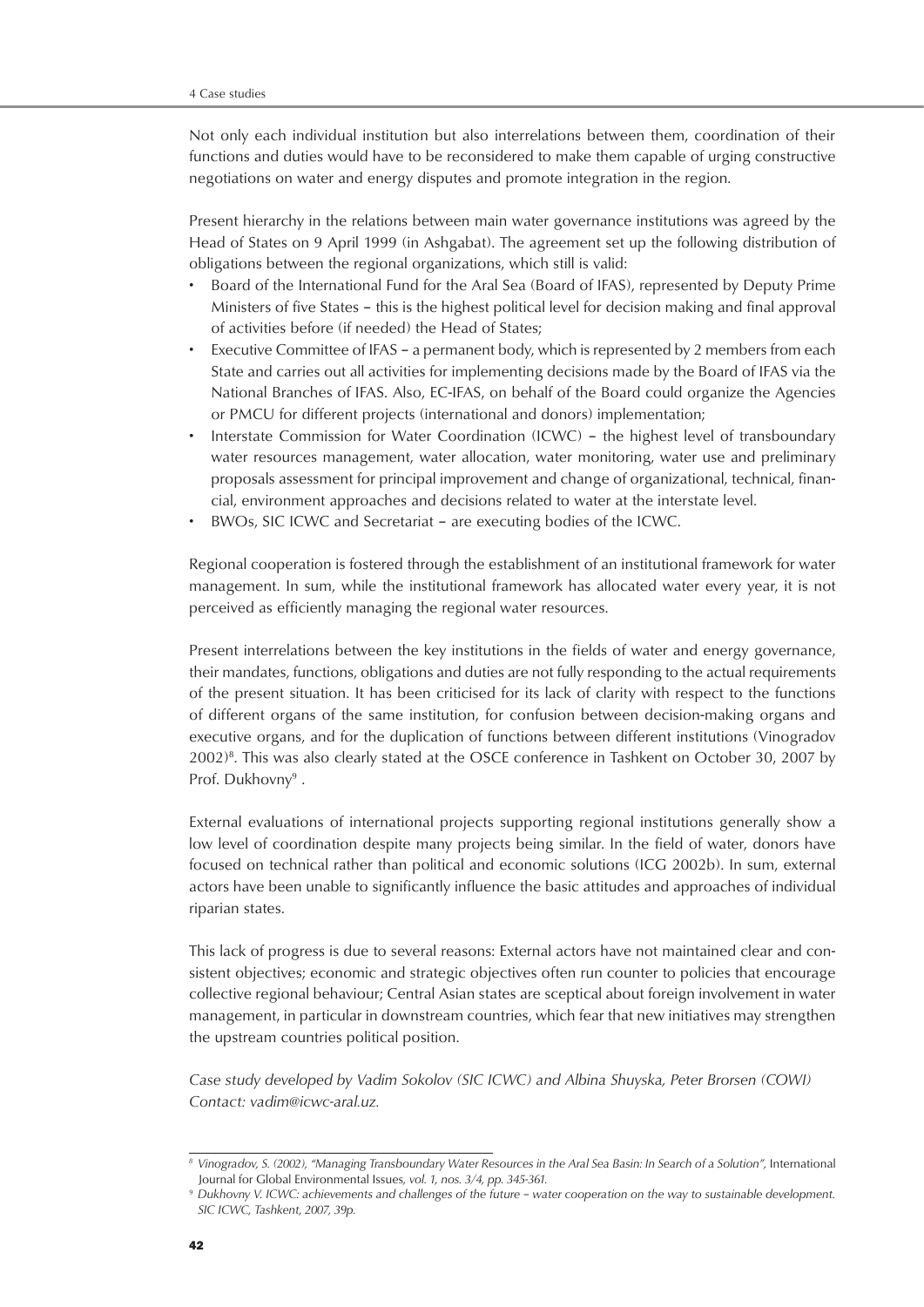# 4.4 Case study: Reforming river basin organizations in Lithuania

# **History and evolution of water authorities and organizations**

The embryos of state water protection management appeared at the time of the Lithuanian independence in 1918. There was no necessity for establishing a special institution because the pollution of lakes and rivers was not large. It was sufficient to control the consumption of natural resources. Forestry Department was in charge of forests and forestry administration, supervision and exploitation of state waters, and fish resources.

After the re-establishment of state independence, in 1990, an Environmental Protection Department was founded to implement state policy on the consumption of natural resources and environmental protection, including surface and ground waters. It had great powers and was accountable to the Supreme Council of the Republic of Lithuania. During the transition to market economy period when many polluting industries belonged to the relevant ministries and legislative system was not established yet such high position of the Environmental Protection Department was very efficient. It was able to apply quite strict administrative measures and other enforcement mechanisms and although decisions of the Departmemt were not always favorable to water users, they, even if under the ministry, were not able to ignore requirements of the Department.

Later, when proper national legislative system was created and governmental institutions established it became clear that more efficient coordination of environmental and other economical activities could be done by the government. Therefore, in 1994, the Environmental Protection Department was reorganized into the Ministry of Environmental Protection. The Ministry of Environmental Protection was reorganized again in 1998 – it was merged with the Ministry of Construction and Urban Development. Since then it is called the Ministry of Environment (MoE). The Ministry of Environment with its subordinate institutions is the main ministry responsible for water management in Lithuania<sup>10</sup>.

# **Institutional Reform: Decisions and Actions Taken**

Two main driving forces were responsible for legal and institutional reforms in water sector of Lithuania at the end of 20th century: transition to market economy and EU accession. Transition to a market economy was supported by a framework for privatization where during relatively short time most of the agricultural and industrial enterprises were privatized. In the beginning of the transition period water infrastructure problems were completely under the responsibility of the Government, later these problems have been transferred to local municipalities.

The EU approximation process in Lithuania has begun in 1997-98 and resulted in an integrated environmental approximation strategy, adopted in October 1998. This strategy formed the basis of all subsequent approximation work, assisted in completing gap analysis of Lithuanian water legislation as compared with EU requirements, as well as producing an institutional set-up. New legal acts have been developed and amendments to the existing legislation have been adopted. In order to fulfill the goals foreseen in Lithuanian strategic water management documents all main water management elements have been revised and improved. The water related legal system has been amended and institutions re-organized. Crucial role has been paid to the planning of significant investments into the water-related infrastructure. In order to ensure an efficient use of available funding sources, Lithuania has prepared many investment projects for wastewater collection and treatment facilities according to river basins. The Law on Water adopted in 2003 is containing main elements of IWRM.

*<sup>10</sup> Source: web page of the Ministry of Environment www.am.lt.*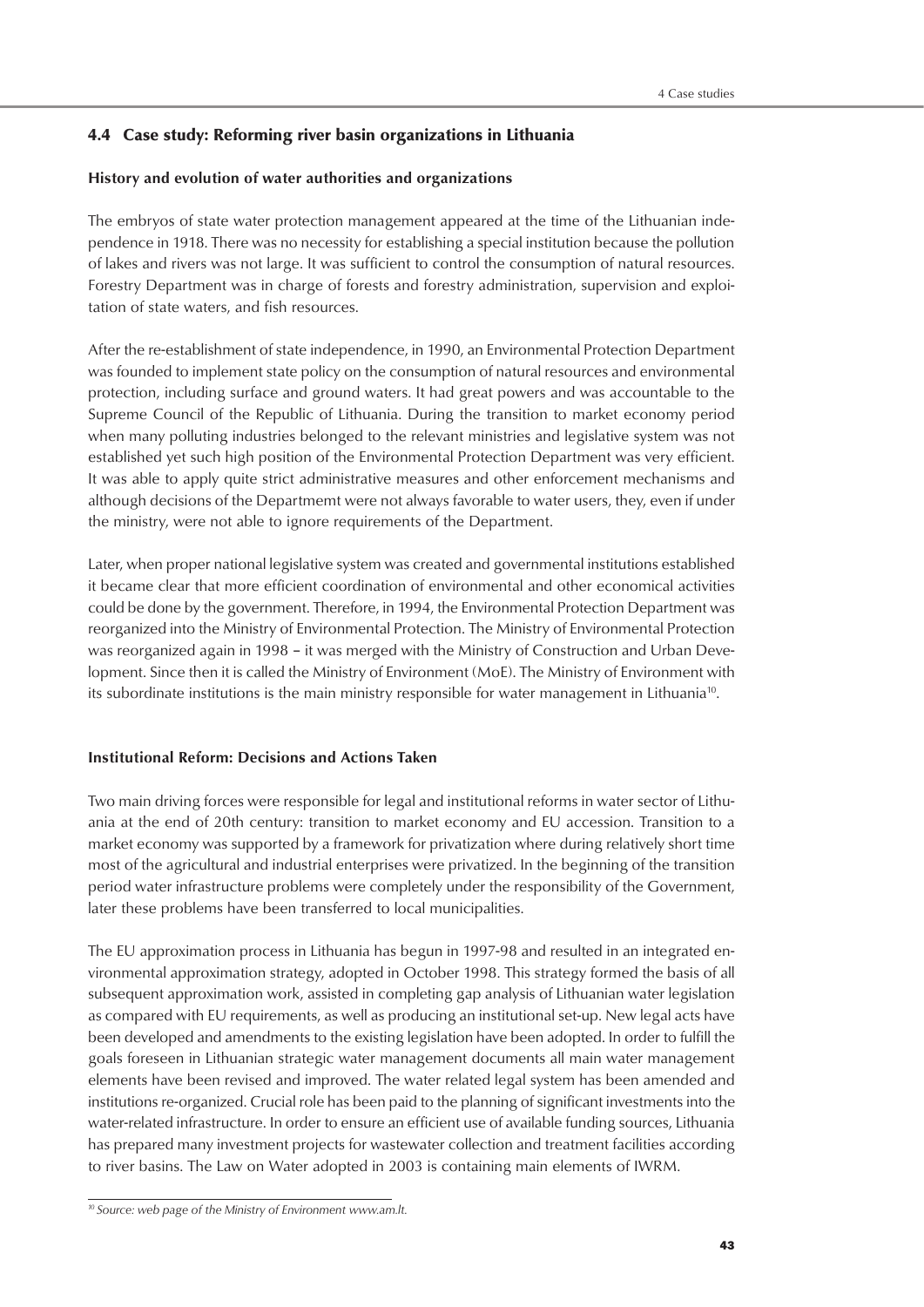EU accession has caused that changes in political and administrative water management systems were directed towards optimisation of water governance in Lithuania, introducing the concept of IWRM and facilitating implementation of WFD requirements<sup>11</sup>.

In September 2003, the River Basin Districts have been established and the Competent Authority – Environmental Protection Agency (EPA) responsible for their administration has been appointed. The EPA is responsible for establishment of water environmental objectives and elaboration of integrated basin management plans and programs of measures, encompassing different sectors influencing water quality. The EPA also shares the information on water management with stakeholders trying to involve them into water management process and the preparation of integrated basin management plans and programs of measures.

The Water Law further outlines the main components of IWRM and the obligation to elaborate and implement integrated basin management plans. The structure of IWRM is fully specified and established by the subsequent regulations stemming out from the Water Law.

The Regulations also fully specify the steps toward preparation of programs of measures and basin management plans to reach the objectives, which must balance environmental and economic-society needs in a sustainable manner. The Regulations also distribute responsibilities among environmental protection institutions in IWRM. Lithuania has designated four river basin districts (RBD): Nemunas, Lielupe, Venta and Daugava. However, water management institutions in Lithuania have been established according to administrative borders and not according to river basins.

In addition, the Coordination boards have been established in 2005. They comprise the representatives from national and regional levels, from government and NGOs. The Boards will act as a platform of stakeholder involvement in decision making while preparing and implementing basin management plans. In this way Lithuania has set the structure for IWRM – for the preparation and implementation of basin management plans<sup>12</sup>.

Political changes and privatization processes have caused much dispersed water supply and wastewater management system. Water supply and sewerage services in Soviet times used to be carried out by the State. In 1995, the municipalities became owners of the water supply and sewerage systems and became responsible for the supply of drinking water and the treatment of sewage, which is usually carried out by municipality-owned public companies. Beside them there are approximately 1.330 individual supplies of drinking water exceeding 10 m3/day or serving more than 50 persons. More than 1400 small and large wastewater treatment companies discharge their waters into surface streams of Lithuania. Due to dispersed water management system it is rather difficult to coordinate these activities. Inspite of privatization all water services providers are still financed from the Lithuanian state budget.

#### **Key stakeholders in water management**

Three institutional levels of water management can be distinguished in Lithuania – national (state), regional and local (municipal). The state level comprises the Parliament, Government (Cabinet of Ministers) and ministries with subordinated institutions, including regional authorities.

*<sup>11</sup> Source: Towards effective management of water resources in Lithuania. GWP-Lithuania, 2002.*

*<sup>12</sup> Source: GWP Survey of National IWRM Policies, Strategies and Plans, 2005.*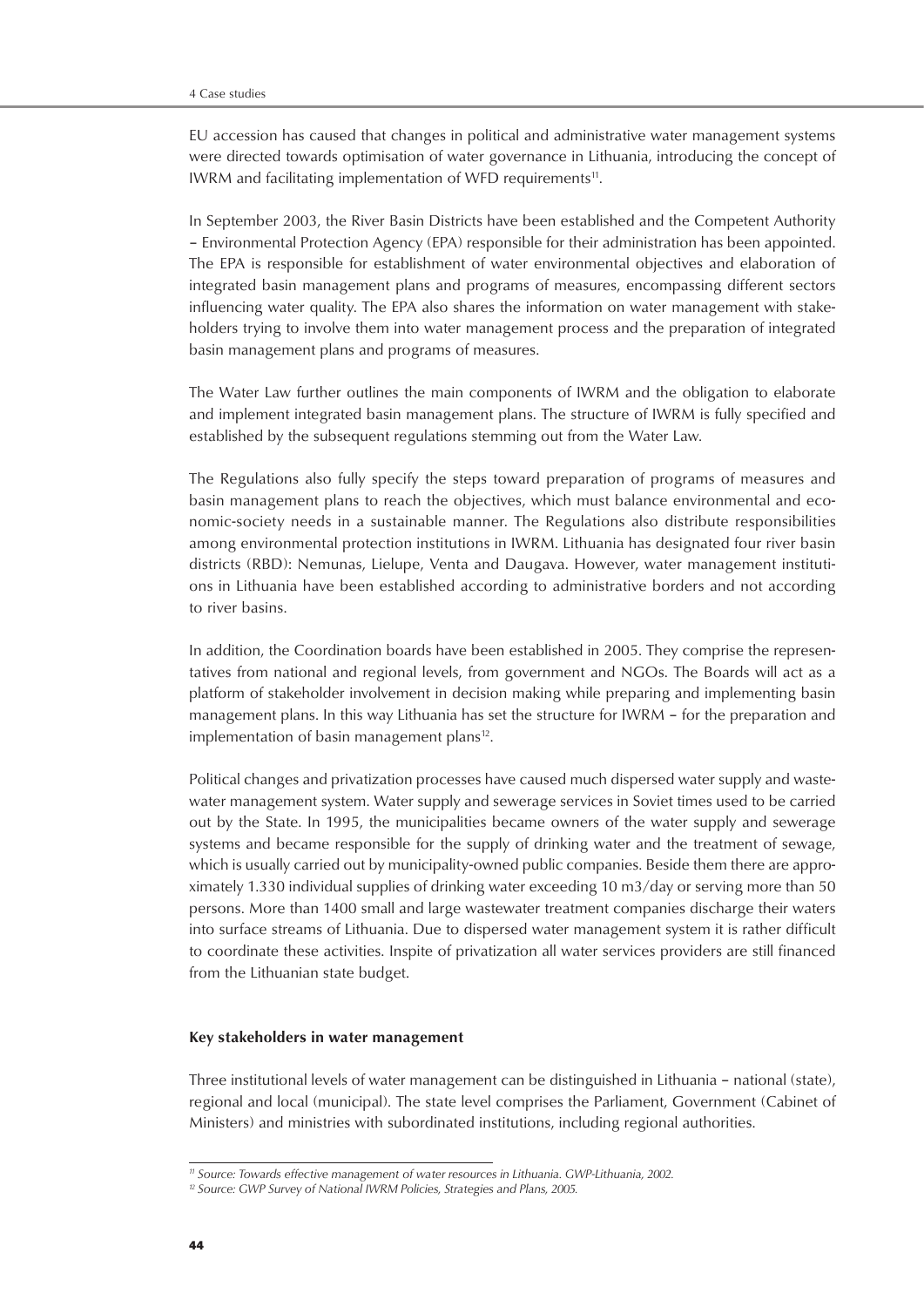# *National level*

Ministry of Environment (MoE) is the main ministry responsible for water management in Lithuania. The main task is to ensure healthy and clean environment, rational use, protection and restoration of natural resources, its territorial waters, continental shelf and economic zone. These tasks are executed by the departments, services, inspections established under the Ministry and other institutions subordinated to the Ministry. The enforcement of environmental legislation and implementation of environmental policy at the regional level is the task of the eight (8) Regional Departments of Environmental Protection, situated in the administrative centers of Lithuania.

Environmental Protection Agency was created in 2003. Its River Basin Management and Pollution Prevention Department is directly responsible for practical implementation of the EU Water Framework Directive. The EPA also operates state cadastre of rivers, lakes and reservoirs.

At the national level, there are other ministries dealing with water issues:

- **The Ministry of Agriculture**; it is not directly involved in water management and water monitoring but can have a very important impact on the quality of water by managing agricultural practices, preventing pollution from diffuse sources and maintenance of drainage network (80% of agricultural lands are drained). This Ministry regulates the rates of fertiliser and pesticides application in agriculture and makes recommendations concerning environmentally friendly agricultural practices (A Code of Good Agricultural Practice was prepared in 2000). The Agricultural Advisory Service provides advice on good agricultural practice and reduction of diffused pollution from agricultural sources.
- **The Ministry of Health Care;** it has an important role with respect to human health and water. The Ministry is responsible for the sanitary control and elaboration of standards of all drinking water and of recreational water bodies (bathing water). Some functions regarding hygiene aspects are delegated to the Institute of Hygiene (regulations on bathing water, creation of monitoring programs). The State Hygiene Inspection carries out assessment of compliance with the drinking and bathing water standards.
- **The Ministry of Transport** is in charge of navigation, and has also a role on river management. Under this ministry supervision, there is the Directorate of Water Ways (state enterprise) responsible for the regulation and surveillance of the inland waterways.
- **The Ministry of Interior** is not directly involved in water management but the institution subordinated to the Ministry named The Civil Security Department is in charge for the prevention of extreme ecological situations and liquidation of accident's consequence. On the regional level Centers of Management of Extreme Situation there are established.

Other institutions involved in water issues are Marine Research Center (it is employed to research of the environment of the Baltic Sea and Curonian lagoon, including monitoring of surface waters and wastewater in western Lithuania), Hydrometeorological service (organizes, coordinates and carries out regular hydrometeorological, observations throughout the country), Protected Areas Department (management of protected areas), and Geological Survey (dealing with groundwater resources and groundwater protection).

# *Regional level*

Counties represent the higher state administration in Lithuania. The Government appoints the governor of the County. The Counties among other functions implement State policy concerning physical planning, use and protection of land, and environmental protection. The Governor controls, among others, the management of water bodies, and of protection strips and protection zones around water bodies. At regional level 10 Counties share the responsibility of water management.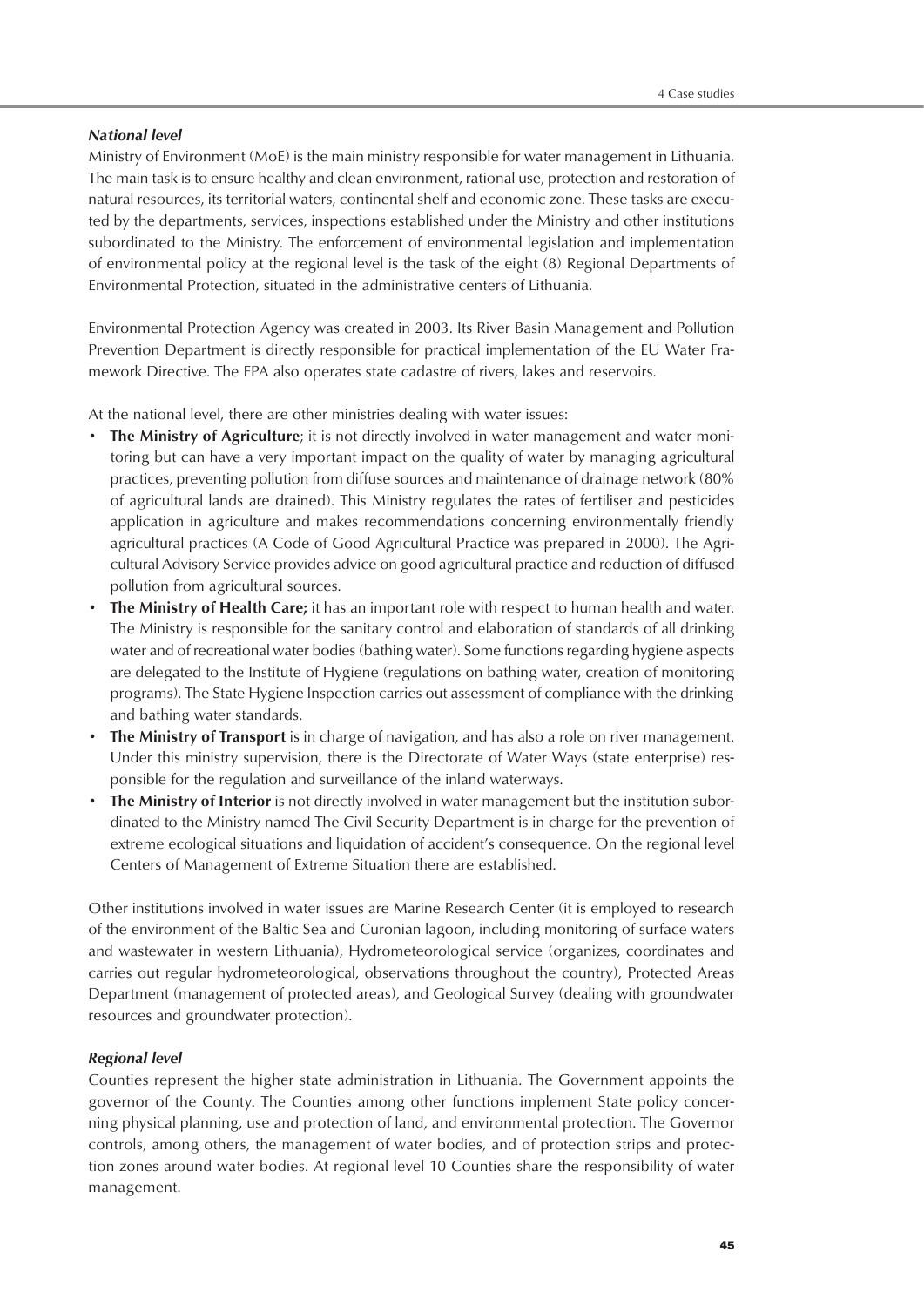Regional Departments of Environmental Protection are the most important institutions at the regional level. The organisation of the Regional Departments is based on administrative borders. The RDs are subdivided into agencies (total number 52), which have offices in the municipalities and are responsible for environmental protection at the local level. With respect to water management their main tasks are:

- collection of information from the monitoring sites in rivers and point sources, including sampling and analysis of samples;
- delivery or renewal of licenses for water abstraction and the discharge of effluents;
- supervision of Environmental Protection Agencies (EPAs) placed under their authority;
- control of the accuracy of calculation of tax payment of legal and natural persons on environmental pollution and applying of sanctions defined in the laws;
- inspection of economic entities and natural persons if they comply with the requirements of environmental protection and use of natural resources;
- monitoring of use of allocations from environmental protection funds of local municipal authorities;
- cooperation with the public on implementation of environmental goals, information of the public about changes in the status of the environment, and taking part in environmental education activities.

The other regional offices, which are involved in water management, are:

- 3 Regional offices of the Hydrometeorological Service, which are responsible for the work of regional monitoring stations.
- Regional offices of State Public Health Centre (PHC) and the State Hygiene Inspection of the Ministry of Health Care and Service of Food and Veterinary of the Ministry of Agriculture.

#### *Local level*

Generally, municipalities are responsible for environmental management in their territory, including water management, implementation of relevant laws and regulations and cooperating with related state and regional authorities. The municipalities are owners of the water supply and sewerage systems and are responsible for the supply of drinking water and waste water treatment, which is usually carried out by municipality-owned public companies (Water supply and wastewater treatment companies). The municipalities are setting their own prices for water services.

Elections to the councils of the municipalities are organised every three years. The total number of municipalities in Lithuania is 60. The municipalities have set up the Association of Municipalities, a non-governmental organisation. The NGO represents the municipalities in Parliament, Government and in international organisations.

Currently, the municipalities participate in water management by being responsible for drinking water supply and the collection and treatment of sewage and discharge of sewage effluents, setting prices for drinking water supply, collection of sewage and by approving permits for the discharge of effluents to sewers.

The water service companies have formed the "Water Suppliers Association", a non-Governmental Organization. The Association coordinates the activities of the Water Services Companies and serves as a representative body at the national and international level.

# **Implementation of the Water Framework Directive**

Nowadays the main concern is implementation of the Water Framework Directive and other EU water directives. Although the main EU water directives are already transposed into the national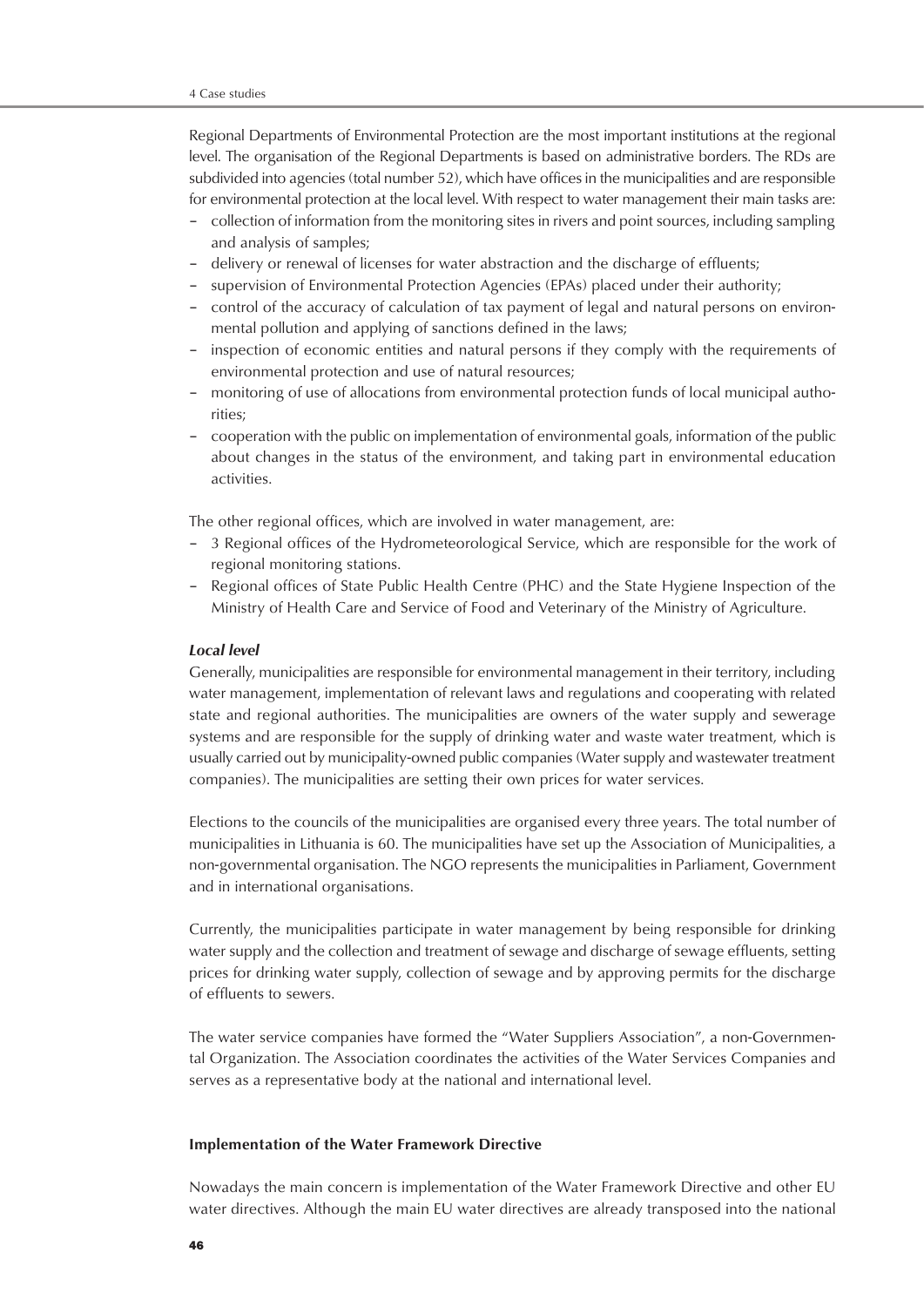legislation (Urban Waste Water Treatment, Dangerous Substances, Nitrates, Fish Water, Drinking Water, Bathing Water Directive, etc.), the implementation of the directives will still require a lot of effort at all management levels. Expansion of monitoring programs, development of quality assurance systems, design of long- term quality objectives waters, establishment of new administrative structures for permitting and data collection are to be mentioned. The WFD requirement to apply river basin principal in water resources management will lead to reorganization of administrative system and strengthening of co-operation in water management with the neighboring countries.

Part of Lithuania's obligations related to the implementation of the WFD is to conduct public consultations during the process of planning for the River Basin Districts and implementation of the plans. For this purpose awareness raising, education and training of society is still needed. Non- -governmental organizations need to increase capacity, improve theoretical and practical skills and experience required for implementation of the River Basin Management and IWRM approach in practice.

# **Lessons learned**

Since independence, water management has been a top priority in an environmental area. The importance of water sector was indicated in all environmental protection programmes developed during the last 15 years. But despite many efforts to improve water management, problems in water sector are still among the main environmental concerns in the country.

The administrative capacity is probably too low to absorb the EU investment flows and to supervise the project development effectively. Therefore strengthening administrative capacity of water sector is necessary.

It is obvious that too many institutions are involved in water management of Lithuania today. Water management structure is over-complicated and rather difficult to coordinate. Coordination of activities and actions of various stakeholders is the main task of the Ministry of Environment.

In spite of these obstacles Lithuania is making firm steps towards implementation of river basin management and IWRM principles. The structure of IWRM is fully specified and established by the regulations of the Water Law. National awareness raising campaigns started by the GWP-Lithuania in 2000 are continued by governmental and non-governmental organizations.

*The case study was developed by Bernardas Paukstys, GWP-Lithuania, e-mail: bernardas@iti.lt.*

# 4.5 Case study: Institutional development of river basin organizations to implement the Integrated Water Resources Management in Poland

# **History and evolution of water authorities and organizations**

The first legal and organizational regulations concerning water resources management were introduced in Poland reborn after the 1st World War in 1919, upon the establishment of the Ministry of Public Works. The Ministry was, among others, responsible for all water management affairs in Poland. In 1922, the Water Law was established. It is, however, 1930 that can be considered as the beginning of water protection activities in Poland when the government established the Inter- -Ministerial Commission for Protecting Rivers against Pollution.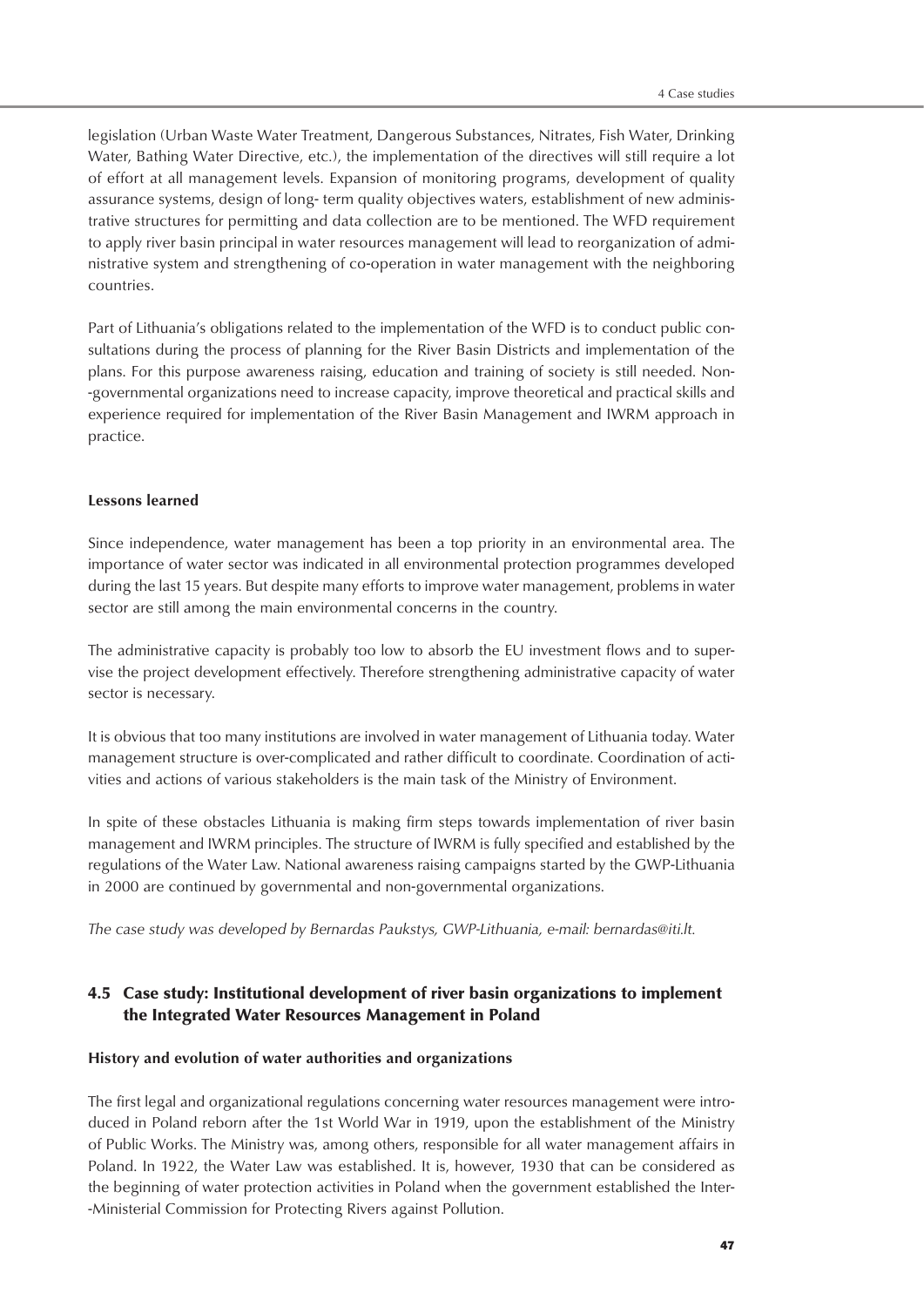In 1964, the District Directorates of Water Management (DDWMs) – in Polish "Okregowe Dyrekcje Gospodarki Wodnej" (ODGWs) – were established primarily to construct, supervise and operate water works. The Directorates were loosely fitted to river basin boundaries. The Voivodship Governments (provincial administration bodies representing the central national government) were responsible for rivers and streams that were not managed by the DDWMs. They were (and still are until today) responsible for the system of issuing water use and wastewater disposal permits across the entire country. Domestic water supply, sanitation and wastewater treatment were the responsibility of city authorities and local administration authorities (municipal and rural "gminy").

In 1972 the situation has changed and all water-related matters regarding to environmental protection were subordinated to the Ministry of Administration, Country Planning and Environmental Protection. The quantitative water resources management was transferred to the Ministry of Agriculture. Until 1989, the responsibilities for water management were changing quite often being divided among different ministries. The institutional arrangements were often subject to rather incidental restructuring. In 1974 the Parliament passed the new Water Law, however as before, it was based on command and control management principles. Water management generally focused on hydraulic engineering and investment planning to support industrial and agricultural development. However, several innovative approaches were brought about, especially in the area of water pollution control, nature conservation (among others the concept of "minimum environmental flow" was introduced) and flood management.

#### **Institutional reform: decisions and actions taken**

In the beginning of the 1990s, after almost 50 years of heavily centralized water management, considerable effort was made to update the former approaches towards water management, taking into account the political, economic and social transformation of the country. The update covered above all: (a) basic water management objectives, (b) mechanisms and instruments of water resources management, with a special attention given to economic instruments, (c) water management challenges and constraints due to the fundamental change of the country's development assumptions, relations among different sectors of the national economy, and new international obligations (working towards European integration).

In 1991, the Water Law was updated, among others authorising the Ministry of Environment, Natural Resources and Forestry to establish seven Regional Boards of Water Management (RBWMs) – in Polish "Regionalne Zarządy Gospodarki Wodnej" – operating in water regions defined by hydrographic instead of administrative boundaries. The new administrative structure was charged, among others, with development of programmes and plans for water resources management, especially for arresting pollution of water resources, protecting drinking water sources, and flood control.

The Ministry of Environment was established in 1999 and it operates until today. The Ministry is responsible for two sectors of national economy, namely environmental protection and water resources management. By 2001, the responsibilities of RBWMs were expanded by merging them with DDWMs (ODGWs).

The long awaited new Water Law – clearly oriented towards river basin management – was passed by the Parliament in 2001. The driving force was to transpose the EU water-related directives, among them the Water Framework Directive (WFD). The Water Law stipulates that water resources are managed in accordance with the principles of sustainable development following hydrographic boundaries of the Vistula and Odra (Oder) river basins. The need of integrated management of surface and groundwater taking into account their quantity and quality is underlined.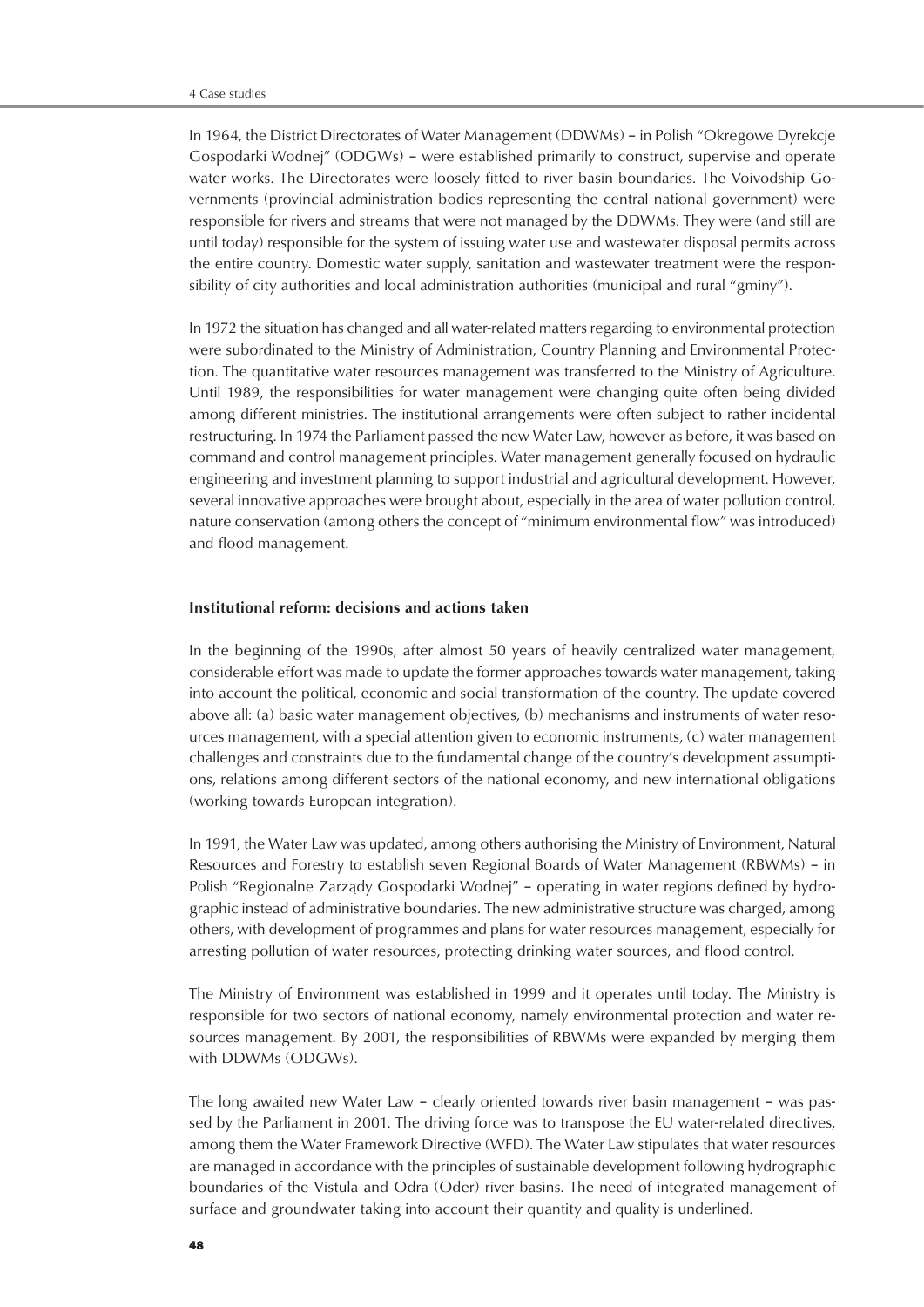In July 2007 the Water Law was updated again, establishing the National Board of Management under the supervision of the Ministry of Environment. The National Board is a central body of state water management administration, charged with development of the national water policies and strategies, co-ordination of the RBWMs operations, and assistance of the interbasin actions, including boundary rivers and international basins.

It should be mentioned that rational utilization and protection of water resources (seen as part of environmental resources) are mentioned in the Polish Constitution (1997). It reads "The Republic of Poland shall guard the independence and the inviolability of its territory, secure the human and civil freedom and rights, the public safety, the national heritage and shall secure protection of the environment based on the principles of sustainable development".

The Water Law defines responsibilities at different management levels. At the national and regional levels these institutions are assisted by the National Water Management Council and Regional Water Management Councils of the advisory character. These councils are attached to the national and regional boards of water management respectively. The water permits (licenses) for specific water use (water abstraction) and all type of engineering undertakings affecting the natural regime of surface- and groundwater are issued by the state administration units (starosta – county governor, wojewoda – provincial governor). These permits are issued on the basis of the river basin plans developed by the Regional Boards of Water Management.

# **Key stakeholders in water management**

The institutions responsible for water resources management are the following:

- The Minister of Environment who is responsible for all aspects of water resources management in the country;
- The National Board of Water Management, under the supervision of the Ministry of Environment representing a central body of state water management administration;
- The Regional Boards of Water Management, as bodies of state administration operating in the specific area delineated by hydrographic boundaries (river basins);
- The Province Governors (Vojevodas) and their offices (Voivodships), as a regional representation of the state administration; and
- The territorial self-government authorities (Voivodship Marshall Marszalek Wojewodztwa, County Chief – Starosta, Community Head – Wojt/Burmistrz).

The main responsibilities for the rational use, protection and management of water resources in Poland are vested in the Minister of Environment. Its most important tasks include:

- developing the state's environmental and water policies, proposing parliamentary acts and legal regulations as well as economic instruments to promote the rational use and protection of water resources;
- inter-sectoral and inter-regional co-ordination of water resources management;
- solution of conflict situations arising because of water permits and licenses issued by vojewodas;
- issuing regulations needed for enforcement and implementation of parliamentary acts;
- establishing and supervising all subordinate units, in accordance with stipulations of the Water Law.

The responsibilities of the Chairman of the National Board of Water Management include above all co-ordination of the RBWMs operation providing also assistance in their inter-basin actions targeted at the rational use, preservation and protection of water resources.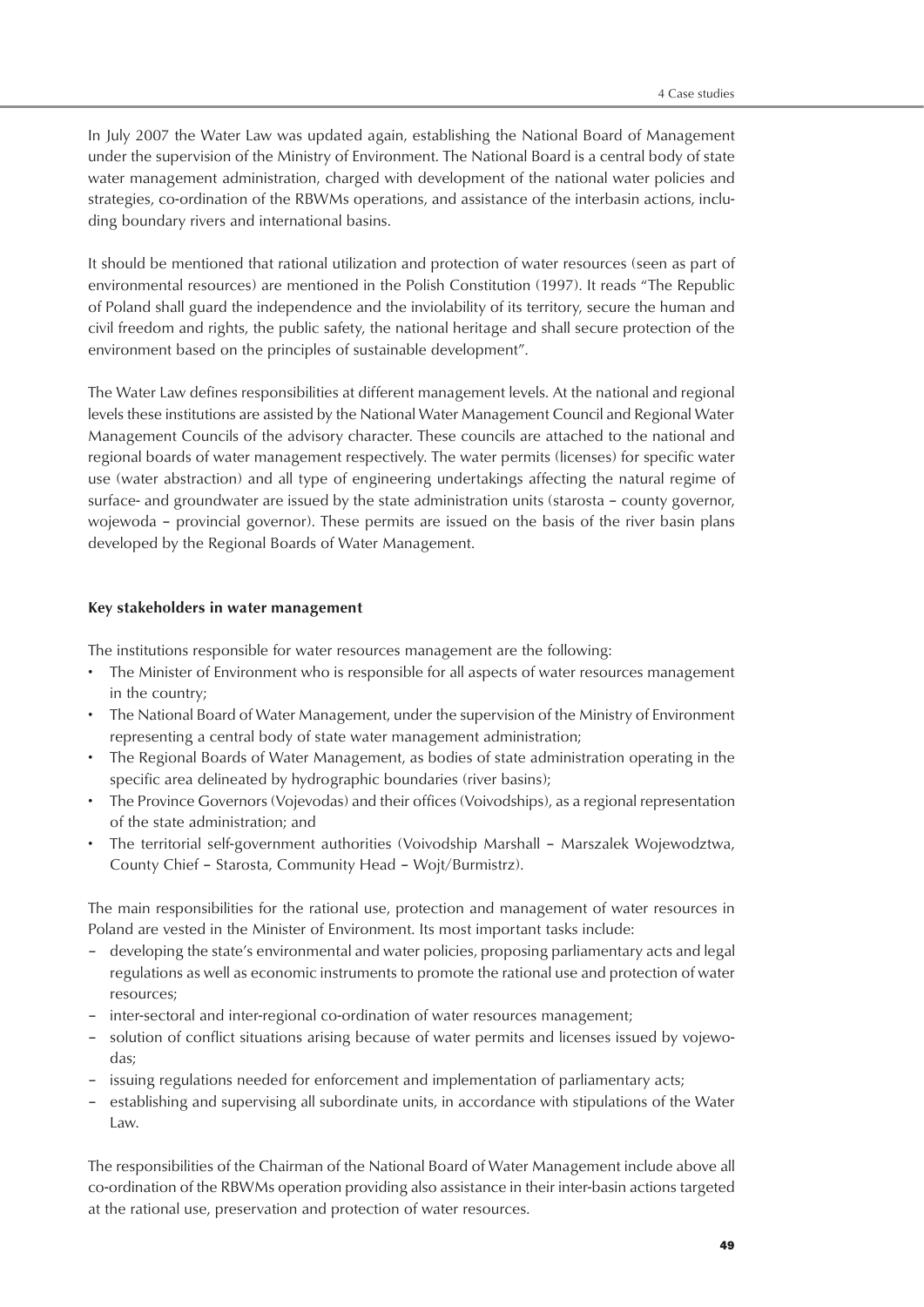The Regional Boards of Water Management (RBWMs) are responsible for management of water resources in each of the seven hydrographic areas of the country (Lower, Middle and Upper Vistula, Lower, Middle and Upper Odra and Silesia coal and heavy industry basin). In 2001 their responsibilities were expanded by combining them with the former District Directorates of Water Management (DDWMs). While RBWMs were earlier planning and management units only, the DDWMs were responsible for investment activities and operation and maintenance of the existing water infrastructure. In spite of a rather different character of former RBWMs and DDWMs, the existence of two separate "water agencies" operating over almost the same territory, was difficult to defend in the process of reducing the number of government agencies (including ministries) undertaken in the late 1990s.

The RBWMs (state regional (river basin) agencies) have following responsibilities:

- balance calculations of surface and groundwater resources;
- developing programmes and plans of water resources development and protection of their quality in particular river basins as well as planning flood control undertakings;
- developing the principles of water use for particular basins;
- management of information system on water resources and their use in the areas covered by given RBWM;
- co-ordination of different initiatives concerning water resources, including studies and investigations concerning the rational use of water resources;
- issuing water permits for inter-basin water transfers and for the construction of engineering works protecting against floods;
- maintenance and exploitation of surface water resources;
- participation in flood control activities during flood events;
- co-operation with the National Flood Committee and its provincial branches;
- initiation of studies and investigations concerning maintenance and exploitation of surface waters and expressing opinion of various projects affecting water management
- preparation of the annual and multi-annual investment and financial plans for repair, exploitation and the construction of new water infrastructure works;
- co-operation on the state boundary rivers;
- programming development and maintenance of inland navigation and tourist waterways, taking into account the requirements of environmental protection and flood control needs.

The Provincial (Voivodship) Boards of Land Improvement and Water Installations administer the state-owned waters that are not under the responsibility of RBWMs. In addition, the National Parks administer waters located in their territories and the State Forestry Enterprise administers waters situated within the forest zones under its jurisdiction.

The responsibilities of the Provincial (Voivodship) Boards of Land Improvement and Water Installations working under the guidance of the Provincial Departments of Agriculture (provincial agencies of the Ministry of Agriculture) are the following:

- maintenance and exploitation of the basic land reclamation infrastructure (irrigation and drainage);
- participation in the flood control activities during the event the Boards are directly responsible for maintenance of the flood dikes;
- investor services for the investments totally or at least partially financed from the state budget, mostly land reclamation (irrigation and drainage, rural water supply and sanitation).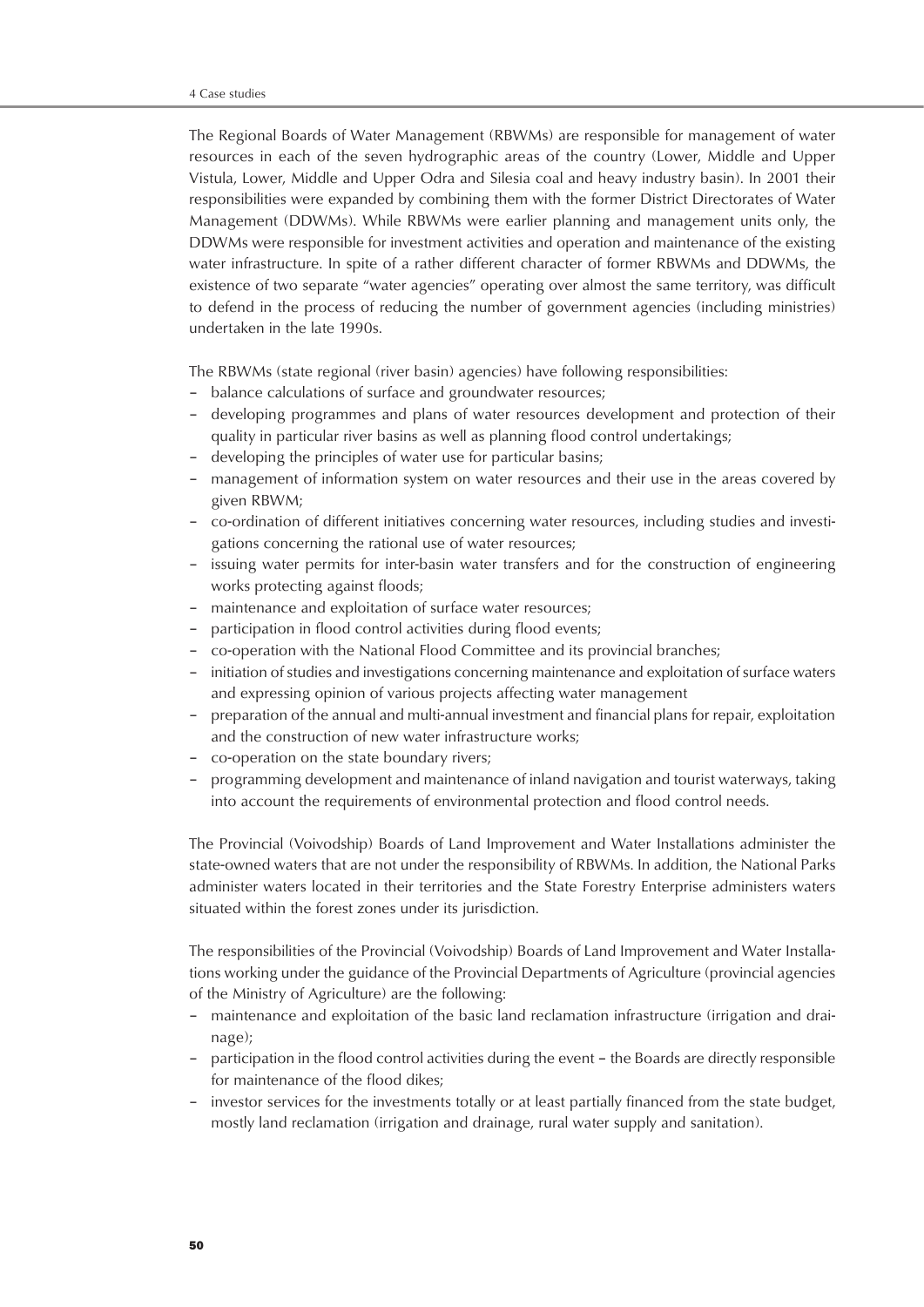Important role in the current water management system is played by Vojevodas (Province Governors). The country is divided into 16 administrative provinces each headed by Vojevoda. Their duties are the following:

- issuing permits (licenses) for water abstraction, waste disposal, construction and operation of hydraulic structures;
- deciding on the level of resource fees for the use of water and for hydraulic structures;
- specifying the areas potentially endangered by flooding and introducing limitations in their use and development;
- specifying water intake protection zones.

The territorial agencies of the government administration operate as the so-called unified bodies, what means that responsibilities for all decisions at this level are vested personally in Vojevoda. Directors of the Voivodship Departments act only within the limits of authorisation granted them by Vojevoda. The same applies to the directors of Environmental Departments that exist in all 16 vojevodships.

The supervision over compliance with the regulations and environmental monitoring is carried out by the Chief Inspector of Environmental Protection. At the voivodship level, the tasks of environmental inspection are performed by Vojevodas through the Provincial Inspectors of Environmental Protection. The Provincial Inspector deals with the proceedings brought up against any polluter that is hazardous to human health or life and/or causes any other damage. He decides on the level of fines for any misuse of the environment and for exceeding the limit pollution values as specified in administrative decisions (licenses).

# **Implementation of the Water Framework Directive**

In accordance with the WFD timetable, by the end of 2004, Poland completed implementation of the first component of the planning process "Assessment of current status and preliminary gap analysis".

The WFD and its time schedule have considerable impact on the organization of work on the river basin management plans. The WFD principle is that instead of waiting until new data are collected, the planning process must go ahead. But whenever new data become available, they must be used for verification of the decisions and conclusions made earlier based on the data available at that time. Such a process calls for very careful organization of the planning work. It requires that institutional responsibility for each element of the planning process must be clearly established.

In Poland, like in all other EU members states, the national development plans for years 2007-2013 have been completed by the end of 2006 (including negotiations with the EU), however following the WFD schedule, the RBMPs shall be ready in 2009 only. At that time the programmes of measures to attain a "good water status" by 2015 will be finalized and the necessary funds for their implementation must be reserved earlier. This is just an example how important is coordination of work on RBMPs with other planning efforts being carried on in the country.

Overall, the impact of WFD implementation in Poland is positive, although the process is not an easy one. The international coperation is very intensive, several new studies are being initiated, but it is clear that the WFD planning process calls often for more data and information than available. The human and financial requiremernts of the WFD implementation process are also higher than originally thought.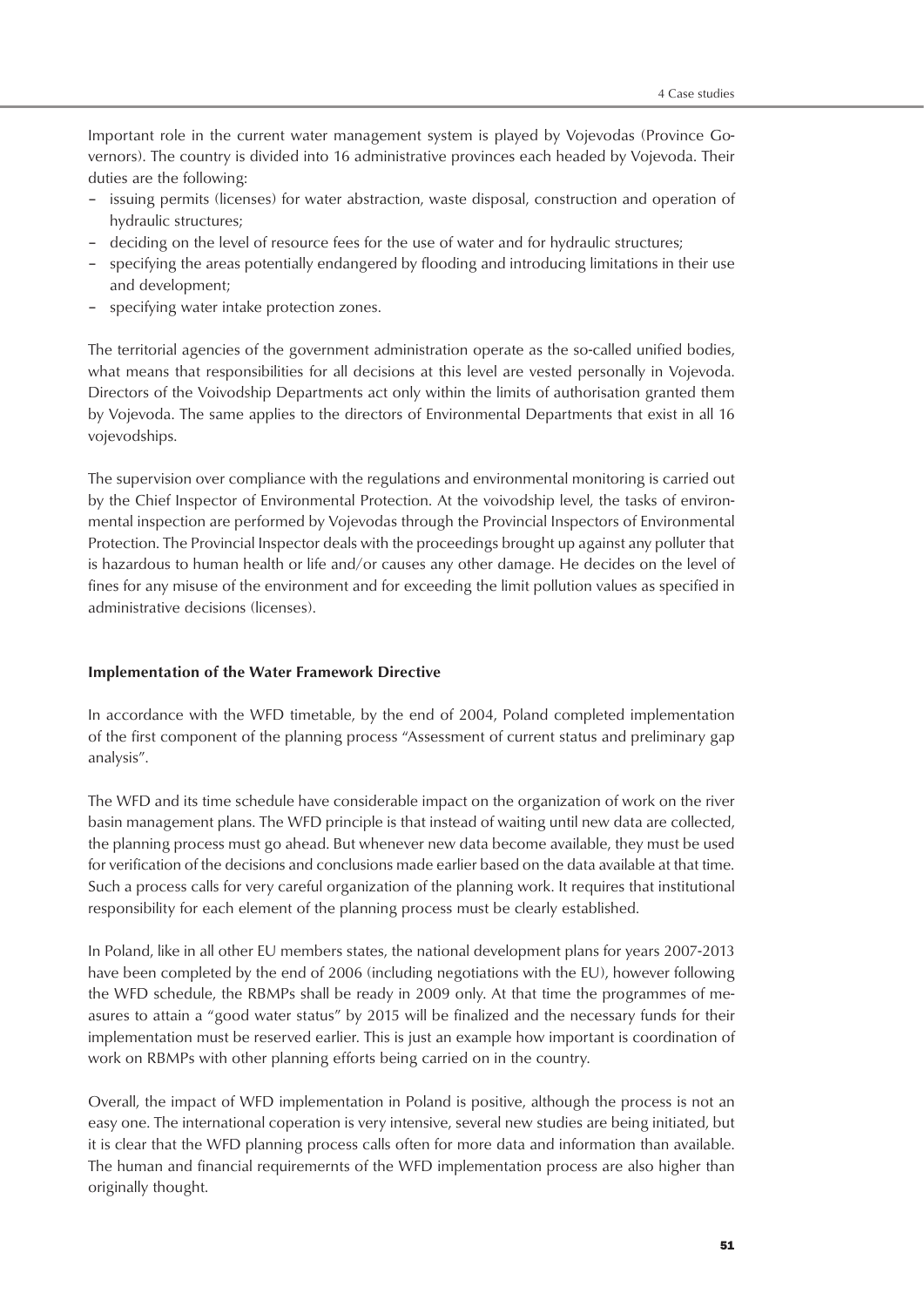#### **Lessons learnt**

Efficient water governance cannot be achieved by governmental or intergovernmental activity alone. It requires co-operation and partnership between government and civil society, including NGOs (professional associations, ecological groups, educational bodies, religious organisations, etc.), which represent the broad diversity of interests in any given society. The NGOs are a political constituency to which politicians in democratic systems increasingly must respond. Equally key is the network of links between civil society and economic system prevailing in a given country.

The Polish experience so far allows identifying five principal barriers that make implementation of IWRM difficult:

- (1) human awareness barrier this is not only the question of awareness of the average citizen; the situation is complicated with the decision-makers as well. Still some of them favour "nature harnessing" by technical means instead of giving priority to the right balance between the nature conservation and real needs of humans. Implementation of the "NATURA 2000" programme is a good example in this context;
- (2) education barrier the society at large, including some decision-makers, has still rather limited knowledge of the new philosophy of water resources management, principles of IWRM, and the resulting water management rules. Their knowledge is sufficient for developing the "organizational schemes" but this is not enough for the design of modern water resources governance systems (coping with uncertainty, adaptive management, etc.);
- (3) organizational barrier just to provide few Polish examples, decisions about water resources allocation (water abstraction licenses) are issued by state administration agencies that do not operate according to river basin boundaries, control of several water-related decisions is exercised by the Environmental Protection Inspectorate – another state administration (not a river basin agency), the RBWMs are not responsible neither for the quality nor for the groundwater resources;
- (4) financial barrier capital outlays from the state budget for water resources management are insufficient. There is not enough money for maintenance and repair of the existing water infrastructure. Still several new projects are initiated without adequate long-term funding and consequently duration of construction activities is often extended much beyond the original plans;
- (5) political barrier- water resources management occupies relatively low position on the priority lists of politicians. Only the sudden flood or drought reminds all concerned and the public at large that this is an important sector of national economy and human losses as well as economic risks are extremely high.

To summarize, it must also be recognized that the flow of many other commodities than water, including money, follow rather administrative than hydrographic boundaries. The river basin is a fundamental spatial unit for water resources management beyond any doubt. But ...one has to remember that many critical for water management political, social and economic decisions are being taken by individuals and organizations which do not operate with the river basin on mind. Establishment of real cooperation between the water administration and "non-water" authorities must be given much more attention than it was given in the past.

*This case study was developed by Prof. Janusz Kindler (e-mail: Janusz.Kindler@is.pw.edu.pl ) in contact with several members of the Global Water Partnership – Poland, but all findings, interpretations and conclusions are the author's own and should not be attributed to any other individual or organization.*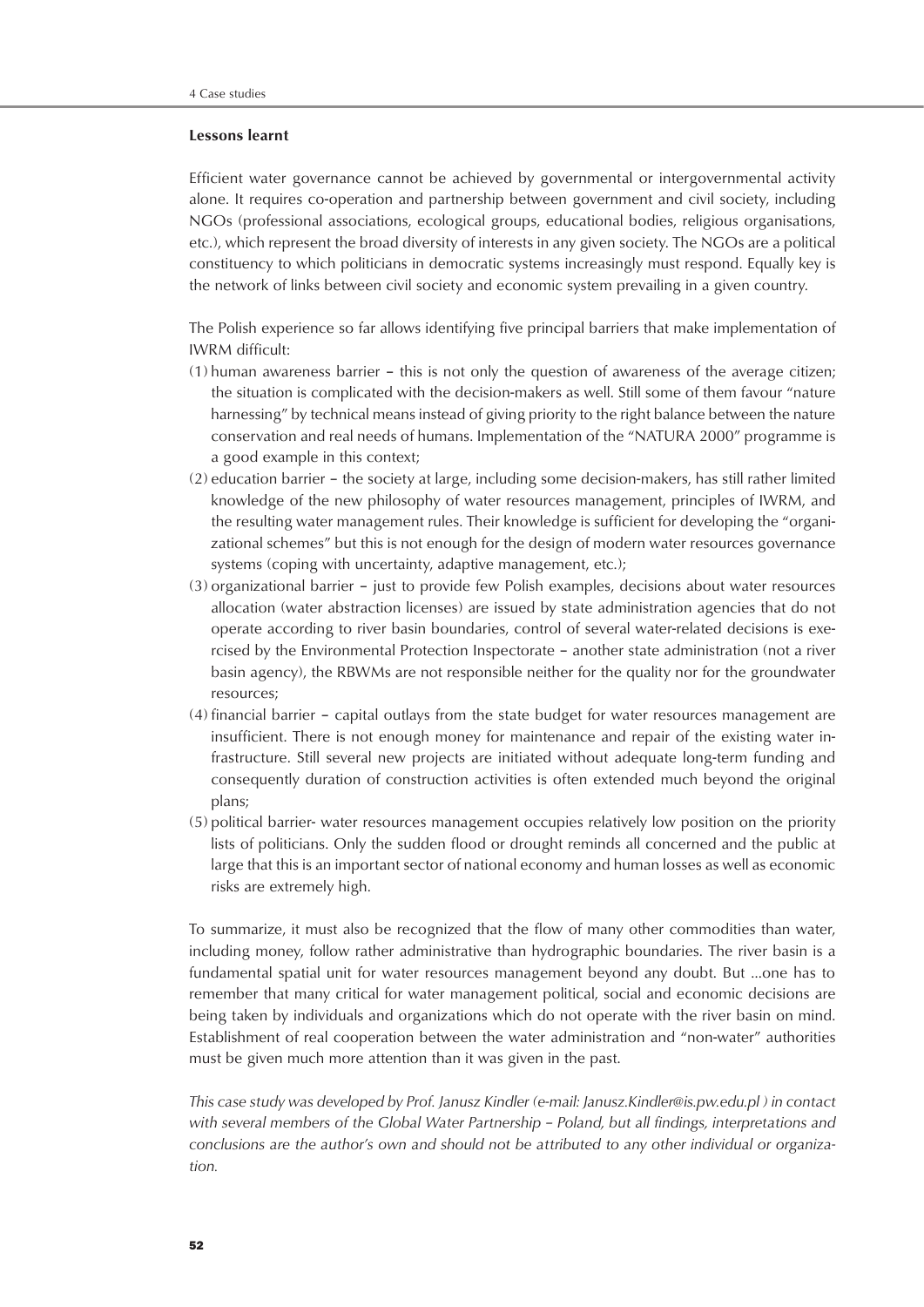# 4.6 Case study: Institutional development of river basin organizations to implement the Water Framework Directive in Slovakia

# **History and evolution of water authorities and organizations**

Same as the long history of the water law in Slovakia, the institutional arrangements and system of decision making over water use, water discharges, and measures against floods and drought occasions are in place over more than 40 years.

The institutional arrangements of the state water administration undertook several changes of different consequences. In 1955, the Act on Water Management was adopted in the Czechoslovak Socialist Republic and it reflected political and economic situation of socialist political system, that traditional water rights were adapted to public property rights. Also the Act established a rule of central state distribution of waters. According to the Water Act of 1955, the state water administration was divided among national councils at local level and the Administration of the Water Management in Slovakia and the Ministry of Energy in Prague (central level). The Water Act from 1973 transferred the competencies into national level, namely the Slovak Ministry of Forestry and Water Management. At the local level, there were municipal, district and regional councils (narodne vybory). This system created the hierarchy and sub-ordination in decision-making process from top to down. The Ministry of Interior ensured the coordination function of between the Government and lower level authorities. The management relationships were further complicated due to the fact that the principle of horizontal supervision through representatives of district and regional councils were implemented. Drawbacks of this institutional arrangement involved the fact that the councils were also responsible to ensure and provide several economic activities as they carried out the overall responsibility for economic and social development at their jurisdiction. Thus, priority economic interests over-ridded other (for example environmental protection) priorities.

The accumulation of economic activities and decisions in water sector were obvious also at the level of the Ministry of Forestry and Water Management. This Ministry supervised and budgeted water operators, and in parallel, it managed enterprises of forest and wood processing industry (that means water polluters). In practice, peculiar situations happened, such as that the investor of water management facility (again the Ministry of Forestry and Water Management) was at the same time the water authority that issued the statements, approvals and permits with respect to water protection, and issued the permits for the construction and operation. Although the appeal procedures were in place, there were often curious situations that the same authority was the violator and appeal body.

The main problem of the Water Act was very weak implementation and enforcement. Thus, for example meeting provisions (such as waste water discharge limits) did not play an important role. Also, water master plans were not legally binding and served only as a guide for water managers. The Water Act was valid (with small changes in 1993 and 1995) till May 2002. Following experience might be concluded with respect to the assessment of the water governance aspects:

- Inconsistent system of the state water administration where the central body of the water management only indirectly coordinated activities of lower level bodies (other issues, such as staffing, training, equipment was managed by other central body)
- Conjunction of political and enforcement power at all levels of councils that resulted in false decisions with respect to water exploitation, rational water use and environmental protection
- Fusion of economic and environmental decisions that resulted in the conflict of interests and usually prioritization of economic interests.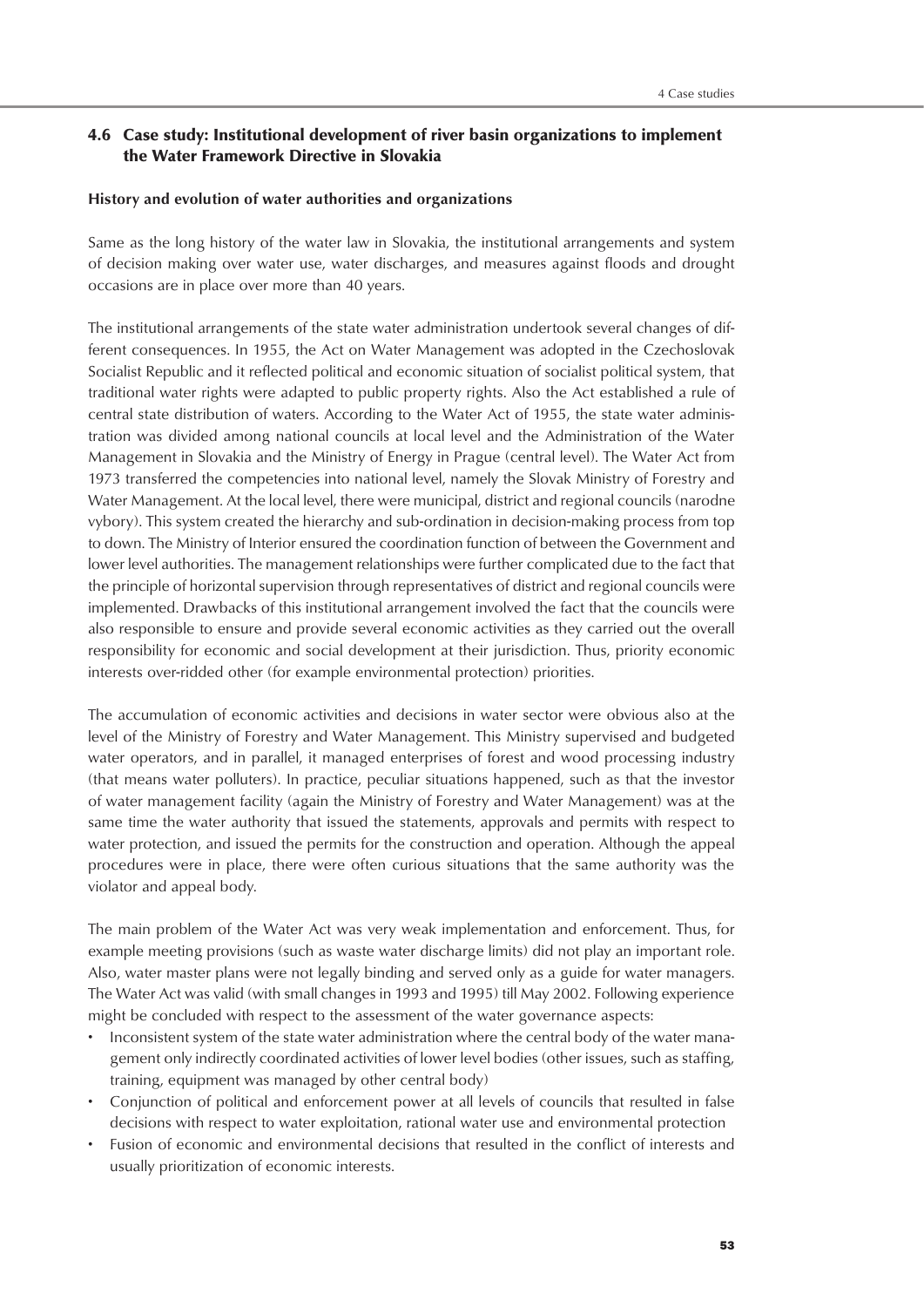# **Institutional reform: decisions and actions taken**

Fundamental changes rose in 1990, when the Slovak Committee for the Environmental Protection was established (the Act 96/1990). It functioned as the central authority for the environmental protection including the protection of the water quality, water quantity and sustainable use of waters. The Ministry of Forestry and Water Management was still responsible for the economic activities related to water industry, such as management of river basins, water works utilities (supply of drinking water and sewage systems), water infrastructure development, flood and draught protection, hydro-meliorations and hydropower generation. The establishment of the Slovak Committee for the Environmental Protection lead to the division of enforcement of regulation and provision for economic activities in the water management and allowed to divide the implementation of state water administration and water industry activities in the social and political system of newly democratic country in transition. The establishment of the special state environmental administration – environmental authorities (by the Act 595/1990 on the State Environmental Administration) as decision making bodies for the environmental issues including the water issues, was very important step. By this Act, district and regional environmental offices were founded and were directly supervised, trained and budgeted by the Slovak Committee for the Environment. So called "specialized" state environmental administration was the significant step towards integrated environmental management. Based upon the Act 595/1990, there were 7 regional and 41 district environmental offices. The borders of environmental offices coped with the hydrological borders of river basins that ensured that decisions made at the environmental office would take into account hydrological conditions in region in the question. The Slovak Committee for Environmental Protection was renamed in 1992 to the Ministry of Environment. The Ministry of Forestry and Water Management was cancelled and the competencies in the area of forest and water management were transferred to the Ministry of Soil Management (that includes the agriculture industry, food processing industry) and competencies in the area of wood processing industry came to the Ministry of Economy.

The system was active only till July 1996, when based upon the Act 222/1996 on Organization of State Administration, specialized environmental offices were cancelled and staff was incorporated into the general public administration. Thus, the agenda of environmental authorities was taken over into new 8 regional and 79 district offices. These offices belonged to the Ministry of Interior and the expert supervision was conducted indirectly through the Ministry of Environment. The jurisdiction of regional and district offices copied the administrative borders regardless on hydrological conditions of the area.

Based on political decision all responsibilities in field of the water management have been given to the Ministry of Environment including supervision of all river basin organizations (Slovak Water Management Enterprise) and the Water Research Institute.

Driving forces of reforming water decision making authorities were mainly to reduce financial costs of governmental apparatus rather than to address water protection and water management in integrated way. Contrary, the river basin organizations were not reformed, although having basin scope of functioning might have excellent preconditions to act in line with both EU WFD and IWRM principles.

#### **Key stakeholders in water management**

Following governmental institutions are in place in Slovakia:

• River basin organizations – Slovak Water Management Enterprise (SWME) funded by the Government. The SWME is divided into four operation units based upon the basins and is res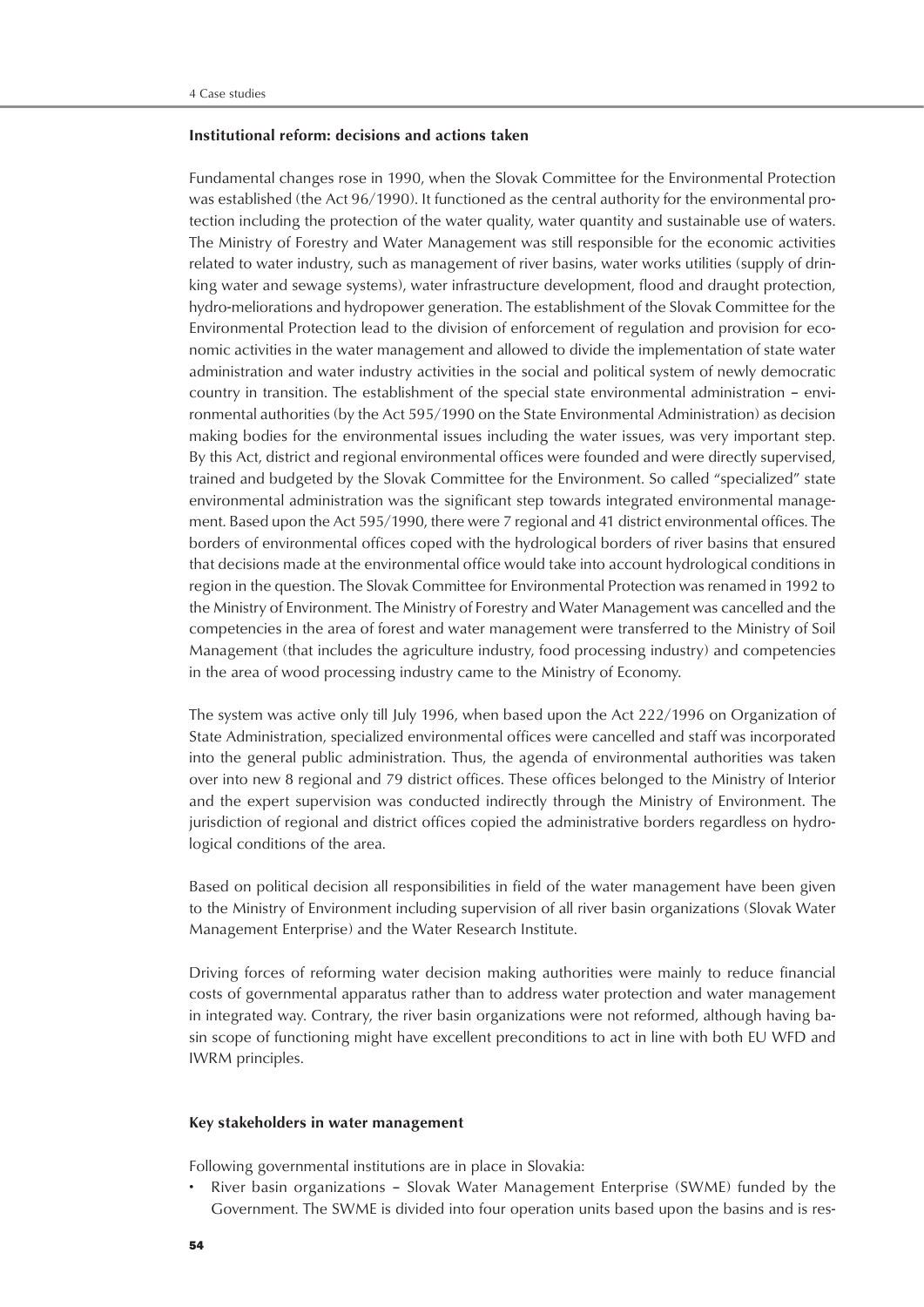ponsible for the operation and maintenance of watercourses, assuring all their functions, and manage watercourses and water engineering structures. SWMEs are responsible (as state-own companies) to undertake development, maintenance and operation of waterways, development of conditions for exploitation of watercourses and reservoirs for shipping and their exploitation in the national economy as well as for flood protection.

- Regulatory and enforcement agencies Regional Environmental Offices (REOs) have been designated as competent authorities for the implementation of the WFD within the river basin district lying within their territory. However, the REOs cope with administrative rather than basin borders. The REOs provide coordination of fulfilling tasks resulting from river basin management plans and programmes of measures targeting to achieve \$environmental objectives.
- Water services providers water utilities serving water supply and waste water disposal from urban areas. Originally, the water utilities were state established centralized entities. In 1997, the Government decided on the decentralization of water works utilities and a transfer of assets to municipal level. Unfortunately, the process was politically hampered and several times postponed. The final decision on the decentralization was taken in 2003. Currently, they are both municipal or private companies, or combination of public – private arrangements.

There are also supporting institutions that contribute to the decision making process, namely the Slovak Hydrometeorological Institute (SHMI) and the Water Research Institute (WRI). The SHMI is directed by the Ministry of Environment and the main objective is to obtain process, interpret and store the data on the state and regime of water. The SHMI develops its activities in three areas: hydrology, metrology and climatology, and in the area of monitoring of air quality. The WRI conducts research projects and prepares the expert base the development of water infrastructure and other water economic activities. In 1998, the National Reference Laboratory was established at the WRI.

Another supporting institution dealing with the environmental issues is the Slovak Environmental Agency (SEA) that operates the Information and Monitoring System of the Environment. The issues of the quality of drinking water are dealt with at the Institute of Public Health and the Research Institute of Soil Fertility and Protection (RISFP) conduct the research on protection of waters against agricultural pollution.

To conclude the list of main stakeholders in water management, it is necessary to point out that there are also Slovak Water Inspectorates. They existed in all above mentioned systems of the institutional arrangements. The Slovak Water Inspectorates were established in 1976. They perform the state professional supervision and is directed by the Ministry of Environment. The inspection imposes penalties in the cases of violation of environmental (and water) legislation including the proposal of remedial measures. They are determined according to the areas of river basins. There conduct special tasks with respect to international commitments, such as the warning and alarm system of transboudary rivers. The organizational setting was not changed from its beginning and the inspectorates are placed in 5 cities with the centre is in the capital Bratislava.

# **Implementation of the Water Framework Directive**

The Slovak Ministry of the Environment as Competent Authority for implementation the WFD methodically regulates regional environment authorities in the field of fulfilling the tasks resulting from river basin management plans and programmes of measures targeting to achieve environmental objectives.

The expert organization of the Ministry of Environment – the WRI – is in charge to develop methodological guidelines regarding the implementation of the WFD. There is quite difficult situation due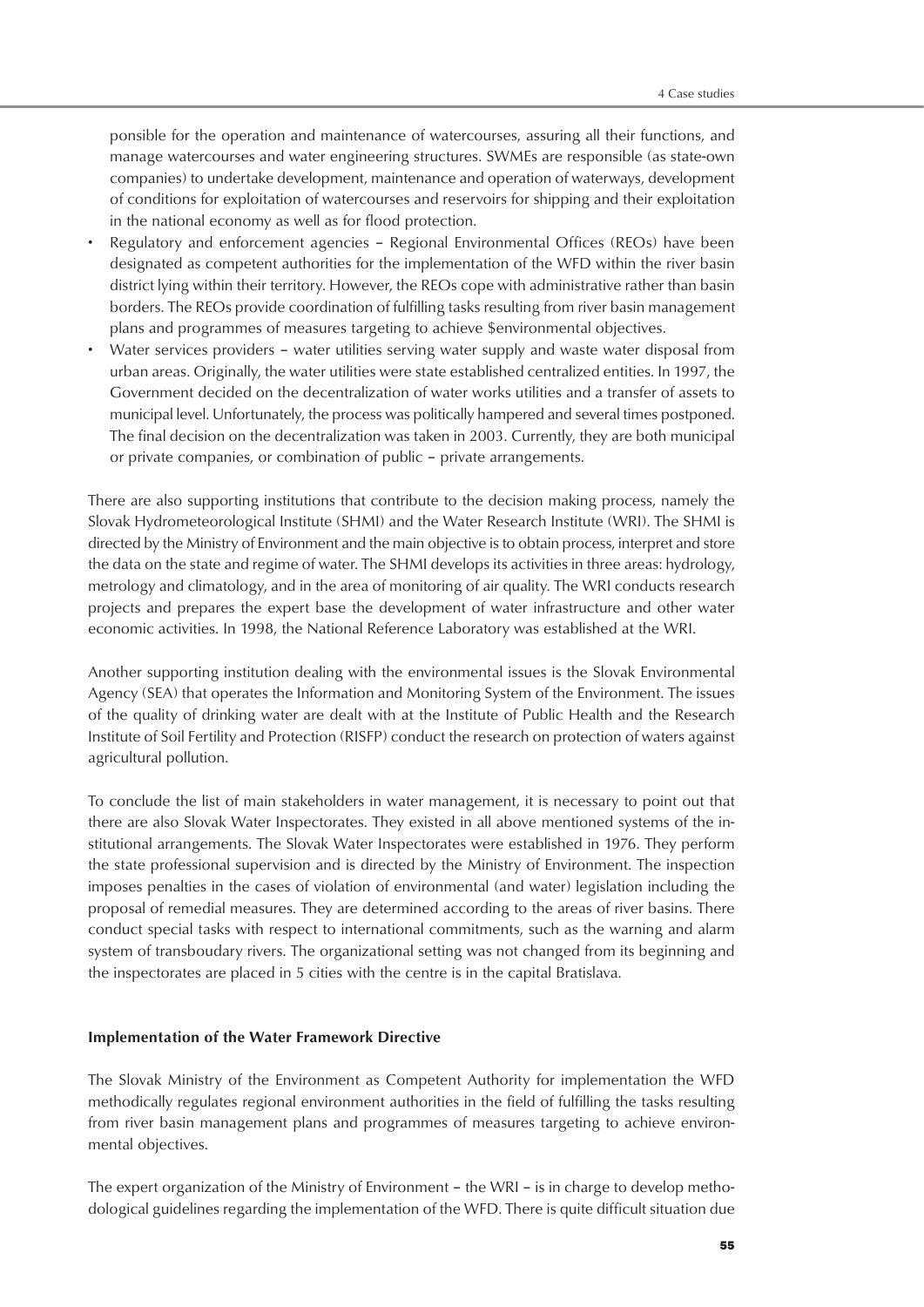to the fact that, according to the Slovak Water Act, the responsibilities for management of river basins (including the River Basins Plans and Programmes of Measures) are under the competence of river basin organizations (Slovak Water Management Enterprise).

In spite of the fact that all key stakeholders are under the supervision of the Ministry of Environment, there is not a transparent allocation of mandates and powers regarding to river basin planning. In addition, other stakeholders and the public has limited both information and options to be actively involved in water planning.

Slovak water policy has indeed embraced and moved toward IWRM, but the decentralization has spread water management responsibilities and authority across a large number of entities. Some of them are designated according basins, while other according administrative borders. Organization responsibilities and relationships appear to be substantially less integrated than policy. Currently, there is a substantial gap between the basin – scale organizations and the activities that comprise IWRM, most of which have been assigned to sub-basin agencies.

# **Lessons learned**

The provision of the Slovak water legislation have set up arrangements regarding development of the River Basin Management Plans and integrated approach in this field. On the other hand there are some weaknesses which could lead to problems due to insufficient definition of responsibilities of all "players".

An important role to integrate urban (and other sectoral) development with water resources management was delegated to regional environmental authorities, that suppose to coordinate implementation of river basin management plans. However, these authorities are understaffed, do not pose a broad expertise and lack financial support from the Ministry of Environment. Many expectations to perform the implementation of WFD are given to specialized institutions, such as the WRI and the SHMI. From point of view of integrated approach there is not ensured cooperation with other relevant sectors as agriculture, economy, transportation and others.

*The case study was developed by Danka J Thalmeinerova, GWP Slovakia, and Eleonora Bartkova, EKOPEN Slovakia. Emails: dankajt@zoznam.sk, bartkova@ovsiste.roburnet.sk.*

# 4.7 Case Study: Azerbaijan: Institutional Development of Water Management **Organizations**

#### **History and evolution of water authorities and organizations**

Azerbaijan, located in the estuary of the river basin of the Kura and Araz rivers, has a very long history of water management. Azerbaijan is a land of ancient irrigated agriculture. Archaeological studies show that the irrigation system in Azerbaijan was identical to the ancient water installations of Egypt, India, and China. There are traces of major irrigation canal built back in IV-VI centuries found in the Meel steppe. Traces of ancient irrigation are also found in large numbers in Muga, where tracks of many irrigation canals are clearly visible.

Water management is the critical sector in country's economy and closely related to the other sectors. It is indispensable in the social and household needs to the Azeri population. Water resources in Azerbaijan are government-owned.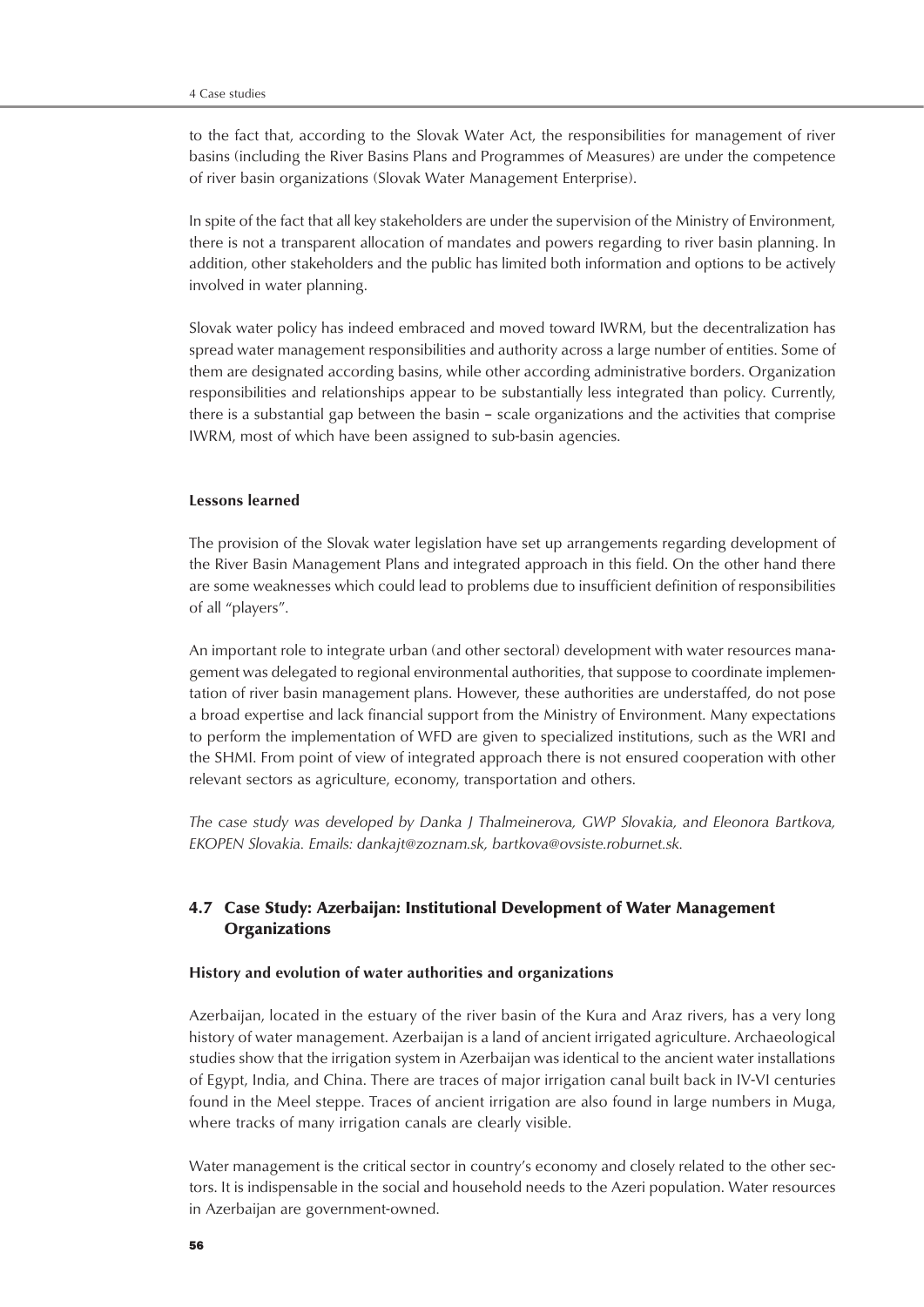Prior to the political transformations four primary institutions were responsible for water resources management in Azerbaijan, with an additional ministry serving in a quality control capacity:

- Ministry of Amelioration (responsible for irrigation, water supply and sewage services in medium and small settlements
- Ministry of Energy (hydropower)
- Ministry of Communal Services (urban water supply in medium and large settlements)
- Ministry of Geology (ground water resources and facilities)
- Ministry of Health (monitoring of potable water quality and approval of latrine locations).

Three ministries shared the management of surface water resources management and one oversaw groundwater resources, though irrigation and hydropower factors apparently dominated the water sector. For example, integrated water resources management plans were prepared for the Kura and Araks River Basins in the 1970s, but were never implemented.

After the collapse of the U.S.S.R. national land improvement and water management system has been transformed. First, the Committee for Land Improvement and Irrigation under the Cabinet of Ministers of the Republic of Azerbaijan was established in 1993 (until then there the Ministry of Land Improvement and Water Resources of Azerbaijan), replaced by the State Agency for Land Improvement and Water Resources under the Ministry of Agriculture in 2004.

The evolution of the water sector has not been conducted in a single step; rather, the transition of the past 15 years has included abolishment of prior organizations and numerous interim restructurings, which reflect the search for organizational solutions appropriate to the unique situation in Azerbaijan.

In 2006 Open Joint-Stock Company (OJSC) of Land Improvement and Water Resources was set up with responsibilities for utilization and management of water resources, operation of irrigation and drainage systems, conducting anti-avalanche and anti-flood activities in the country.

Various organizations exercised control over utilization and protection of natural resources. State Committee for Environment and Control over Utilization of Natural Resources maintained government control over utilization of natural resources.

Azerles manufacturing association was responsible for forest resources, Committee for Geology and Mineral Resources for underground resources, Azerryba State Corporation was responsible for fisheries, while the State Committee for Hydrometeorology offered hydrometeorology services, observation, and prepared forecasts.

In the framework of structural reforms, the environmental organizations duplicating each other such as State Committee of Environment and Control over Utilization of Natural Resources, Azerles Manufacturing Association, Committee of Geology and Mineral Resources, Azerryba State Concern and State Committee of Hydrometeorology have been eliminated and the Ministry of Environment and Natural Resources was set up to replace them (Decree No. 485/2001).

Absheron Regional Joint-stock company provided drinking water to the cities of Baku and Sumgait and northern districts in the country. In 2004 Azersu joint-stock company was established to improve water management.

All Schemes including general and other schemes for comprehensive utilization and protection of water resources, scheme for comprehensive protection of environment, scheme for development and placement of public utilities and water management and land improvement construction schemes have been developed in the Soviet times in different years (the last ones in the 1990s).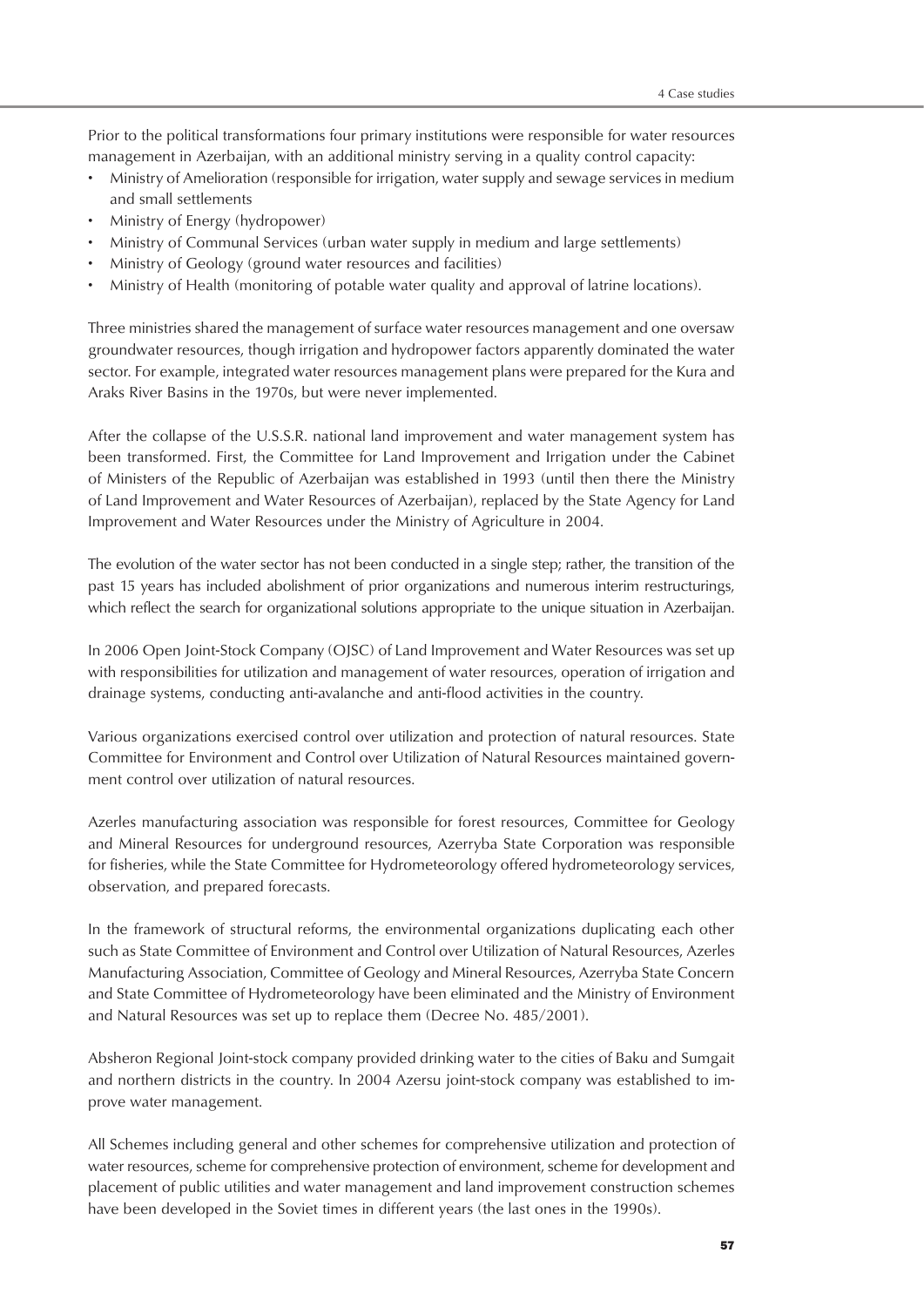These schemes were mainly developed in the period up to 2010 as the constituent element of the former standardized Soviet scheme. However, there are grounds for comprehensive approach for utilization and protection of water resources. Major shortcomings of these schemes is that they do not fully reflect sustainable, fair, and reasonable water supply for the needs of water users and nature as well as water resources balance across natural and economic zones.

Concurrently water charges have been introduced in Azerbaijan starting 1997 based on the Statute on Rules of Water Charges in Azerbaijan Republic. An institutional mechanism and conditions for water users in the distribution of irrigation water quotas have been introduced for rational and efficient use of water resources.

Establishment of WUAs started in 1996, initially with World Bank support, and 580 Water Users' Associations have been already formed by the water users themselves, covering 60% of irrigated areas. World Bank's Irrigation-2 Project envisages turning over of intra-collective farm irrigation and drainage systems to the water users associations as non-profit organizations for long-term use and management. In order to enhance the legal framework and better performance of WUAs, amendments were introduced to the Law on Land Improvement and Irrigation of the Republic of Azerbaijan in 2004. According to the law, WUA was renamed into Water Users' Unions (WUU). Central and local support groups for WUU have been established by Land Improvement and Water Resources OJSC and locally.

# **Current Situation**

#### *Official Status of Competent Agencies*

Water is supplied to the industries and residents through existing hydro-technical installations, which enable to redistribute surface flow from one territory into another and by seasons of the year.

Water resources in Azerbaijan are managed according to the existing legislation. The laws adopted by the Parliament are implemented through respective Presidential decrees. These decrees also identify the powers of respective government institutions.

Based on the Presidential decree, the Cabinet of Ministers adopts a number of resolutions and decisions prepared by the competent executive bodies.

Currently major advanced water management complex is operating in Azerbaijan, which includes water reservoirs, waterworks, primary canals and collectors, inter-collective farm canals, pumping stations, sub-artesian wells, and other facilities. Azerbaijan's Land Improvement and Water Resources OJSC has the responsibility for management, operations, and technical maintenance of these water facilities. It is the major body responsible for management, utilization, and protection of water resources, maintenance of irrigation and drainage systems as well as anti-torrential and anti-flooding measures. There are more than 100 regional maintenance departments and other structural units under the Joint-Stock Company.

Ministry of Environment and Natural Resources implements government's environmental policies, arranges for control over the use of natural resources, rational utilization of underground waters, mineral resources, and surface natural resources, and their rehabilitation, observation, and projections, and setting-up hydrometeorological service. It undertakes quantitative and qualitative monitoring of protection of surface waters from pollution, and has the responsibility for utilization and protection of underground waters.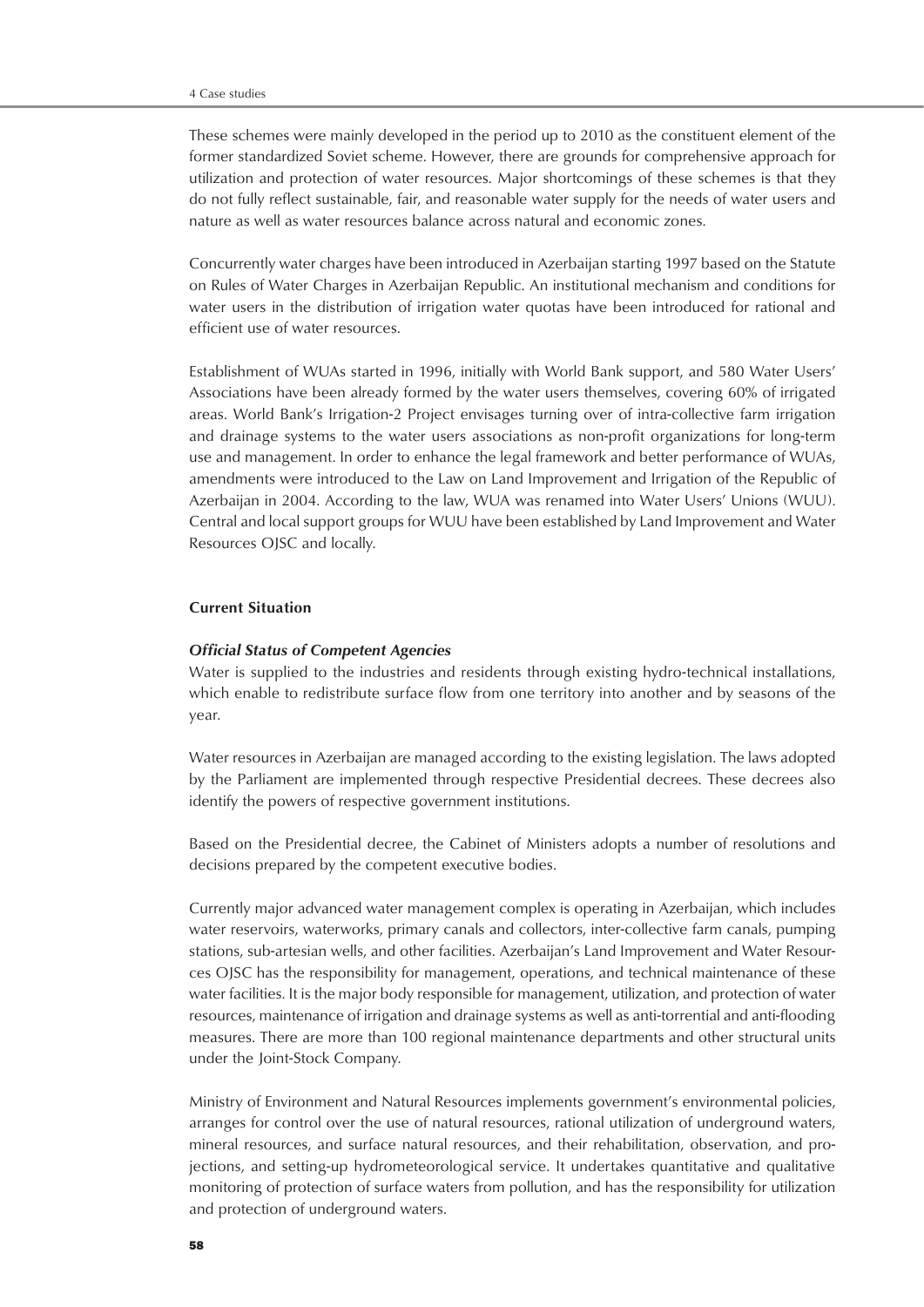The Ministry of Ecology and Natural Resources (MENR) was established in 2001 to replace the former State Committee for the Environment, with an expanded mandate that includes geology, fisheries, and forests. MENR has a central apparatus, 21 specialized departments (including, among others, Caspian Environmental Monitoring, Department of Fishing Reproduction, Department of Forestry, Hydromet, State Environmental Inspection, and others); 5 subordinated research oriented agencies, 29 regional environment and natural resource departments, 41 enterprises for forest protection and regeneration, 10 fish hatcheries, and 7 geological expeditions (essentially, prospecting and inventory teams).

Overall, Ministry of Health is responsible for the quality of drinking water. Azersu OJSC is responsible for supplying drinking water to the domestic population and distribution. Ministry of Industry and Energy is responsible for hydro- energy policies and programs. Integrated management of the water resources in the water reservoirs on the Kura river (Mingechaur, Shamkir, and Enikend water reservoirs) and Araz (Araz water reservoir) river for irrigation, energy, and fishing purposes are annually regulated by the Land Improvement and Water Resources OJSC and AzerEnergo OJSC.

Ministry of Agriculture coordinates activities to improve land yield, control over fertilizer use, improve water supply to agricultural farms and irrigated lands, and awareness raising efforts for farmers.

#### **Lessons learnt**

After the political transitions of the 1990s, the Azerbaijan water sector was propelled into an involuntary and uncertain transition. Almost two decades later, two created organizations (Azersu JSC and Birlishmish Sukanal) hold key water supply and sanitation responsibilities; yet tasks and functions appear to be unclear at the operational (Rayon – utility) level.

The political decentralization that, in 1999, resulted in the creation of about 2,500 rural municipalities and about 200 town municipalities has not reached very deep. In practice, the balance between the local organs of the executive and elected local powers remains heavily skewed in favor of the former, despite formal allocation of many powers to elected local governments. This situation applies also to environmental management, where environment and natural resource departments and forestry enterprises subordinated to MENR make all important decisions and control funds.

Repeated reforms at the national, ministerial, operational and community levels – often times lacking clear sector-wide coordination or in reversal of prior changes – have resulted in some blurring of jurisdictions, overlapping (or neglecting) of mandates and uncertain hierarchies (for example, when committees become ministries and vice-versa). At the operational level, this can lead to failure (if mandates are undefined) or inefficiency (if mandates overlap) to execute particular duties.

*Case study was written by Mammad Asadov, (sutascom@bakinter.net), Manager of Science, Design, Construction and Foreign Relations Department, Azerbaijan Amelioration and Water Farm, Open Joint Stock Company.*

# 4.8 Case study: The Kyrgyz Republic: Reforming National Water Institutions

#### **History and evolution of water authorities and organizations**

According to the archaeological data, the genesis of irrigation within the borders of Kyrgyzstan dates back to the beginning of this era. It is appropriate to mention some historical data here: the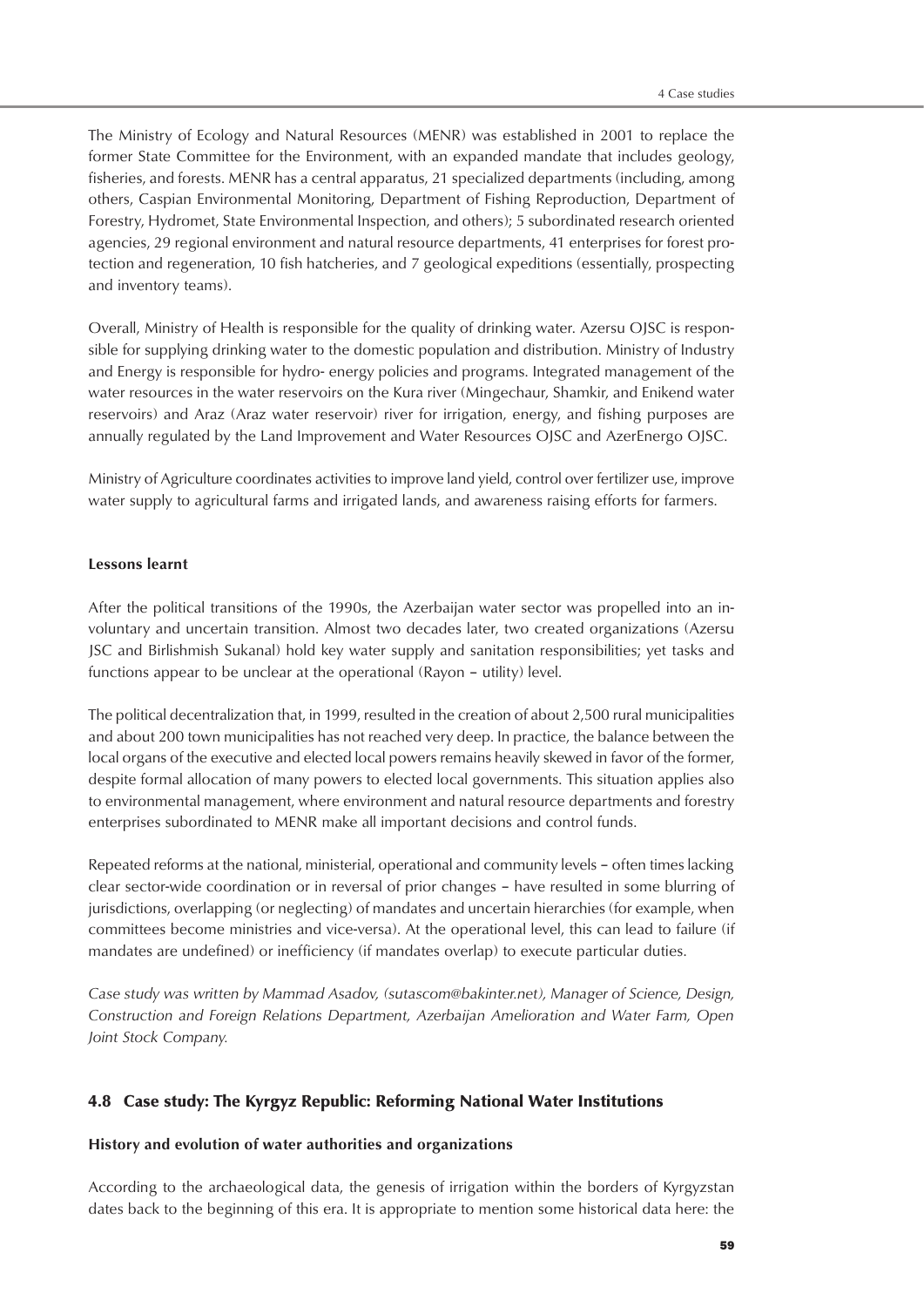first canal mentioned in the history of Kyrgyzstan – Uzgen-Aryk in the basin of Karadarya river exists even now; water used to be supplied to Nevaket city (Krasnorechensk) through main canal currently known as Maltabar-Aryk; individual home basins (hauzs) and water-lifting structures – chigiriq as well as one-time irrigation during flooding where widely used.

Notably certain irrigation facilities were built in the tsarist times, as the construction continued even during World War I. But waterworks management and operation, construction of irrigation systems and land improvement works have reached significant scale and turned into a sector of the economy in the Soviet times.

National water management institutions were established in the times when Central Asia was split into nation-states. The Water Resources Department of the Kyrgyz Autonomous oblast was set up in 1925. Then Water Resources Department of the Kyrgyz Autonomous Soviet Socialist Republic (ASSR) was merged with People's Commissariat of Agriculture forming Central Irrigation Department headed by a deputy narcom (people's commissar) in 1931.

Most significant structural transformation in the history of water management was the establishment of People's Commissariat of Water Resources in 1940. The Ministry of Water Resources of the Kyrgyz SSR was merged with the Ministry of Agriculture in 1953 but an independent Ministry of Water Resources was reinstated in 1954.

Increasing capital investments into the construction of water management installations and development of irrigated agriculture has led to emergence of two institutions – Ministry of Land Improvement and Water Resources and Main Department for Irrigation and Sovkhoz (state-owned farm) Construction.

Management of the utilization of water resources of Kyrgyzstan jointly by the neighboring countries has been practiced since mid-1920s up to 1932 by Eastern Ferghana, West Ferghana, and Chu-Talas parity commissions under the Central Asian organizations. Then, after abolition of the commissions international systemic departments on Aravan-say and Ak-Buura, Isfara, and Tala-su rivers were created. Parity commission of the Chu system has been preserved. As for other international systems – Kara-Unkuyur, Mayli-Suu, Padisha-Ata, Sokh, Isfayram-Say, Shakhimardan, etc. all doubtful issues were resolved in special meetings.

Due to dismantling of the Central Asian management bodies, water administration system in Kyrgyzstan was reorganized in 1935. For instance, Aravan-Ak-Buura international systemic irrigation department united three districts in Kyrgyzstan (Nookat, Aravan, and Osh) and three districts of Uzbekistan (Markhamat, Jalalquduq and Khojaabad). Talas international systemic irrigation department regulated water utilization in the Talas and Kirov districts of the Kyrgyz ASSR and those districts of the Kazakh SSR feeding from the Talas river basin. There were Isfara international systemic department and Chu parity commission, too.

These systemic departments were financed by the stakeholder republic proportionately to the acreage of irrigated lands.

Because the water rights of the republics were not clearly defined in the aforementioned systems and water utilization was based on the acreage of cultivated land increasing every year disregarding the capacity of the system, this procedure had always created disputes among the specialists. It was essential to radically review and improve the management structure and system.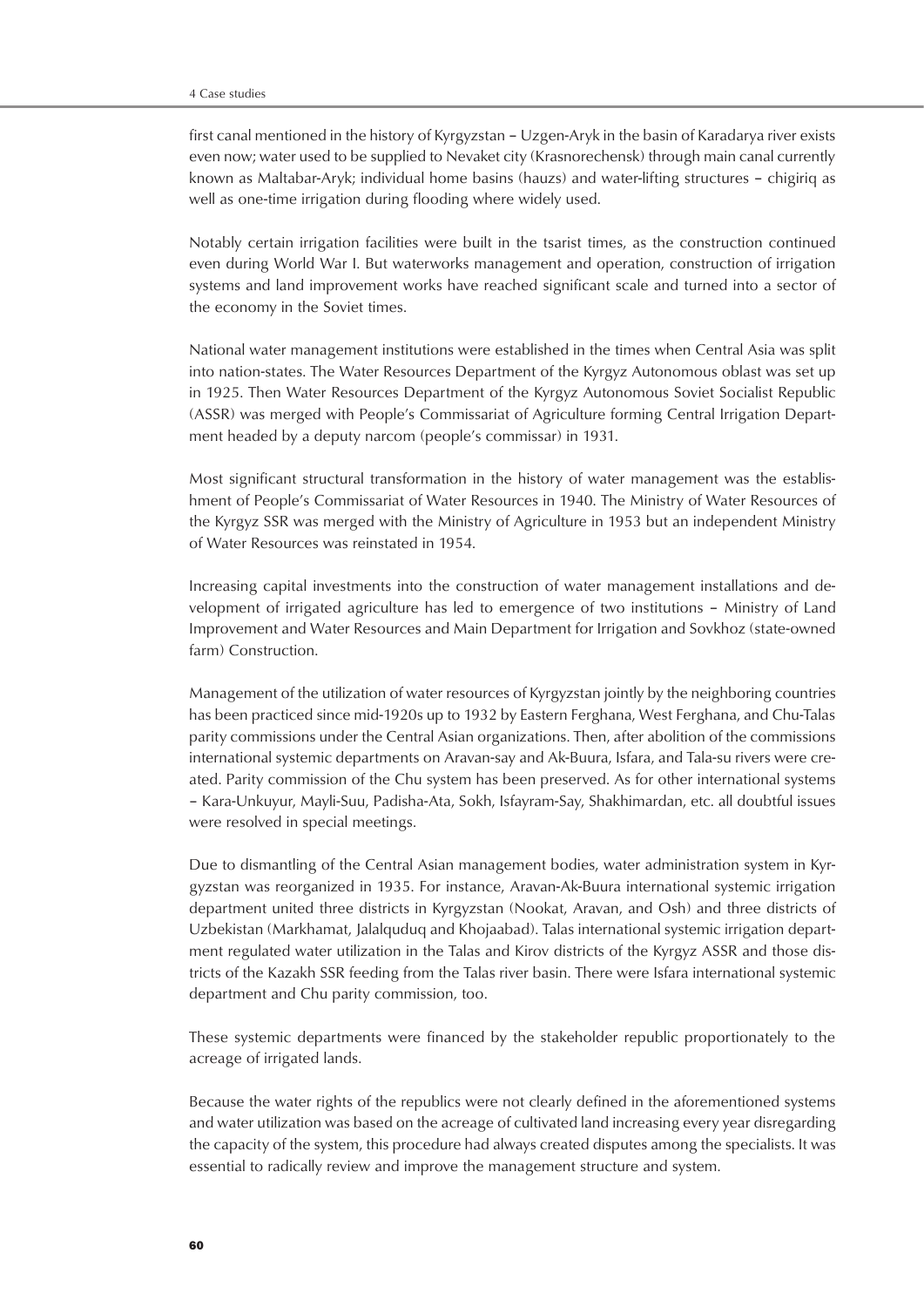According to the order to the U.S.S.R People's Commissariat of Agriculture issued on December 1, 1936, the People's Commissar of Agriculture of the Kyrgyz Republic was permitted to set up the following inter-district systemic irrigation departments:

- Issyk-Kul department situated in Karakol town for catering to the six districts in the valley;
- Tian-Shian department in Naryn city for six districts;
- Chu International System located in the Lebedinovka village of Kand district for serving six districts in the Kyrgyz SSR and two districts in the Kazakh SSR;
- Jalal-Abad department in Jalal-Abad city for supplying to seven districts;
- Twelve districts of the Kyrgyz SSR and three districts of the Uzbek SSR were subordinated to the Aravan-Buuri international department.

Major resolutions of the Central Executive Committee and Council of People's Commissars of Kyrgyzstan on the procedures of water distribution and utilization in the irrigation systems, responsibility for violating water utilization plan, theft, and irrational use of irrigation water preceded the structural transformation.

Subsequently, starting the 1960s agency interests and hindrances had started to prevail and water management institutions were reorganized based on administrative subordination principle and territorial division of the country. It is notable though the bodies authorized to control utilization of water resources and issuing permits to use water were based primarily on hydrographic principles. In 1988 Main Department for Integrated Utilization of Water Resources was instituted within the Ministry of Water Resources in Kyrgyzstan, which performed its functions through basin water management bodies but this reform was not adequately effective and the subsequent reorganization was cut short by the independence process underway.

The Kyrgyz Republic, like other Central Asian countries, is in transition toward a market economy. With the transition from administratively centralized and river-basin-oriented water resources management in the Soviet Union to management by five independent Central Asian republics, the vast and complex irrigation system of the region has become fragmented. The management of water is now organized along administrative boundaries of provinces and districts, ignoring hydrological principles. In addition, the Kyrgyz economy is undergoing agrarian reforms of property relations in the agriculture sector. The former Sovkhozes and Kolkhozes (FSKs), the state and collective farms, respectively, are being transferred to private ownership and/or lease rights.

According to the Decree on Reorganization of Central Executive Bodies of the President of the Kyrgyz Republic issued in 1996, two ministries – the Ministry of Water Resources, and the Ministry of Agriculture and Food Industry were unified forming the Ministry of Agriculture and Water Resources. The Department of Water Resources was instituted to replace former Ministry of Water Resources.

# **Current Situation**

Currently the sector-based management principle is in place in the Kyrgyz Republic, whereas the functions and responsibilities in water relations are distributed among various ministries and agencies. Water relations are regulated by the national parliament – Jokorgu Kenesh, the Government of the Kyrgyz Republic, Ministry of Agriculture, Water Management, and Processing Industry; Ministry of Emergencies; State Environmental Agency; State Agency for Geology and Mineral Resources; Ministry of Health. Furthermore, other bodies including Power Stations Joint-stock Company, town and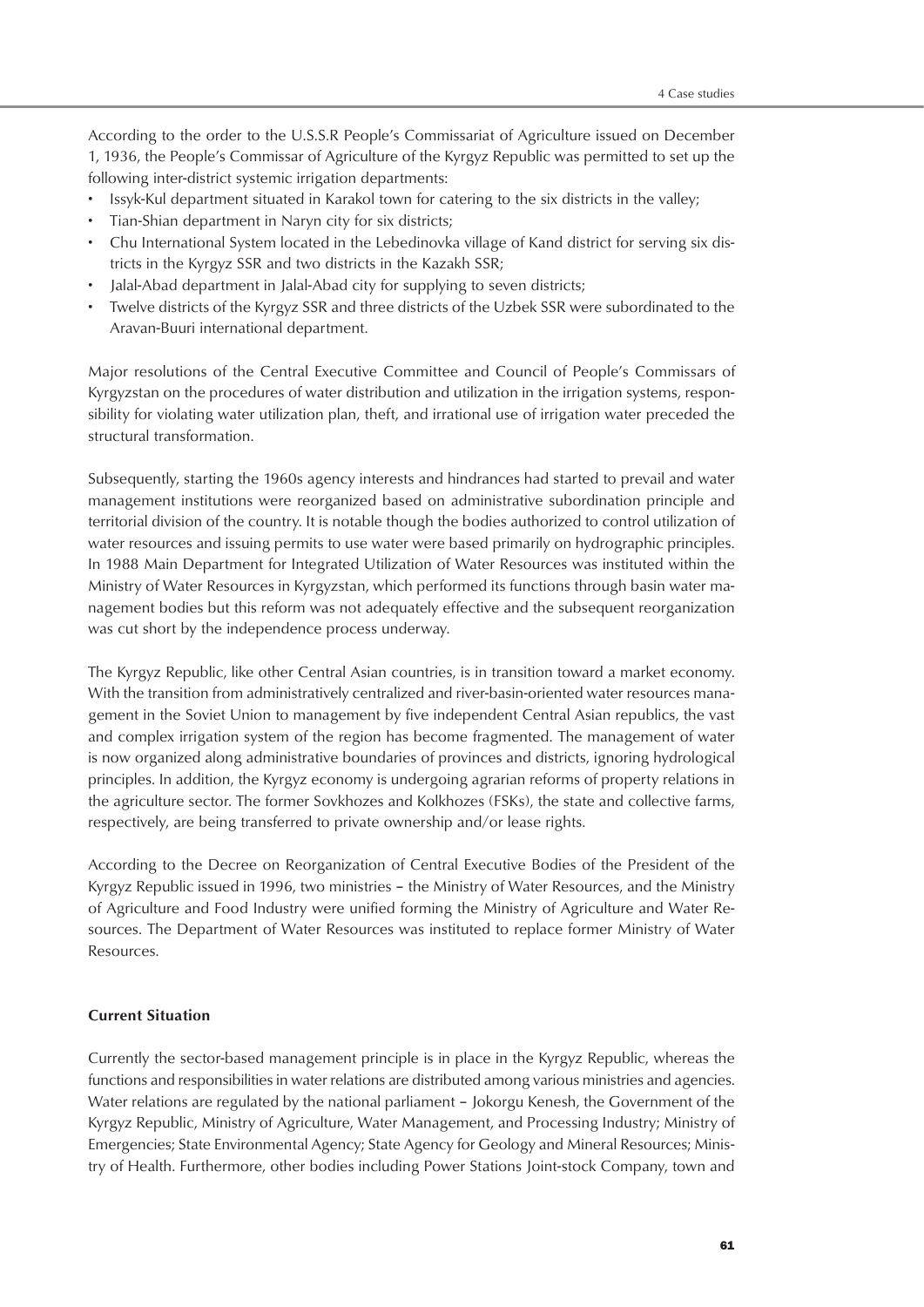district center public utility companies, district local administrations and other bodies are involved in the management of water resources. Republican institutions are also involved in the regulation of water relations: National Statistical Committee; State Inspection for Standardization and Metrology; Ministry of Foreign Affairs; Ministry of Justice.

For the Kyrgyz Republic with limited oil, coal and other mineral reserves, water is a strategically important natural resource for sustainable socioeconomic development.

In the meantime, analysis of the trends in 1992-2006 demonstrates that tremendous water potential of Kyrgyzstan is used as inefficiently as ever, while regionally it not only brings no tangible economic benefits for the country but often is the source of tension in interstate relations.

Clearly, most of the aforementioned shortcomings are subjective in nature and caused by inconsistency of previous institutional reforms. Inter alia, often reform measures were limited to mechanical merger of management bodies, staff downsizing or pro-forma adoption of international management models adequate for the Western Europe but disregarding the traditions and nature of water relations in Central Asia including Kyrgyzstan.

Given these circumstances, new legal framework for reforming water management system has been developed and secured all approvals thanks to the joint efforts of the leading Kyrgyz and international experts. It has been reflected in the Water Code of the Kyrgyz Republic.

The list of primary measures envisaged in the Water Code include:

**1. Establishment of an independent national body** – State Water Administration (delegating the responsibilities of SWA to the Department of Water Resources is a temporary measure and this issue needs to addressed in a decisive manner). This action will enable to:

- Remove duplicated functions and powers in the area of water resources management earlier delegated to a number of ministries and agencies;
- End agency-subordination of the management body designed to handle nationwide responsibilities;
- Promote integrated strategic planning , organization, and oversight of the range of mutually related activities for regulating water relations, current state and utilization of water resources;
- Specify the responsibilities of the basic management body for effectively performing its functions.

**2. Establishment of National and Basin Water Councils** – This action implemented in the context of ideology of integrated management of natural resources will enable to:

- Promote effective coordination of interactions of all stakeholders and water users;
- Address any forms of agency-based monopoly and corruption by means of collective and transparent procedures of making strategic management decisions;
- Improve the timeliness of management decisions;
- Limit government expenditures for maintenance of management bodies, as the activities of National and Basin Council staff should be unpaid.

# **3. Establishment of National, Basin, and District Commissions for irrigation and drainage**

– Kyrgyzstan's irrigated agricultural sector, being the primary source of national food security and main consumer of water resources (almost 90% in the composition of national water use) may develop only with sustainable functioning of irrigation and drainage infrastructure. Existing trends of technical degradation of these systems and inefficient management, especially of on-farm networks privatized by independent water users require immediate and adequate actions to be taken.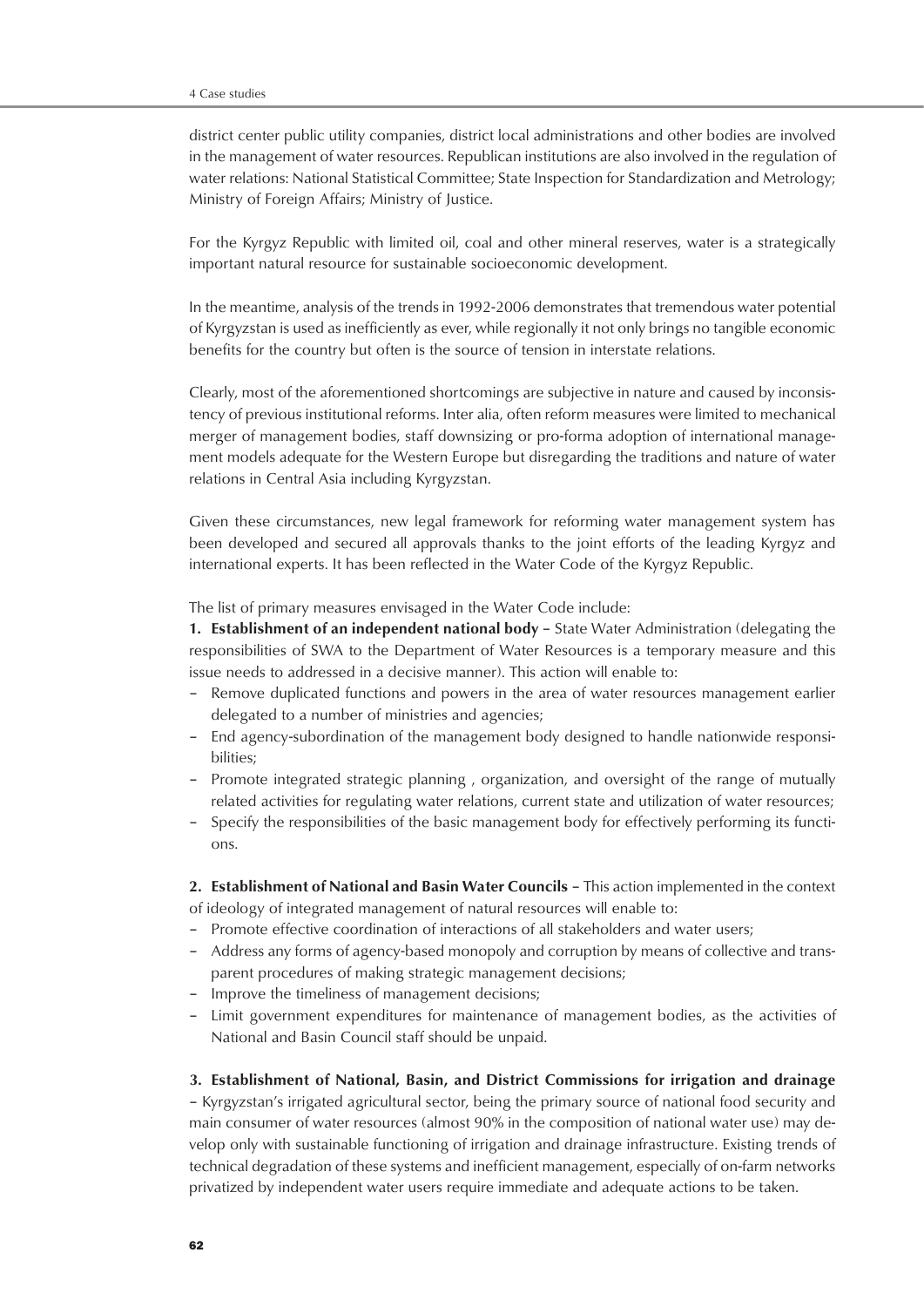In this regard, establishment of the irrigation and drainage commission system under the aegis of the State Water Administration will enable to:

- Consolidate efforts of national and local management bodies, water users from the irrigated agricultural sector, businesses and local communities focused on rehabilitation and further development of irrigation and drainage systems.
- Ensure practical implementation of the principles of decentralization and democratization of irrigation and drainage systems management by gradually transferring functions and responsibilities to the grassroots level;
- Gradually reduce the burden on government budget through expanding the involvement of local budgets, water users' association, etc., independent businesses in maintenance and development of this infrastructure.

**4. Establishment of Dam Safety Commission** – Majority of water management installations (irrigation, hydro-energy, etc.) in Kyrgyzstan have been in use for a long time with no significant rehabilitation after 1991 and on the verge of physical depreciation. Technical state of these strategic facilities – high pressure water reservoirs, major waterworks, etc. are causing particular concern, where breakdowns due to natural or manmade reasons may lead to catastrophic cross-border socioeconomic and environmental implications. The probability of emergencies is constantly growing and is the cause of concern for neighboring nations, primarily for Kazakhstan and Uzbekistan but this problem had not been given adequate attention until recently.

In this regard, establishment of Interagency Commission for Dam Safety as an independent body under the National Water Council will enable to:

- Ensure essential security of strategic water infrastructure facilities through systematic monitoring of their condition and taking adequate measures;
- Consolidate the efforts and resources of national and local management bodies, operation and maintenance companies as well as water users focused on rehabilitation, renovation, and ensuring safety of dams and other water installations according to the list.

**5. Enhancing Government Oversight of the Current State and Utilization of Water Resources** – Due to the previous inconsistencies in the institutional and market reforms, the system of government control and oversight of the current state and utilization of natural and other factors has significantly deteriorated. As a result, violations of water legislation, its norms and rules have become systematic. For instance, the cases of unauthorized and excess water use, takeover of land in the water fund, pollution of surface and underground waters, damage and theft of water facilities, violation of water user rights have become more frequent. Due to the inadequate financial, technical, and organizational support, water monitoring programs, national statistical reporting and inspection activities, there is no objective information base for making routine management decisions. Lack of effective mechanisms for prevention of water legislation violations and damage compensation based on the "polluter pays" principle of international law reduces the national and local government revenues and what is equally important, it does not provide adequate incentives to the people, water users, and businesses for rational utilization and protection of water resources.

Primary measures to overcome these problems should be:

- Establishment of State Water Inspection as an independent oversight body acting within the framework of policies designed by the State Water Administration of Kyrgyzstan and accountable to the National Water Council;
- Enhancement of organizational, human resources, and technical capacity of monitoring of the current state and utilization of water resources.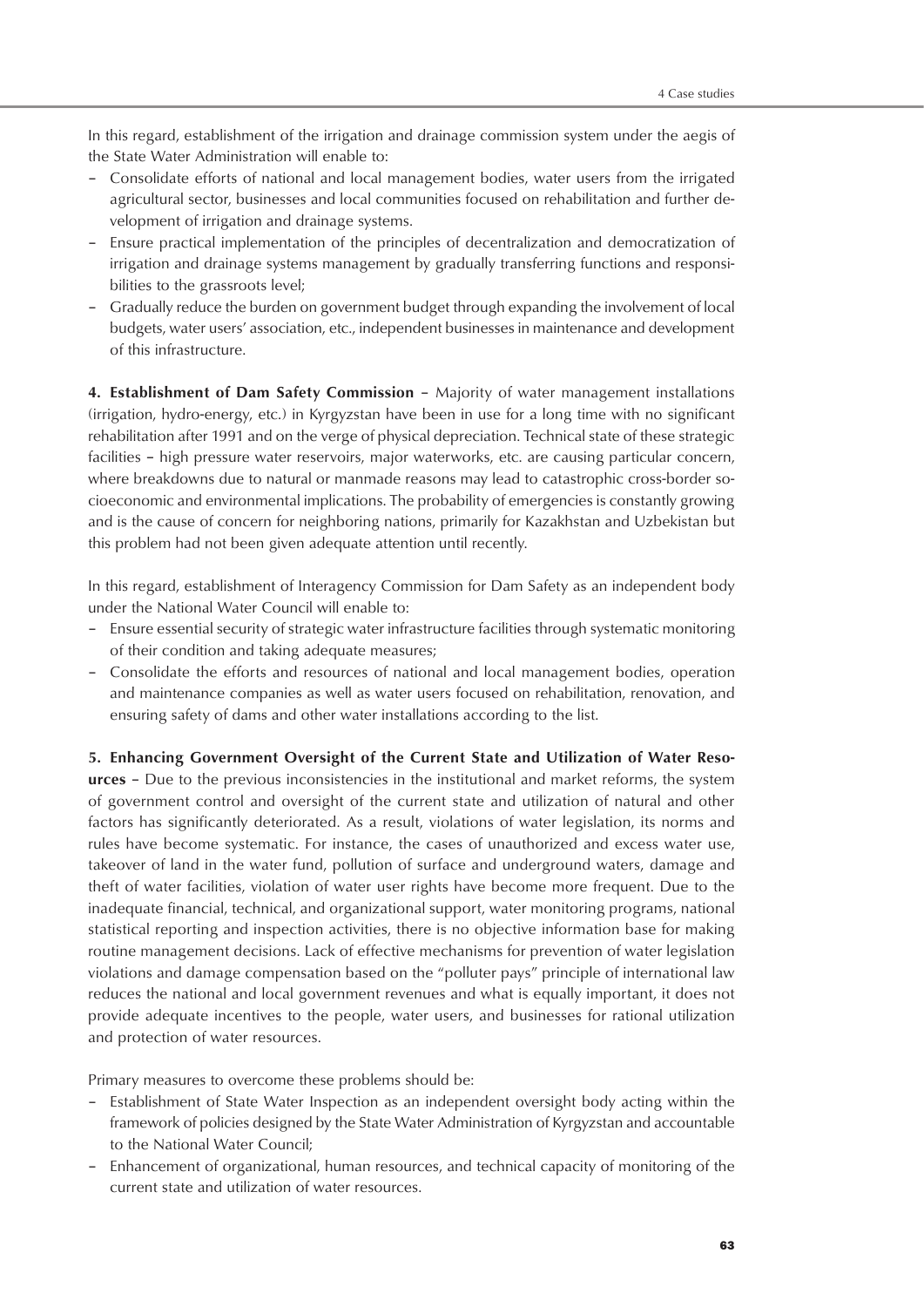Implementation of these measures will enable to:

- Form an integrated database of the current state and utilization of water resources for effective planning and implementation of state water policies;
- Promote prevention and remediation of negative consequences of water and environmental offences, norms and regulations of water use;
- Promote additional investments for rational utilization and protection of water resources.

#### **6. Enhancement of Economic Potential of Water Relations, Water Management and Protection**

**Activities.** Lingering negative trends of deteriorating water infrastructure in Kyrgyzstan, inefficient technologies in the majority of water-consuming sectors of the economy and clearly inadequate measures for protection of water resources in many respects are due to the deficit of investments allocated for rehabilitation and maintenance of technical infrastructure and development of water relations in the country. Along with the objective reasons caused by limited capacity of national and local budgets, ineffectiveness of the previous actions related to external appropriations and donor assistance, greater investments to the water management sector by the local business community and development of procedures to transfer main economic responsibility for maintenance of water management systems and installations on the owners themselves should be acknowledged. In this regard, the priorities should be:

- Streamlining ownership rights for the water management installations, primarily accelerated privatization of non-strategic facilities by associations and independent water users;
- Streamlined market-based water utilization mechanisms based on unified contractual system of payments for water supply, drainage, and other water management services;
- Improving price and tariff policies for water utilization, enabling optimal reduction of burden on national and local budgets concurrently reflecting the trends in disposable incomes of households and miscellaneous categories of water users for water delivery services as well as in recording real costs of these services;
- Development and implementation of an effective mechanism of economic incentives for the activities focused on implementation of water efficient technologies and water protection;
- Nurturing favorable investment climate in Kyrgyzstan enabling to promote additional foreign investments and donor assistance for development of water management and water protection activities.

The UCC-Water (UNDP) supported Project was one of the first steps in implementation of IWRM principles nationwide with the assistance of GWP, and as a result, Road Map of transition to IWRM has been developed. Currently implementation of the project for development of a specific National IWRM plan similar to the one to be completed in Kazakhstan is expected.

Kyrgyzstan has accumulated tremendous experience in promoting the involvement of water users in the process of water resources management through WUAs established and supported by the government. The outcomes of their establishment were summarized in the Republican conference on WUA affairs held in early 2007 and objectives and steps in establishment of WUA federations and unions have been identified.

Stakeholder involvement in the process of interstate water management is being pilot-tested in the Joint bilateral Kyrgyz and Kazakh commission for Chu and Talas rivers and performance of its Executive Commission. The experience of commission's performance will be replicated on other international rivers in the country.

Another example of early stakeholder involvement is the project underway in Kazakhstan. The Kyrgyz representatives are participating in the development of Integrated Management Plan in Ili-Balkhash basin in order to incorporate the interests of the zone-source of water resources.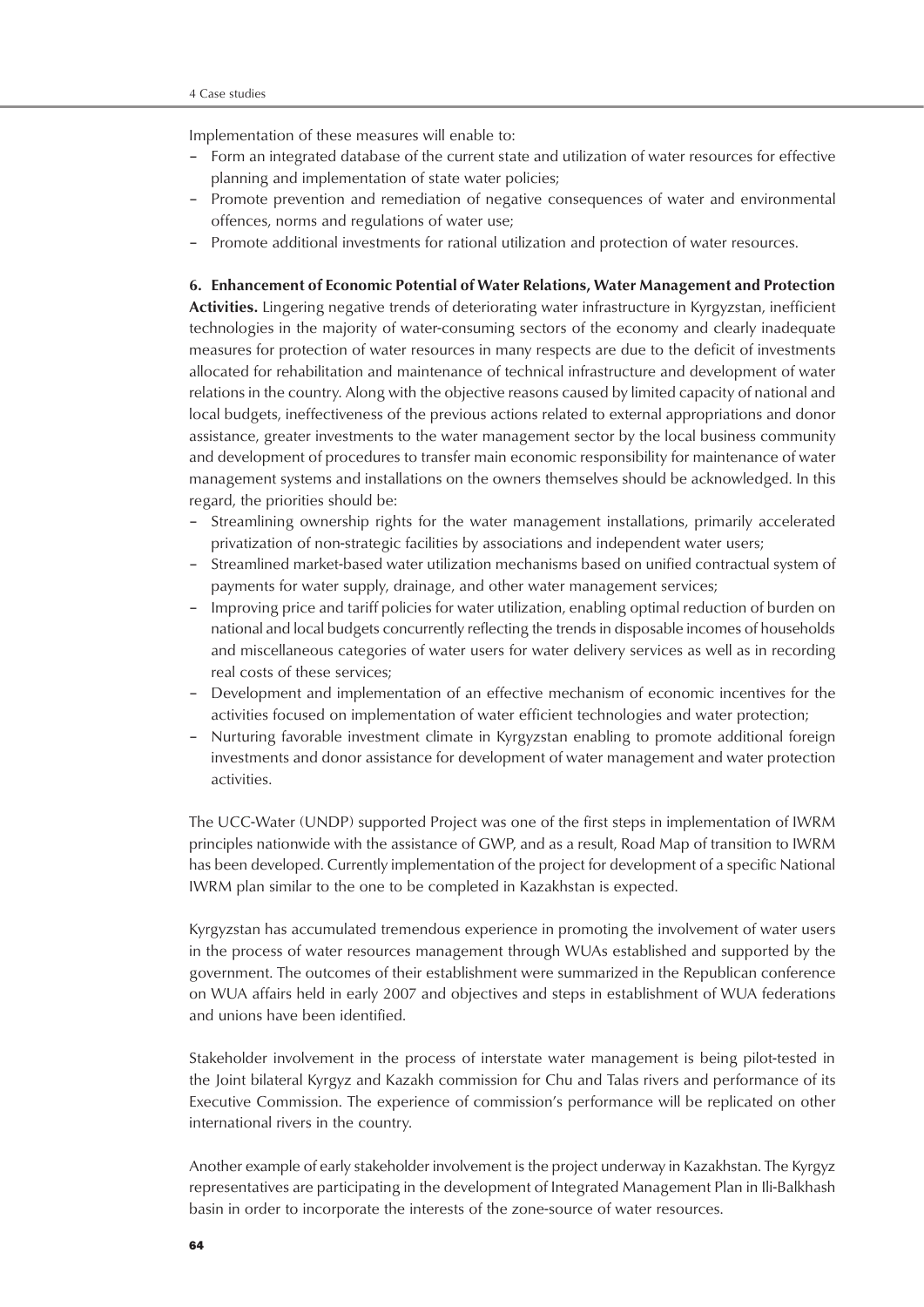*This case study was developed by Abdybay Shakirbaevich Jayloboev (djailobaev1961@mail.ru), Head of Water Use, Water Resources, and Interstate Water Relations Office of the Department of Water Relations of the Kyrgyz Republic.*

# 4.9 Case study: Republic of Tajikistan: Reforming National Water Institutions

# **History and evolution of water authorities and organizations**

There is a long history of water management in Tajikistan. The Soviet Socialist Republic of Tajikistan was established in 1924. People's Commissariat for Water Management and People's Commissariat of Agriculture of the Autonomous Republic of Tajikistan had been established in 1926 and functioned until 1938, when it was transformed into the Ministry of Water Resources.

In 1929 the Central Committee of the Pan-Russian Communist Party and Council of People's Commissars of the Soviet Union adopted the first resolution on construction of the first Vaksh irrigation system in Tajikistan. Construction dubbed Vakshstroy was started in 1931 and completed in 1933, providing irrigation for 72,000 hectares of land. In 4 years of its activities, the People's Commissariat for Water Management completed land improvement works in the area of 236 hectares.

In a very short time Vaksh, Khojabakirgan, Shurabad, Kirovabad, Farkhor, and Chubek irrigation systems were put into operation, enabling cotton cultivation in the Vaksh and Kurgantube, Khohozabada, Saraykamara (Panch), Gissar, Kafarnihan valleys, and certain areas of Kulyab.

More than 11 water reservoirs were built under the management of the experts of the Ministry of Land Improvement and Water Resources: Nurek, Boygozi, Sarband, Kayrokkum for generating electricity and irrigation of agricultural crops. Muminabad, Selbur, Katasoy, and Dakhanasoy water reservoirs were used for irrigation of orchards and other economic uses. In 1970 the area of irrigated land has reached 480,000 hectares, with 228,000 for cotton cultivation.

In the Soviet time, water management issues were strongly hiecharchy from Moscow administration and Soviet principles of water allocation remain ined in force until new legal base was established in 2002.

Governance in the area of water utilization and protection is based on the combination of basin management, territorial, and administrative principles of management and implemented by the government of the Republic of Tajikistan, local executive bodies as well as the government bodies authorized to regulate water use and protection.

# **Current situation**

The Government of Tajikistan has identified four special authorized government bodies for regulating the use and protection of waters:

- Ministry of Land Improvement and Water Management is a government management body for land improvement, water resources, agricultural water supply, and pasture irrigation. It is responsible for the practical implementation of water allocation and supply to the agriculture sector, and is in charge of the operation and maintenance of the infrastructure for irrigation and supply to the rural population. It collects the related water service payments.
- Ministry of Agriculture and Environment is responsible for government control over the utilization and protection of waters;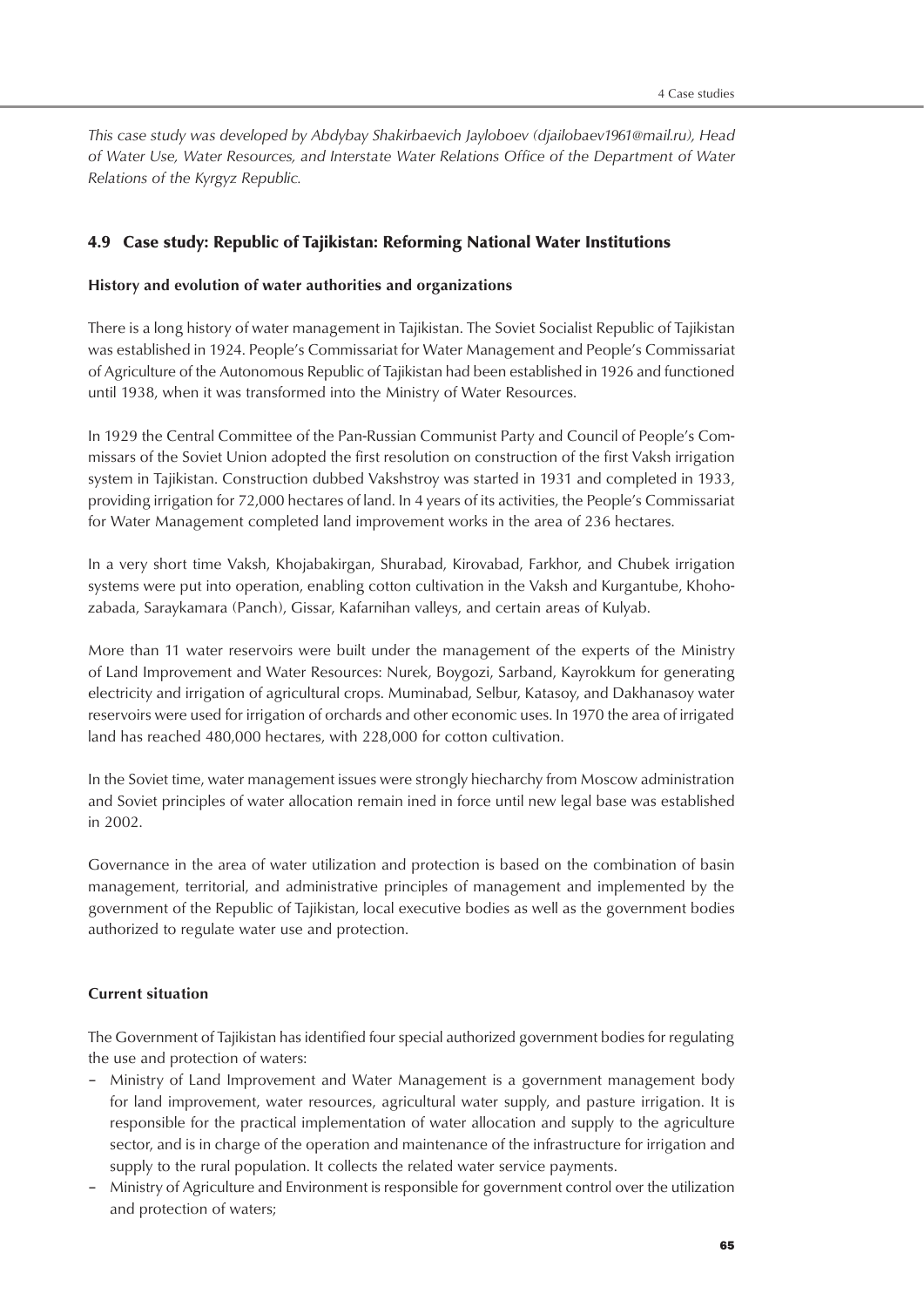- Main Geological Department under the Government of the Republic of Tajikistan (ground waters);
- Committee for Government Control over Industrial Safety and Mining Controls under the Government of Tajikistan – control over rational utilization of treatment-based, mineral, thermal, and industrial ground waters as well as therapeutic mud.

In addition to these bodies, there are a number of organizations responsible for various dimensions of utilization of waters and agency-based protection:

- Ministry of Energy is responsible for regulation of universal water reservoirs;
- Khochagii manzili va kommunali State Unitary Company is responsible for drinking water supply and sewers in the cities and district centers;
- Ministry of Agriculture, Association of Dekhkans, Farmers, and Agricultural Cooperatives, Water Users' Associations are responsible for water use on farm level;
- Ministry of Health is responsible for control over sanitary and epidemiological situation at the sources of drinking water supply. It is in charge of a network of 73 sanitary epidemiological stations. These are struggling to do their job as their budgets have been slashed
- Local executive bodies are responsible for coordination of water use in their territories and setting the rules of water utilization, undertake activities for preservation and improvement of the current state of water sites, prevention and elimination of harmful impact as well as water pollution, reconstruction of facilities affected by accidents, flooding, mudslides, and other natural catastrophes.

All these State institutions have oblast and raion branches. Other entities are also involved. Fees related to the use of water and other resources are regulated by the Agency for Anti-Monopoly Policy and Support of Entrepreneurship. Ministry of Economy and Trade of Tajikistan coordinates the process of planning and forecasting regional utilization and protection of water resources.

The Tajik vodokanal units (in oblasts and raions) and Tajik kommunservis (housing and municipal services) operate water-supply and waste-water treatment facilities throughout the country. Community management bodies (mahalla, township council or street or block committees) can also monitor sustainable and rational utilization of water without the right to impose sanctions, exerting public pressure, and reporting the violations to the higher authorities.

This fragmented water management necessitates good relationships among the various ministries and bodies in charge of parts of the system. However, to date, there is little collaboration on this issue among the ministries, departments and municipal bodies. This hampers progress toward integrated water resource management, which is necessary to improve the situation. One example is the difficulty encountered in exchanging data between the State Committee for Environmental Protection and Forestry, which is in charge of measuring water quantities and quality through its Hydrometeorological Agency, and the Ministry of Land Reclamation and Water Resources, which needs such data for managing the water resources for irrigation. Therefore, the data on water resources are consolidated both by the State Committee, with data from its local branches, and by the Ministry. The drawing-up of a computerized water cadastre, which is ongoing as called for in the Water Code (art. 135), should streamline this issue.

The State Committee is expressly called upon to coordinate environmental activities with other ministries. However, it has not yet begun to coordinate inter – ministerial environmental activities. In part that could be attributed to the absence of a history of joint activities of various ministries except in the form of providing written comments to the Government on proposals developed by another ministry. An encouraging sign is that there are regular, if limited, joint activities between the State Committee's local offices and the hukumats.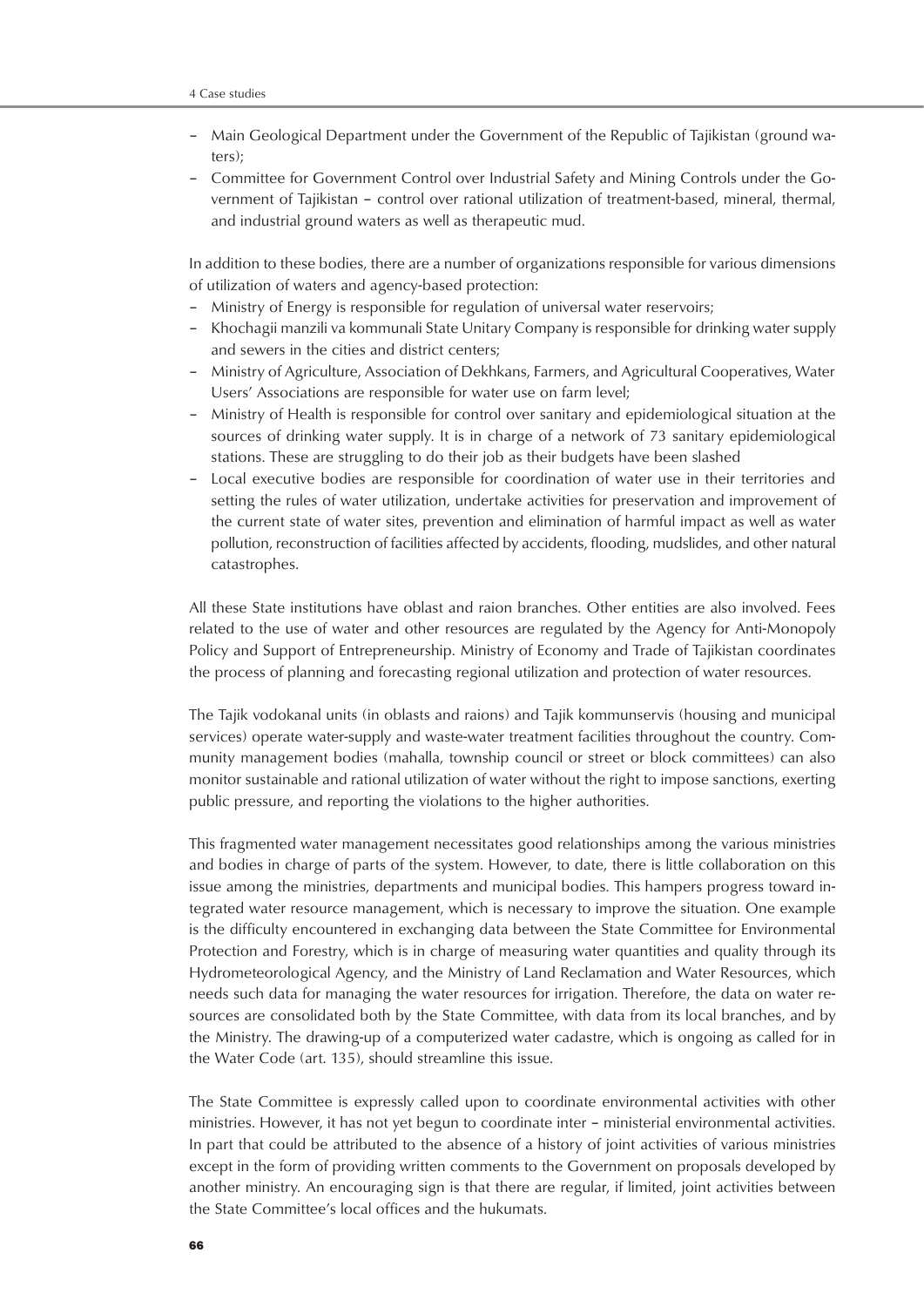The following conditions necessitate transition and development of national IWRM plan:

- Water resources are coming under increasing manmade pressure due to demographic growth, economic activities, and growing competition for water among users. Water diversion is increasing, matching demographic growth;
- Ever more intensive development means greater impact on the environment;
- Concerns about current climate changes requires better management of water resources in order to withstand floods and droughts;
- Agency-based approaches to the management of water resources still prevail as before, leading to uncoordinated utilization of water resources, which is increasingly evident than ever.

More than 400 of the 600 collective farms and state-owned farms that existed in Tajikistan have been reformed with establishment of more than 40,000 private farms on their lands. Overall, on-farm land improvement systems are managed ineffectively. On national level, water resource management is an institution inherited from central command system in transformation in light of market relations. Along with relatively high management standards on interfarm level, on-farm water management standards remain low.

In the act on Progress towards Millennium Development Goals in Tajikistan (2003) of the Government of Tajikistan (2003), implementation of integrated water management principles are also indicated among major objectives of sustainable development. This is also the favorable political environment for implementation of IWRM principles in Tajikistan.

Tajikistan has a relatively well-developed framework of primary laws for environmental protection and related issues, but this is less true for secondary legislation. Environment-related norms are set out in a number of general laws and laws applicable to specific environmental issues, procedures or types of natural resources.

The Water Code of Tajikistan adopted in November 2000 envisages the possibilities for changing ownership form of water management system in the procedures to be set by the Government.

Currently the Ministry of Water Resources of Tajikistan has developed the "Amendments to the Water Code of Tajikistan", cleared it with stakeholder ministries and agencies, got the approval of the Government of Tajikistan, and submitted to the Majlisi Oli (Tajik Parliament). For instance, the Section 1 stipulates Ownership rights and other rights for Waterworks, which for the first time states that waterworks can be in private ownership. The Water Code also includes provisions regarding Basin Management for Utilization and Protection of Water Resources and Objectives of Basin Water Management. According Article 25, the Basin Council will be responsible for approval of annual integrated water utilization and protection plan.

The Concept for Rational Utilization and Protection of Water Resources in Tajikistan developed in 2001 determines future courses of national water management system development. According to the Concept, in particular, the following is envisaged:

- Gradual transition to the systemic management method within hydrographic border, rather than administrative units;
- Accelerated establishment of water users' associations;
- Implementation of water demand management practices;
- Differentiated fees for water and its delivery depending on specific conditions;
- Development of diverse forms of private, collective, and joint-stock company-based water utilization in accordance with market-based principles of water management:
- Introduction of water-efficient technologies, particularly in the pump-irrigated zones.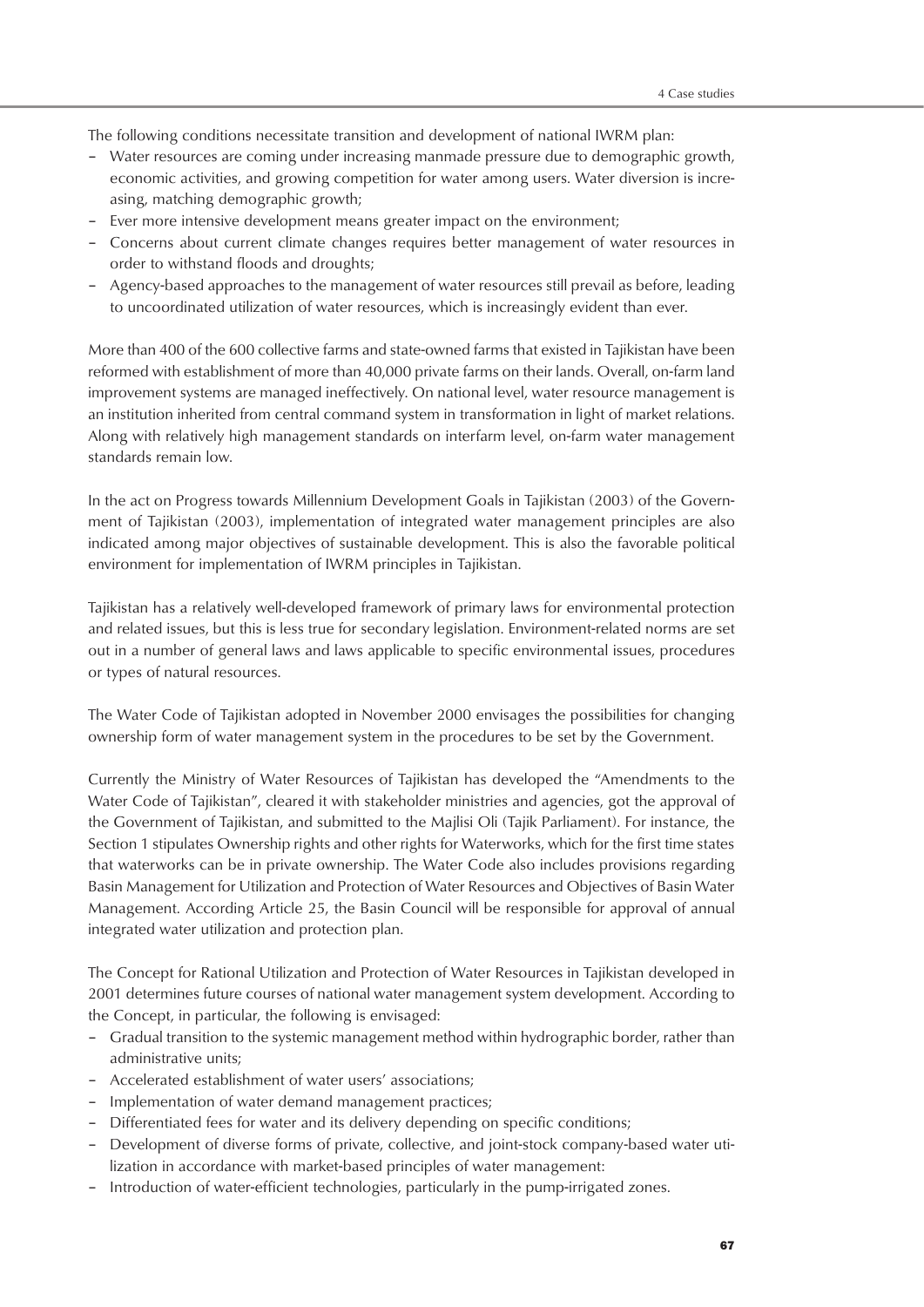Currently Water Sector Development Strategy of Tajikistan is under development (Ministry of Land Improvement and Water Resources of Tajikistan, UNDP, International Fund for Rescuing the Aral Sea Executive Committee). The objective of the water strategy is not unification of all sectors in the water management complex into an integrated economic system, rather an effective collaboration among them, implementing unified policies, making and implementing solutions delivering maximum economic and social benefits with minimum damage to the environment.

Across-the-board establishment of water users association (WUA) is an important area of agricultural and water sector reforms amid market conditions. Based on the assignment of the Government of Tajikistan (# 86/34 issued in 2000) joint order (prikaze) on approval of the Model Charter of Water Users' Associations of the Ministry of Land Improvement and Water Resources and Ministry of Agriculture has been issued.

New draft law on Water Users' Associations prepared (for the first time) by the Ministry of Water Resources has been adopted by the Government and Parliament of the country after approval by the stakeholder ministries and agencies.

Enabling environment has been created for implementation of IWRM principles, and consistent and systemic efforts are underway. There is an ongoing process of restructuring hydromelioration system and management, as well. Fee-based water use is shifting to the market-based rules, and development of differentiated tariffs. There is an ongoing process of turning over management rights to the water users, privatization of certain elements, and irrigation facilities. Implementation mechanisms of transition to IWRM are being prepared through preparation of new draft laws and regulations, which are supported by international institutions (UNDP, FAO, etc.)

In order to create the framework for implementation of the IWRM principles and transition, in the short-run it is envisaged to adopt the Laws on Water fees, Monitoring of Water Resources, Drinking Water Supply, Drinking water, etc.

It is planned to start public involvement in the water resources management along with establishment of Water Users' Association as the public non-government organization, based on which new institutions of water users may be established. They will gradually take over main canal management and water resources in general.

Based on the Civil Code, the first real WUA in Tajikistan was established in July 2000. In the framework of the projects to support agricultural privatization underway with the support of international financial organizations, about 40 WUAs were established in the area about 130,000 hectares (6 districts). In 2001 the recommendations were prepared for establishment and functioning of WUAs in the existing business and legal environment of Tajikistan. Across-the-board establishment of WUAs domestically, transition to the hydrographic principle of water resources management is the framework for broad application of IWRM principles as an alternative to the administrative and command management system.

One of the major IWRM principles is public involvement in the decision-making process of water resource management. NGOs are springing up in order to involve the public in decision-making on the matters related to water management, environment, socioeconomic issues in general, rational utilization and protection of water resources, thrifty water use in Tajikistan. NGOs such as Vodoconsulting, Drujina prirodi, Tabiat, Intervodproekt, etc. have already been set up.

The Government of Tajikistan made concrete steps to properly conduct water decade strategy (2005- 2015), where main focus is on public involvement. The public is playing increasingly active role in